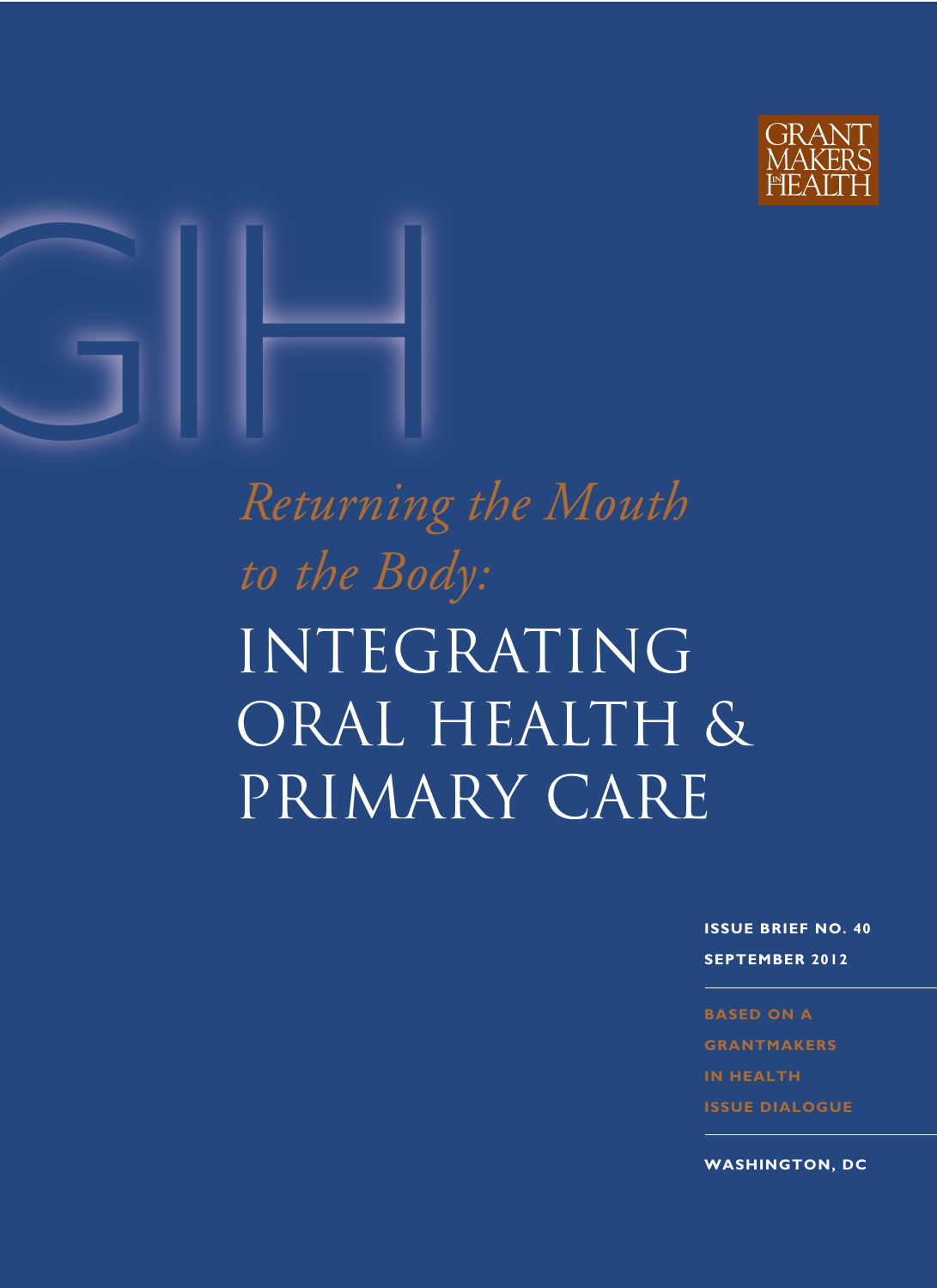©2012 Grantmakers In Health. All materials in this report are protected by U.S. copyright law. Permission from Grantmakers In Health is required to redistribute this information, either in print or electronically.

This publication is available on-line at [http://www.gih.org.](http://www.gih.org)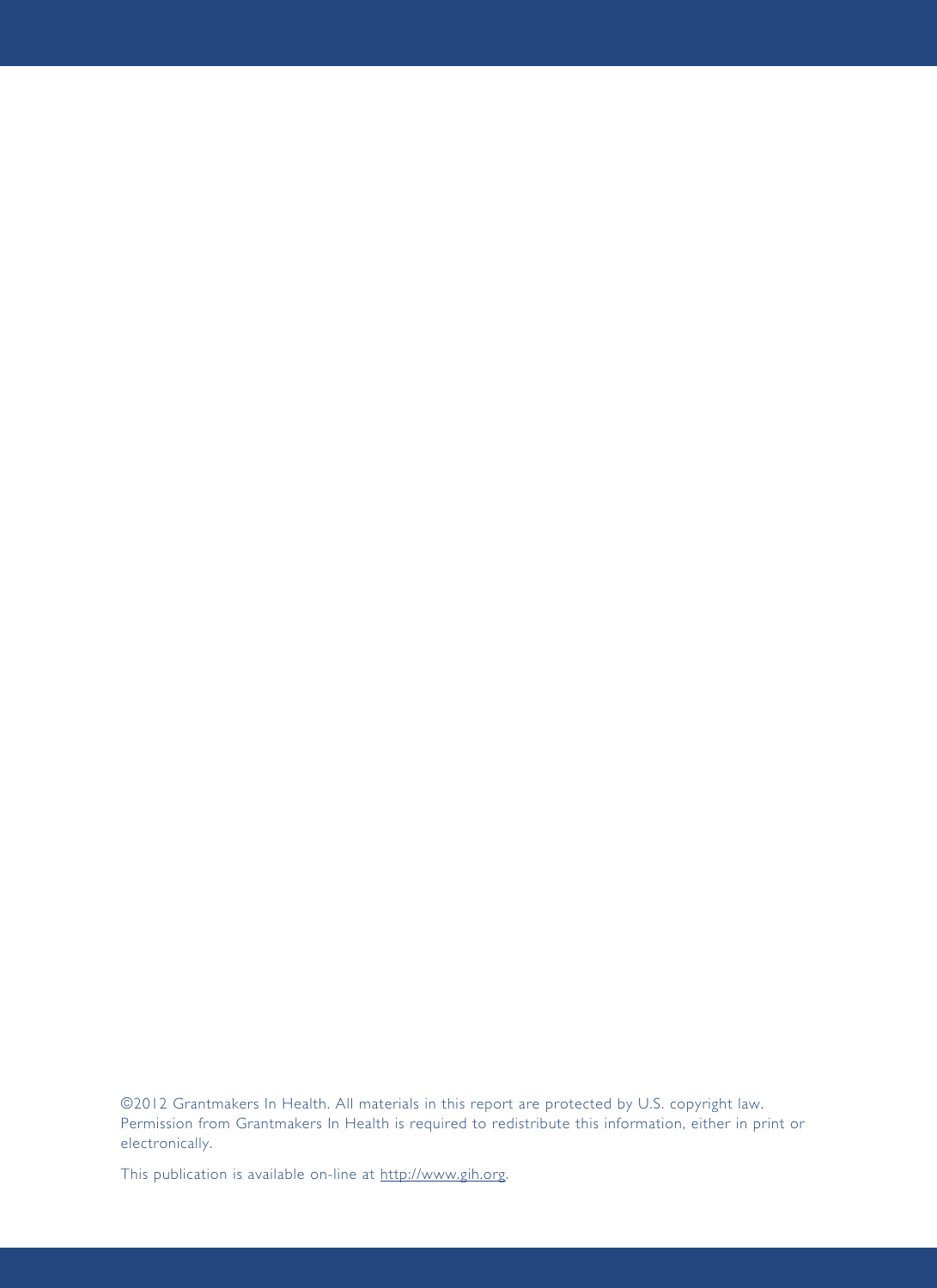# **Foreword**

As part of its continuing mission to serve trustees and staff of health foundations and corporate giving programs, Grantmakers In Health (GIH) convened a group of grantmakers, researchers, and practitioners on April 17, 2012, for an in-depth discussion focused on the benefits, challenges, and approaches to integrating oral health and primary care. This Issue Brief synthesizes key points from the day's discussion with a background paper previously prepared for Issue Dialogue participants.

Special thanks are due to those who participated in the Issue Dialogue, especially the presenters and discussants: William Maas, a public health consultant; Richard Munger of the Buncombe County Human Services Support Team; Meg Booth of the Children's Dental Health Project; Kim Moore of the United Methodist Health Ministry Fund; David Grossman of Group Health; G. Joseph Kilsdonk of Marshfield Clinic; Yvonne Cook of the Highmark Foundation; David Krol of the Robert Wood Johnson Foundation; and Ralph Fuccillo of the DentaQuest Foundation.

Lauren LeRoy, president and CEO of GIH, moderated the Issue Dialogue. Colin Pekruhn, GIH program associate, planned the program, wrote the background paper, and synthesized key points from the Issue Dialogue into this report. Faith Mitchell, GIH vice president for program and strategy, and Leila Polintan, GIH communications manager, provided editorial assistance.

The program and publication were made possible by grants from the DentaQuest Foundation, Washington Dental Service Foundation, Highmark Foundation, and Robert Wood Johnson Foundation.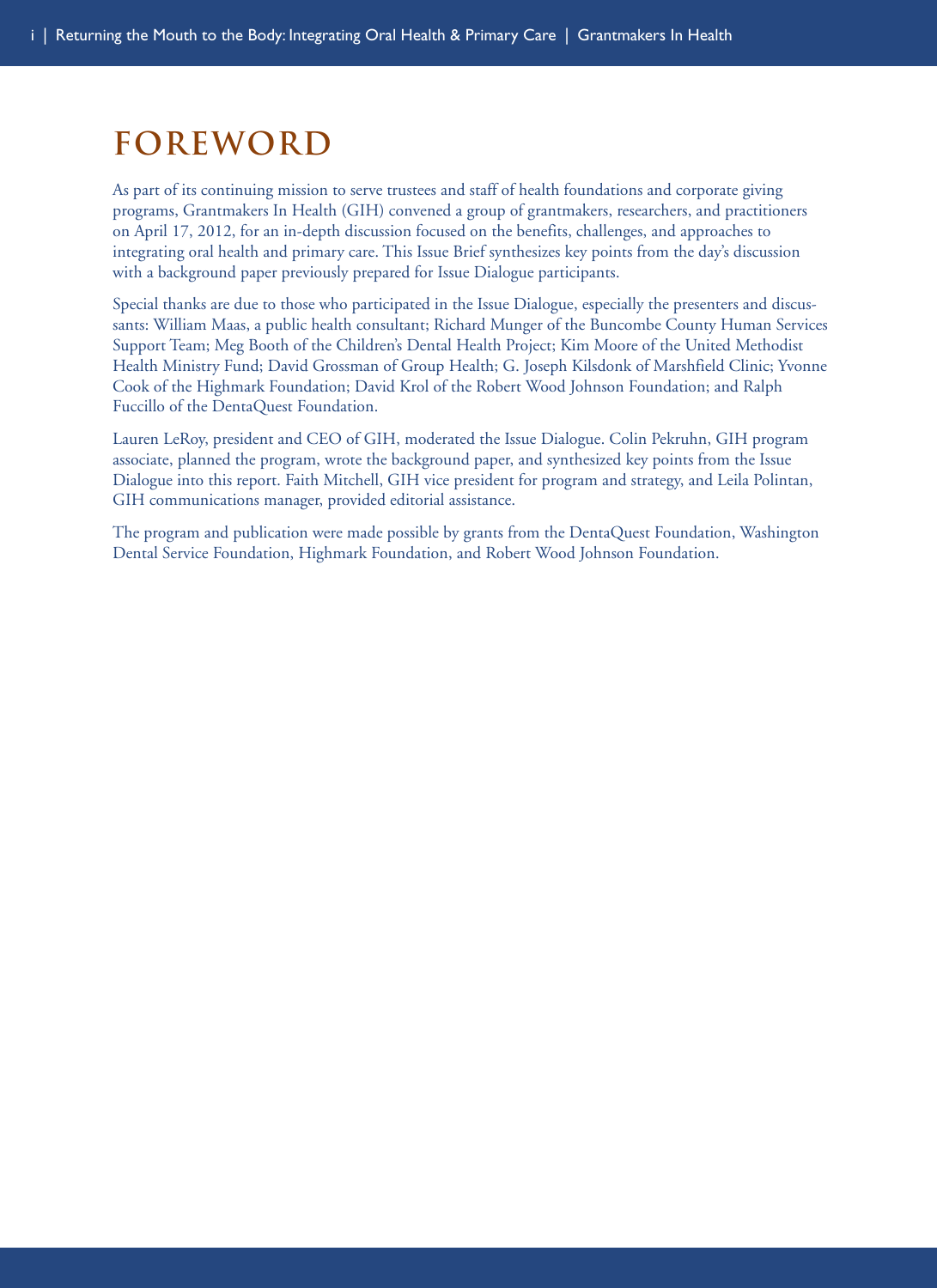

#### **EXECUTIVE SUMMARY**

# *Returning the Mouth to the Body:* integrating oral health & Primary care

ental disease is one of the great preventable public health challenges of the 21<sup>st</sup> century. Labeled a "silent epidemic" by the U.S. Surgeon General, dental disease ranks high in prevalence among chronic health conditions (HHS 2000). It is universally prevalent, but a number of subpopulations are particularly vulnerable, including seniors, children and adolescents, low-income people, minority groups, and people with special health care needs (IOM 2011).

While dental disease is itself a discrete health concern, like many other chronic diseases it has broader health impacts. Poor oral health has been linked to increased risk for cardiovascular disease, diabetes, and other chronic conditions. Among adults who have lost their natural teeth, studies have shown that there is a significant impact on nutritional intake, resulting in the consumption of little or no fresh fruit and vegetables. Poor oral health also exacerbates other underlying chronic diseases. For example, diabetic patients with periodontitis are six times more at risk for worsening glycemic control and are at increased risk for other diabetic health complications (Mealey and Rose 2008).

Dental disease has a number of broader implications. Poor oral health in children has been shown to result in decreased academic performance and can adversely affect behavioral and social development. Over 51 million school hours are lost each year due to dental problems (Pew Center on the States 2011a). Poor oral health is even a national security concern. According to a study conducted by the U.S. Department of Defense, 52 percent of new recruits were in need of urgent dental treatment that would delay their deployment (Leiendecker et al. 2008).

#### **THE CASE FOR INTEGRATION**

Integrating primary care and oral health makes logical sense for a number of reasons. By sharing information, providing basic diagnostic services, and consulting one another in a systematic and sustained manner, dental and medical professionals in integrated practice arrangements would have a far better chance of identifying disease precursors and underlying conditions in keeping with a patient-centered model of care. Integration can also raise patients' awareness of the importance of oral health, potentially aiding them in taking advantage of dental services sooner rather than later.

Integration could also:

- **•** increase the effectiveness and efficiency of both dental and medical professionals in preventing disease, thereby reducing the large number of preventable dental conditions, which are far too often treated in emergency rooms (Pew Center on the States 2012);
- **•** improve chronic disease management and prevention;
- **•** address significant oral health care access issues by expanding entry points into the dental care system, especially for at-risk and underserved populations (IOM 2011; IOM and NRC 2011);
- facilitate the use of interdisciplinary techniques to overcome patient-specific barriers to accessing services, such as patient apprehension and anxiety about visiting the dentist (Munger 2012); and
- **•** provide significant cost savings to the health care system by controlling for and reducing risk factors common to dental disease and various chronic diseases, like diabetes (Ide et al. 2007; Cigna 2010, 2011).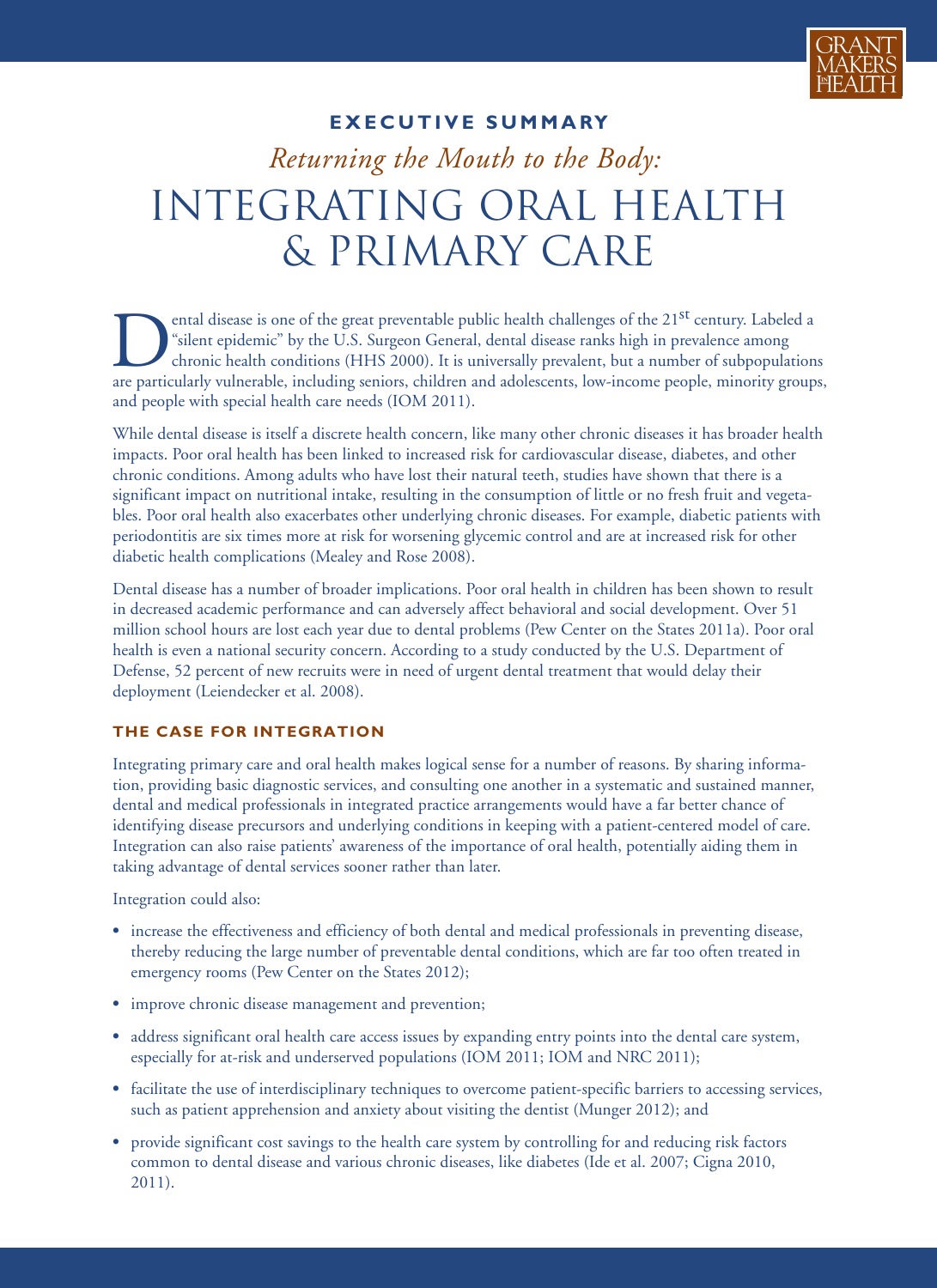#### **AREAS FOR GRANTMAKER INVESTMENT AND ACTION**

Although the benefits of integrating oral health and primary care are evident, there are a number of barriers and practical challenges to achieving this goal. They include conflicting practice models, workforce needs, gaps in stakeholder education, and financial issues. Promising approaches for addressing these challenges are being implemented at state and local levels, many with philanthropic support, and leading areas of activity are summarized below. Some of the approaches in each area are supported by empirical evidence, while others are untested and have been identified by health funders as logical next steps worth exploring. More evaluation and assessment of all integration efforts will give the field a better sense of what works best in different communities and care settings.

**➤** *Implementation of Integration Models* – The most obvious area where grantmakers can invest is in supporting the implementation of an integrated model. There are several models for integrating oral health and primary care that differ in scope and intensity (Munger 2012; National Maternal and Child Oral Health Policy Center 2011b). There are four general models: full integration, colocation, primary care provider service focus, and collaboration. Integration can occur along a continuum and through a variety of models, all of which share the goal of increasing patient access to dental and oral health services through the primary care system. No one approach should be considered the "gold standard."

There are a number of populations and locales where implementing an integrative model would be relatively easy and potentially effective, such as school-based health centers and nursing homes. The patient-centered medical home movement is another opportunity for philanthropic support of integration. Given oral health's links to larger patient outcomes, integration of care is a natural fit for this and similar quality improvement efforts. Investment in developing integrated electronic health record systems is another area for grantmakers to consider. It can be a positive step toward integrating oral health and primary care, if these systems can be adopted by multiple providers regardless of practice model.

**➤** *Workforce Development* – Despite common historical roots, dental and medical services have traditionally been delivered separately via differentiated delivery systems (Maas 2012). Typically there is little to no communication between dental and medical silos, which has led to the mouth being treated as a separate entity from the rest of the body by medical and dental practitioners. Physicians and other medical personnel receive little or no training in oral health procedures or practices (Krol 2004; Ferullo et al. 2011). Dentists and other dental personnel conversely have little or no training working together, let alone in interfacing with the medical community or in operating in a multidisciplinary team (Okwuje et al. 2009).

There is a significant opportunity for health philanthropy to engage medical and dental professional associations and training institutions in implementing revised and enhanced curricula. Several funders have supported the Smiles for Life curriculum as a method for training primary care clinicians of all types and levels of experience in preventive oral health techniques. Funders can also consider grants to enable the development, evaluation, and implementation of curricula to train dental practitioners, especially dental school faculty, and students to work in team-based and group practice settings. Grants to support the development and implementation of interdisciplinary education programs are another way to help integrate oral health, as is working with schools and accreditation boards to remove accreditation standards that are barriers to implementing new curricula.

Leadership development is another important element of workforce development. There is evidence that medical-dental providers feel strong leadership from professional associations and states, including mandates supporting integrative approaches, can support increased integration of oral health and primary care (Traver and Kislak 2011). These programs can create a cadre of provider leaders to be vocal and credible advocates for policy change that supports system improvement, including within their own professional associations.

**► Stakeholder Education** – Limited public awareness of the need for dental care and dental disease prevention is a serious barrier that is especially prevalent among populations that could benefit most from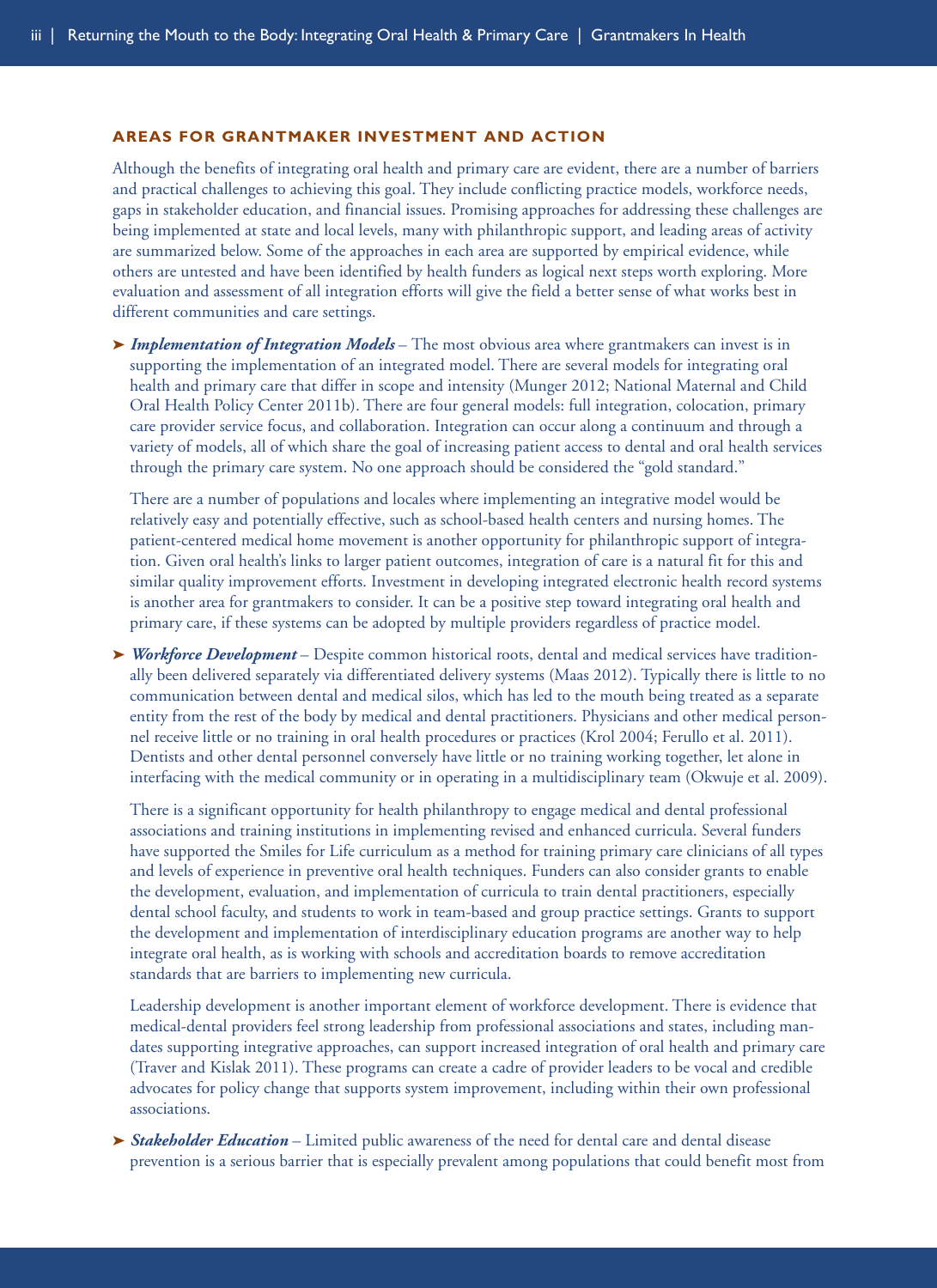integrated oral health and primary care. The public often views dental care as secondary and generally has a poor understanding of oral health. If communities do not realize the necessity and benefits of accessing dental services and preventive care, integration into primary care faces an uphill battle. Therefore, raising awareness of oral health's importance to overall health and educating the public on attaining and maintaining good oral health are critical tasks. Grants to support this work can help improve prevention efforts and can also serve as a catalyst for generating community support for an integrated approach.

Educating primary care providers and important stakeholders operating within the system, such as insurers, is as important as educating the public because health practitioners are not always aware of the importance of oral health. Likewise, building support within administrative and clinical leadership can be critical to the success of integrative approaches (Traver and Kislak 2011). The policy community is another important stakeholder. Philanthropy can play an important role in calling policymakers' attention to oral health issues and services by serving as an information resource on the importance of oral health and its connection to overall health, including potential health care cost savings. Foundations can also work with policymakers to ensure that oral health is included when health care delivery and financing systems are being redesigned or reformed in the states. For example, funders can work with policymakers to include oral health in Medicaid managed care requests for proposals and in medical home legislation. As part of any policymaker and provider education effort, philanthropy can also be a critical player in mobilizing communities to engage with policymakers once they have identified oral health as a problem. The communities most at risk and most in need of oral health services are those least likely to be heard. Philanthropy can play a critical role in making their concerns heard and ensuring that their voices are valued.

**➤** *Integration as Part of Increasing Dental Provider Access* – Integration of oral health and primary care in many cases requires access to dental providers, and there are many places that lack dental providers and lack providers willing to treat the underinsured, uninsured, and patients covered by public dental insurance. Research has shown that only 44 percent (12.9 million out of 29 million) of Medicaid-enrolled children receive dental care, and inability to access a dental provider is cited as a major contributing factor (Pew Center on the States 2011a). In all, about 20 percent of practicing dentists provide care to Medicaid beneficiaries, with fewer still who devote significant portions of their practices to treating these patients (HRSA 2012a).

The debate over how best to increase access to oral health and dental services provides a strategic window of opportunity to introduce the integration of oral health and primary care as part of the solution. While a number of different strategies have been discussed, such as creating new and expanding existing dental schools, a central issue in the debate concerns the extent to which alternative dental providers, or midlevel dental providers, can or should also be used to expand access to care. Alternative dental providers have a skill set between those of traditional dentists and dental hygienists. Because their training and typical scope of practice allow them to practice in satellite clinics that can be attached to or integrated with federally qualified health centers and other primary care systems, proponents suggest that alternative providers could both compensate for the serious shortage of dental providers in geographically isolated and lowincome areas and also facilitate the integration of oral health and primary care. For example, some medical-dental providers suggest that these providers could be used to triage dental problems like medical nurses triage medical problems, coordinate care and on-call schedules between medical and dental providers, and assess the severity of patient dental conditions (Traver and Kislak 2011).

The Issue Dialogue *Health and Justice: Health Care for People Involved in the Justice System* and The topic remains controversial. While there is evidence suggesting that alternative providers are safe, effective, and can increase dental practice profitability and productivity, opponents have expressed concerns, among other things, about patient safety and quality of care (Wetterhall et al. 2010; Nash et al. 2012; Pew Center on the States 2010; NDA 2010). This is similar to the reactions seen over the years by medical professionals to the introduction of midlevel health care providers and definitions of their scope of practice.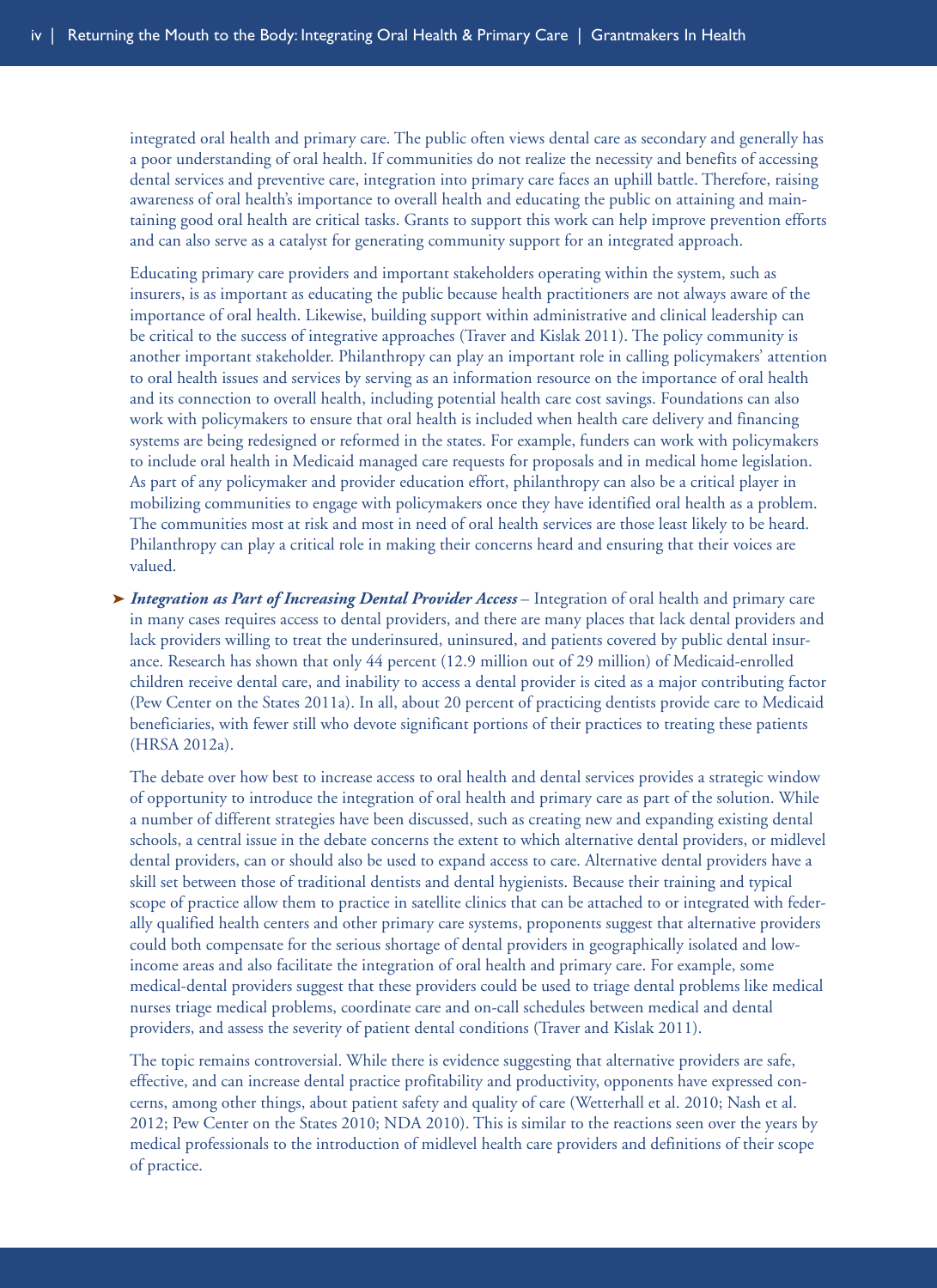**➤** *Reform Financing of Oral Health* – The current financing system for dental care represents a serious barrier to integration because of the divide between medical and dental insurance realms. The resulting separation of billing creates barriers to formal relationships and coordination of services between medical and dental providers. The divide also impedes performance assessments by separating related procedures into two claims silos, creates separate sets of claims and diagnostic codes and terminologies, feeds a general perception of dental care as an "optional" service, and impedes medical professionals from performing basic dental services.

Given that the current system for financing and paying for dental and oral health services leaves many people without a means to pay for oral health services and actually hinders efforts to integrate oral health and primary care, there is interest among some funders in reforming the system. These grantmakers have worked with policymakers, dental and primary care providers, and insurers to develop reimbursement policies for oral health services provided by primary care clinicians. Opportunities also exist to support providers who are experimenting with and adopting accountable care organization models that focus on population health outcomes. Given that an integrated model of care can play a significant role in disease prevention for both dental and other chronic diseases, some funders have considered a focus on creating provider incentives for preventive oral health services.

**➤** *Research and Pilot Projects* – There is a lack of documented research and experience on the subject of integrating oral health and primary care. The research base for the various models and approaches to integrating oral health and primary care is extremely limited; thus, there is a need for solid process and outcomes data. Not only is more evidence needed to validate different approaches to integrating oral health and primary care, but there is also a need to determine how best to implement different models. While there have been some state and local efforts to facilitate integration, there has not been much research on best practices and strategies. Some extrapolation from research on integrating behavioral health into primary care has yielded a starting point for researchers and practitioners, but focused research into oral health integration remains a critical gap.

Pilot projects related to the integration of oral health and primary care, using a chronic disease case management approach, have drawn funder interest. In particular, projects centered on diseases with cofactors, like diabetes or prenatal and perinatal health, where there is a strong research base linking the oral health of mothers and the health of infants, have drawn funder interest as viable areas for investment. Another area for potential investigation is clinical interventions commonly used in other fields, such as behavioral health, that can effectively integrate oral health and primary care.

**➤** *Setting an Example: Integrating Oral Health and Philanthropy* – Health funders have an opportunity to lead by example and raise awareness of oral health's importance by integrating oral health into their own work. For example, a request for proposals for a project to address community health disparities could include language giving priority to projects that incorporate oral health. Similarly, funders could consider including dentists or others with oral health expertise on their boards or advisory committees to act as a resource and champion for oral health within the organization.

Foundations can also share successes and failures of their integration efforts with one another. Nationally and locally, they can also consider including oral health in broader discussions and grantmaking related to integration of health services. Other fields, like behavioral health, have been working to integrate with primary care, although not in concert with oral health funders. Bringing everyone to the table in current and future high-level discussions of care integration could be a role of funders.

between the mouth and the body. Philanthropy can make a significant contribution by taking on any number of roles: convener, researcher, educator, benefactor, and advocate. There is no gold standard approach to integration: each model has its own benefits and limitations that will require thoughtful assessment by all stakeholders. Grantmakers can play a leadership role in this effort and be powerful agents in reversing a century-and-a-half-long schism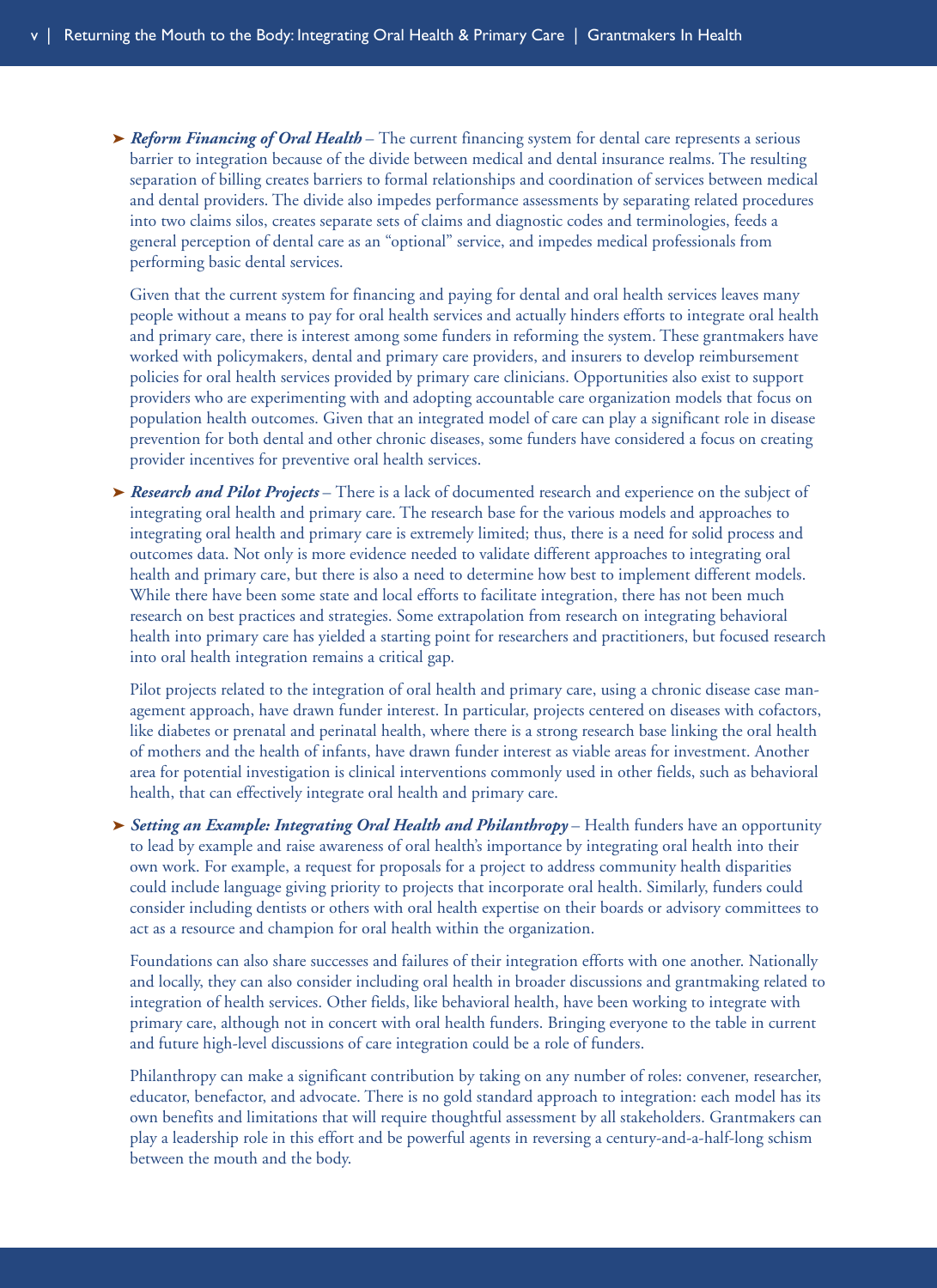# **TABLE OF CONTENTS**

| PRACTICE MODELS FOR INTEGRATING DELIVERY AND |             |
|----------------------------------------------|-------------|
|                                              |             |
|                                              |             |
|                                              |             |
|                                              |             |
|                                              |             |
|                                              |             |
|                                              | $\ldots$ 24 |
|                                              |             |
|                                              |             |
|                                              |             |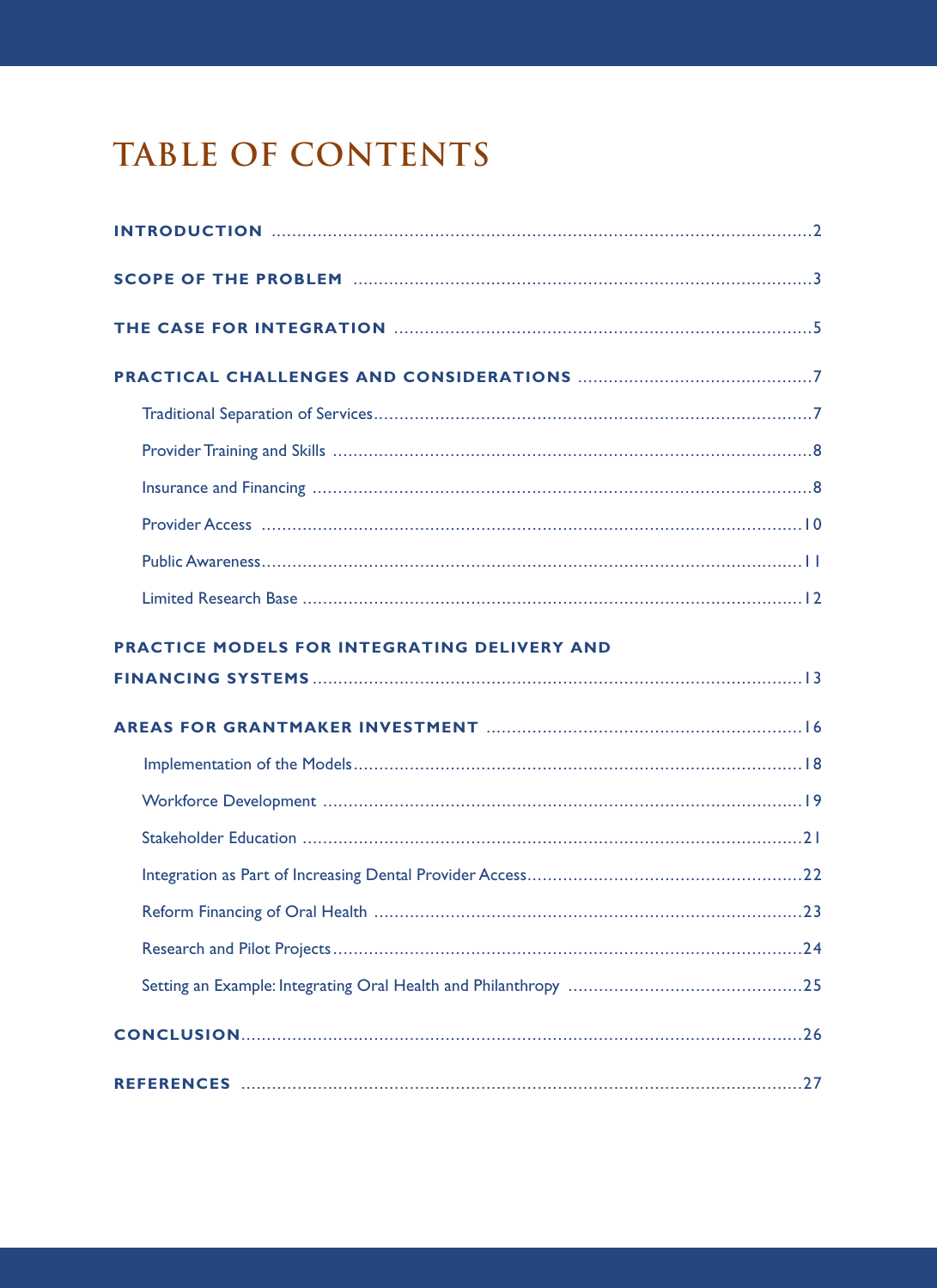# **introduction**

Dental disease is one of the great preventable public health challenges of the 21st century. Labeled a "silent epidemic" by the U.S. Surgeon General, dental disease ranks high in prevalence among chronic health conditions (HHS 2000). It is universally prevalent, but a number of subpopulations are particularly vulnerable, including seniors, children and adolescents, low-income people, minority groups, and people with special health care needs (IOM 2011).

The persistence of barriers to treatment and care has generated an interest among funders and practitioners in new and innovative approaches to increasing access to quality care. A concept gaining traction in many circles is the coordination, and even integration, of oral health into primary care, reversing the traditional divide between medical and dental care that has essentially separated the mouth from the rest of the body. While there is a difference between "integrating" services and "coordinating" services (see "Coordination/Collaboration versus Integration of Services" box), this Issue Brief focuses on integration from the broader perspective of

#### <span id="page-8-0"></span>**COORDINATION/COLLABORATION VERSUS INTEGRATION OF SERVICES**

The terms *coordination* or *collaboration* are often used interchangeably with *integration* when discussing oral health being more closely attuned with primary care; however, there is an important distinction.

Collaboration or coordination of care is when oral health and primary care providers work with one another. In this case, patients perceive that they are receiving a separate specialist service from a dentist who works with their physician.

Integration is when oral health works within primary care. In this case, patients perceive that they are receiving dental services that are a routine part of their health care.

Source: Collins et al. 2010

integrating oral health concepts, practices, and services into the primary care system, which can be accomplished either by coordinating or integrating services. As will be discussed, integration can occur along a continuum and through a variety of models, all of which share the goal of increasing patient access to dental and oral health services through the primary care system. No one approach is the "gold standard." Careful evaluation and deliberation is necessary to determine what approach is best for a given community to reap the benefits of integration.

The Grantmakers In Health Issue Dialogue *Returning the Mouth to the Body: Integrating Oral Health and Primary Care* reinforced the case for integrating oral health into primary care and explored theoretical models for integration and real world applications. The Issue Dialogue also examined current opportunities in health care reform and existing federal policy for integrating care. Using this information, participants engaged in active dialogue to determine what next steps need to be taken and funders' roles in supporting this work. This Issue Brief summarizes background materials compiled for the meeting and highlights key themes and findings that emerged from the day's discussion.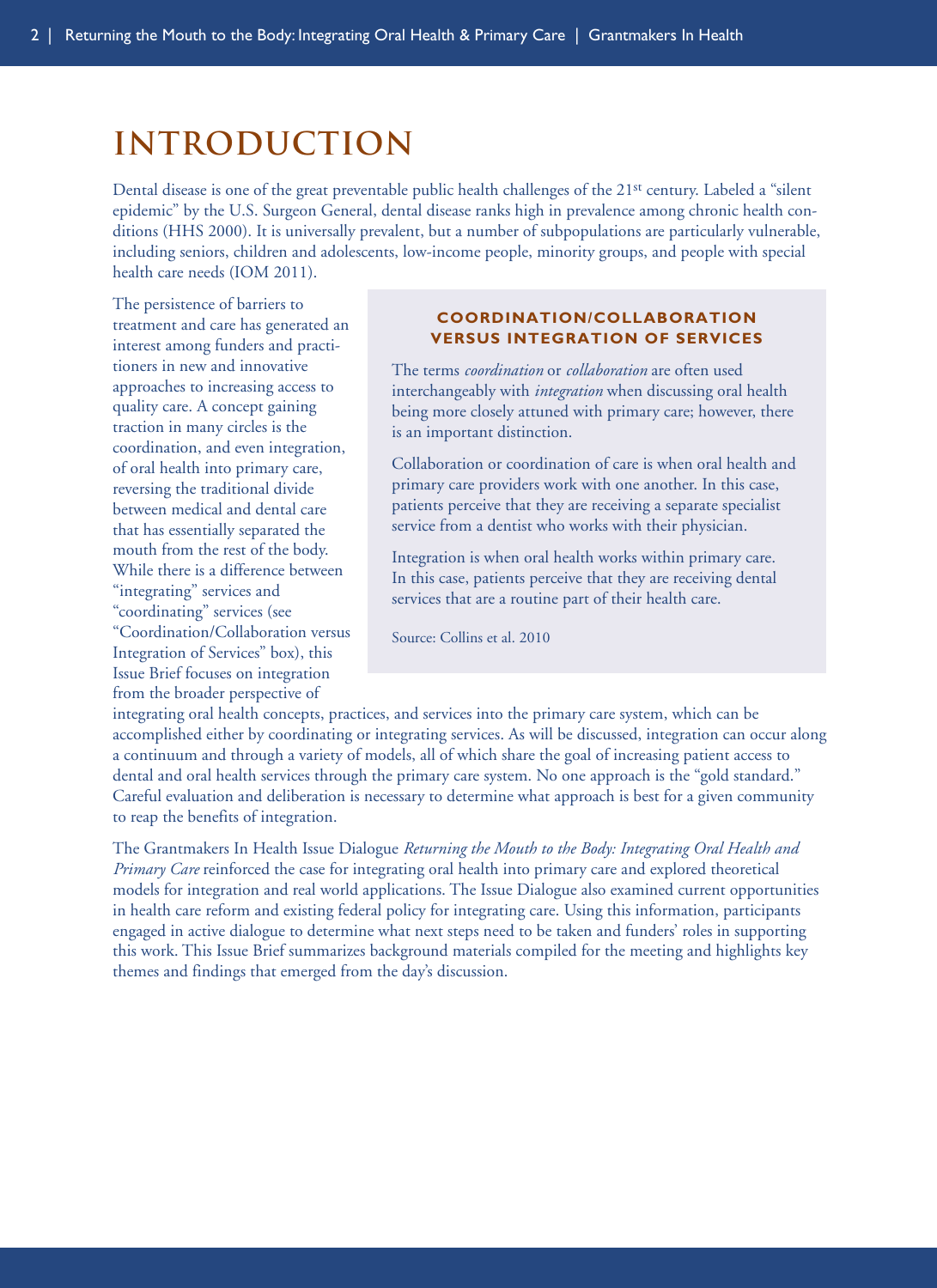### **scope of the problem**

Dental disease is a highly prevalent and highly preventable health issue that affects people across the country. More than one in five people have untreated dental caries, or tooth decay (CDC 2012). While a number of subgroups experience dental disease in higher-than-average proportions, poor oral health is a widely pervasive public health issue that affects everybody, regardless of race, age, gender, and socioeconomic status.

Among the vulnerable groups in need of improved oral health, seniors are near the top of the list. Seniors have a high incidence of dental disease but often do not receive the treatment they need. According to the *National Health and Nutrition Examination Survey*, 23 percent of seniors age 65 or older have untreated dental decay (NIH et al. 2012). Moreover, at least 25 percent of adults over the age of 60 have lost all of their natural teeth (CDC 2006a). This is in part due to a lack of consistent or prevalent preventive measures from earlier in life, such as community water fluoridation and fluoridated toothpaste. Seniors' problems are compounded by over 400 common medications they take that cause dry mouth, which greatly increases the risk for dental disease. In addition, seniors and their caregivers tend to focus more on traditional health concerns (for example, heart disease, dementia, or stroke) than on oral health.

Even at younger ages adults are experiencing high incidence of dental disease. About 14 percent of middleaged adults have severe periodontal disease, while 25 percent reported experiencing some form of facial pain in the last six months, and 1 in 20 are missing not some, but all, of their original teeth (CDC 2012). Significant racial disparities also exist for adults. Untreated dental caries in non-Hispanic black (40 percent) and Mexican-American (35 percent) adults ages 20 to 64 are significantly more prevalent than non-Hispanic white adults (19 percent) (CDC 2012). The disease burden is also more pronounced for low-income adults, with more than 40 percent of those ages 20 and up having at least one untreated decayed tooth. The same is true for only 16 percent of higher-income adults (CDC 2006b).

The burden of dental disease is especially high among children and adolescents. Every year an estimated 16.5 million children do not receive basic dental care for a variety of reasons (Pew Center on the States 2011a). In 2010 alone, 4.6 million children ages 2 to 17 in the United States (7 percent of the total population) did not receive needed dental care, simply because their families could not afford it (Bloom et al. 2011a). As a result, 16 percent, or nearly one in five, of all children and teens between the ages of 6 and 19 have untreated dental carries (CDC 2010).

#### <span id="page-9-0"></span>**DEFINING DENTAL DISEASE**

The dental and craniofacial diseases that affect a person's oral health include, but are not limited to:

- dental caries, or tooth decay;
- periodontal disease, or gum disease;
- oral and facial pain;
- oral and pharyngeal cancers, or mouth and throat cancers; and
- cleft lip and palate.

Source: HHS 2000

Low-income children with unmet dental needs fare far worse than the general population. About one-half of all low-income children and two-thirds of low-income adolescents suffer from dental caries. Furthermore, 25 percent of poor children and adolescents have untreated dental caries compared to 12 percent living at 200 percent of the poverty level or higher (CDC 2010; 2012). Uninsured children, who are disproportionately from low-income families, are six times more likely to have unmet dental needs than those with private dental insurance and four times more likely than those with public dental insurance.

Ethnic minority children also experience significant disparities. For instance, 23 percent of Mexican-American and non-Hispanic black children and adolescents have untreated dental caries compared to 13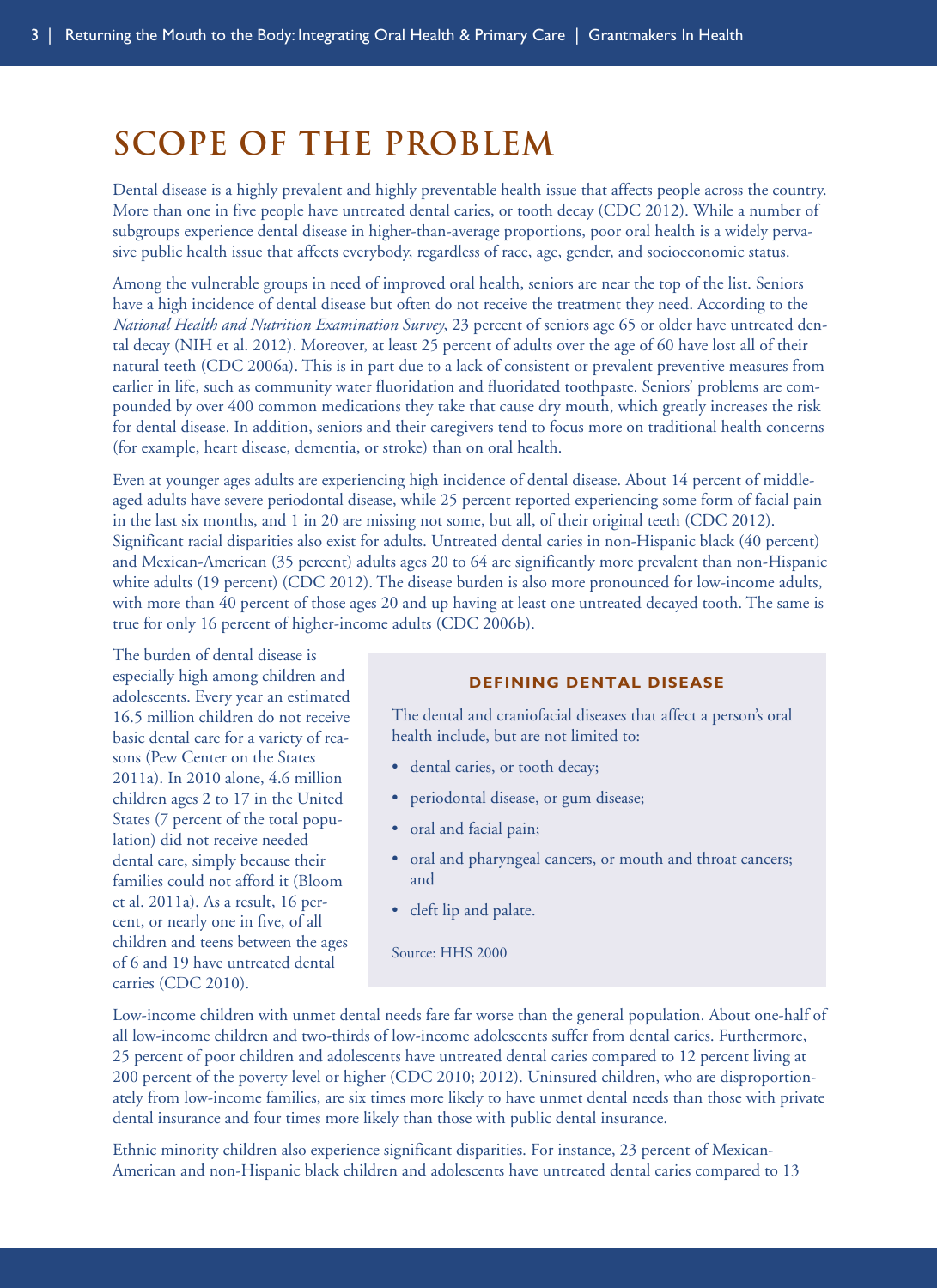percent of non-Hispanic white children and adolescents (CDC 2012). Likewise, 40 percent of Mexican-American children ages six to eight have untreated dental caries compared to only 25 percent of non-Hispanic whites (CDC 2011), and non-Hispanic white children are more likely than their black or Hispanic counterparts to have had contact with a dental professional in the last six months (Bloom et al. 2011). American Indian and Alaskan Native children ages two to four experience five times the rate of tooth decay of other populations (GAO 2000). A recent study also found that 39 percent of American Indian and Alaskan Native children ages one to five had untreated tooth decay and 36 percent needed early or urgent dental care (Phipps et al. 2012).

Children and adolescents with special health care needs are particularly vulnerable to dental disease and often face significant barriers to care. As defined by the U.S. Maternal and Child Health Bureau, children with special health care needs are those who have or are at increased risk for chronic physical, developmental, behavioral, or emotional conditions and who require health and related services of a type or amount beyond that typically required by children (McPherson et al. 1998). Of the 10.2 million children with special physical and mental health care needs, about 750,000 experience critical gaps in accessing dental care; they are also three times more likely to have unmet dental needs (National Maternal and Child Oral Health Policy Center 2011a). This unmet need has significant consequences as these children transition to adulthood, resulting in lifelong oral health challenges that are both costly and detrimental to general health (ASTDD 2011).

While dental disease is itself a discrete health concern, like many other chronic diseases it has broader health impacts. Poor oral health has been linked to increased risk for cardiovascular disease, diabetes, and other chronic conditions. Among adults who have lost their natural teeth, studies have shown that there is a significant impact on nutritional intake, resulting in the consumption of little or no fresh fruit and vegetables. Poor oral health also exacerbates other underlying chronic diseases. For example, diabetic patients with periodontitis are six times more at risk for worsening glycemic control and are at increased risk for other diabetic health complications (Mealey and Rose 2008).

Dental disease has a number of broader implications. Poor oral health in children has been shown to result in decreased academic performance and can adversely affect behavioral and social development. Over 51 million school hours are lost each year due to dental problems (Pew Center on the States 2011a). Poor oral health is even a national security concern. According to a study conducted by the U.S. Department of Defense, 52 percent of new recruits were in such need of urgent dental treatment that it would delay their deployment (Leiendecker et al. 2008).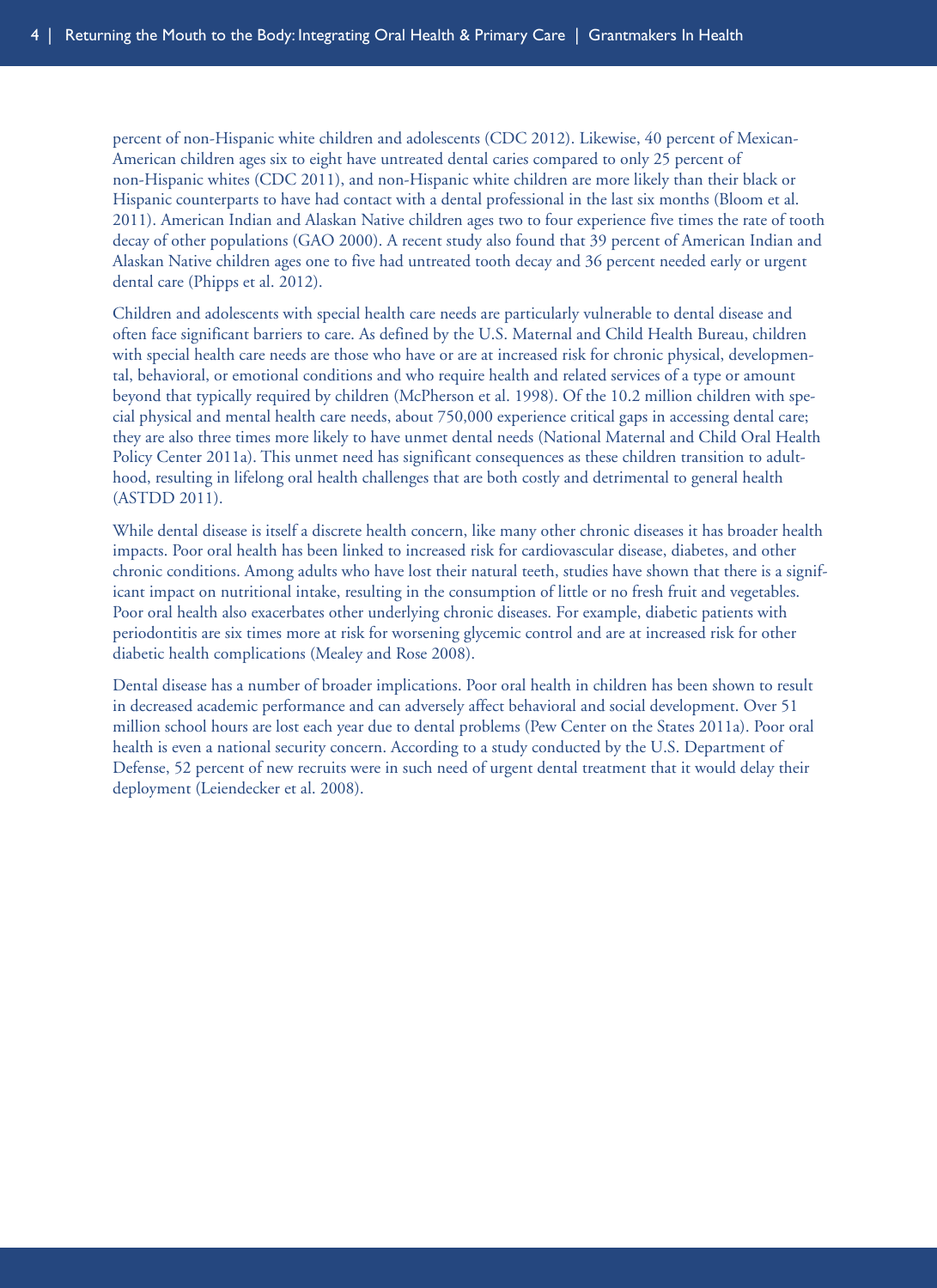## **the case for integration**

Integrating primary care and oral health makes logical sense for a number of reasons, ranging from the practical to the theoretical. Perhaps the most obvious benefit would be an increase in the effectiveness and efficiency of both dental and medical professionals in preventing disease. Preventable dental conditions contributed to an additional

*There is [no] recognition between the physicians and the dentists that there's a problem or that there's anything that they can do about it.*

<span id="page-11-0"></span>*– Issue Dialogue Participant*

830,590 emergency room visits nationwide in 2009, a 16 percent increase over three years, at a cost of hundreds of millions of dollars to states (Pew Center on the States 2012). By sharing information, providing basic diagnostic services, and consulting one another in a systematic and sustained manner, dental and medical professionals in integrated practice arrangements would have a far better chance of identifying disease precursors and underlying conditions in keeping with a patient-centered model of care. Integration would also raise patients' awareness of the importance of oral health, potentially aiding in their accessing dental services sooner rather than later.

Integration of care can also potentially improve chronic disease management and prevention. For example, research shows that there is at least a correlational association between atherosclerotic vascular disease (ASVD) and periodontal disease. Although no causal relationship has been established, the diseases share several common risk factors (Lockhart et al. 2012). Given this relationship, integration of oral health and primary care is a logical step in engaging patients in disease risk reduction. In the case of ASVD, periodontal disease can be viewed as a warning sign and potential source of pathology affecting a patient's vascular system (Patton 2012). Likewise, patients with a history of ASVD can receive more personalized interventions from dental providers to reduce their risk of periodontal disease. In each case, collaboration between and integration of medical and dental providers enhances these efforts over the current practice system. If evidence later reveals a deeper relationship between dental and other chronic diseases, integration of care would have an even more profound impact on disease treatment, management, and prevention.

According to the American Dental Association, an estimated 30 percent of the population has difficulty accessing dental services via the predominantly private practice delivery system (Glassman 2011). By expanding entry points into the dental care system, integration of oral health into primary care has the potential to improve access, especially for at-risk and underserved populations that typically have greater access to primary care professionals than to dental care. For example, children, who are a particularly vulnerable population, are seen and treated by pediatricians and school nurses far more frequently than by dentists, especially at younger ages. Likewise, seniors who live in institutions, including independent living facilities and skilled care units, typically receive consistent nursing and other professional health care. These medical professionals, with additional training, can more easily provide ongoing preventive oral health care than dentists in a traditional private practice setting (IOM 2011; IOM and NRC 2011).

Integration of dental and primary care also can help overcome patient-specific barriers to accessing services. For example, patient apprehension and anxiety regarding dental visits are a common experience for many people and act as a barrier to seeking ongoing dental care. An integrated model of care that would allow for "warm handoffs" from primary care providers to dental care providers is one possible strategy for overcoming this barrier. A warm handoff is a process by which a primary care clinician facilitates the introduction of a patient in need of additional services to an appropriate specialist. While this intervention has not been rigorously tested, anecdotal evidence from the behavioral health field suggests it is a simple and positive intervention that may be applicable to oral health (Munger 2012).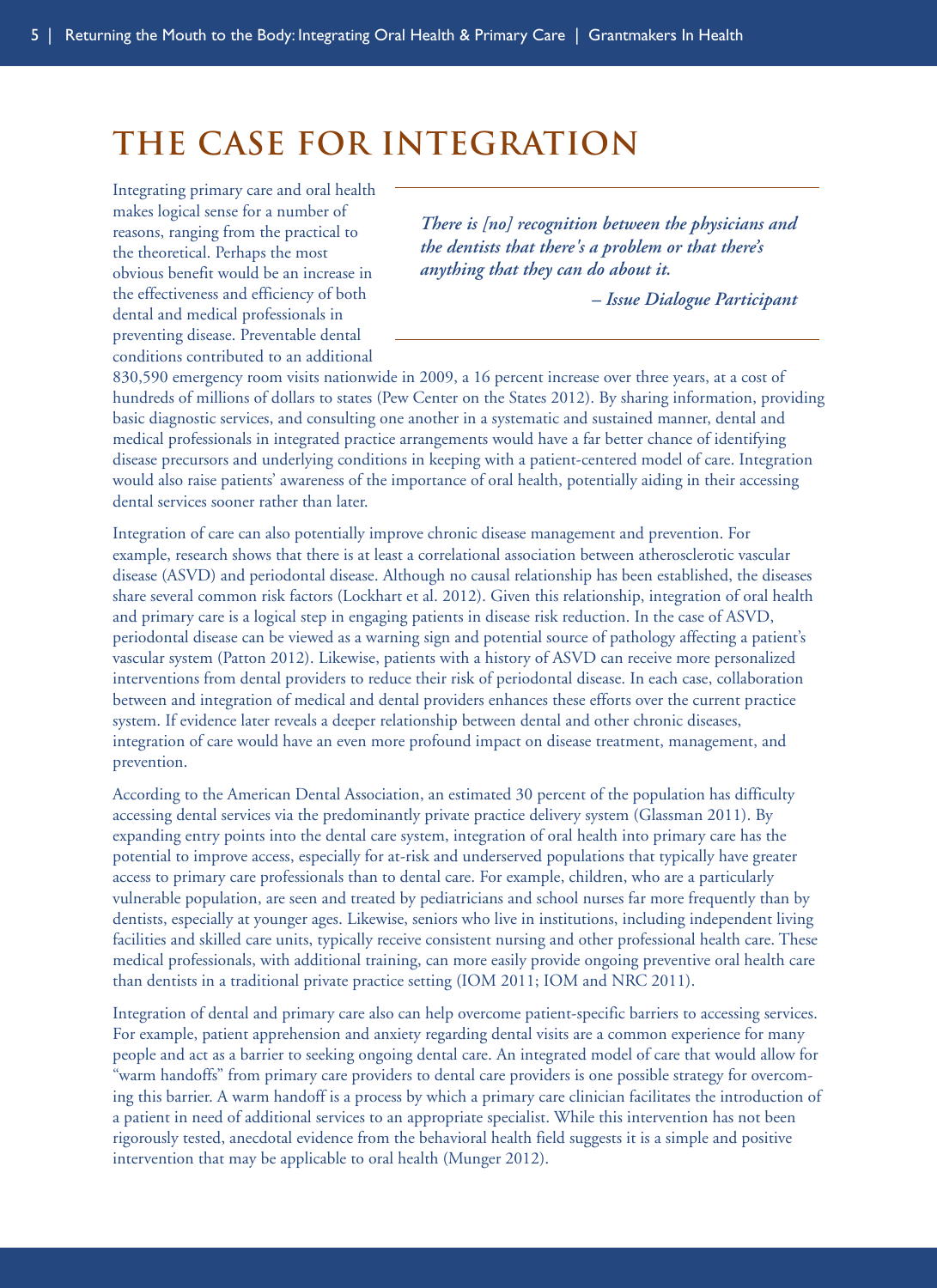Integration of dental and primary care also makes sense from a cost-savings perspective, given the linkages between dental and other chronic diseases. Evidence suggests that, when integrated with primary care, preventive dental care can play at least an indirect role in controlling health care costs (Cigna 2010). For example, studies have found that patients with severe periodontal disease incur much higher health care costs than patients with good oral health (Ide et al. 2007). Diabetes patients are among the groups at greater risk for periodontal disease. Those undergoing preventive treatment incur on average \$2,500 less in health care costs per year than patients with periodontal disease—a 23 percent reduction in costs (Cigna 2011).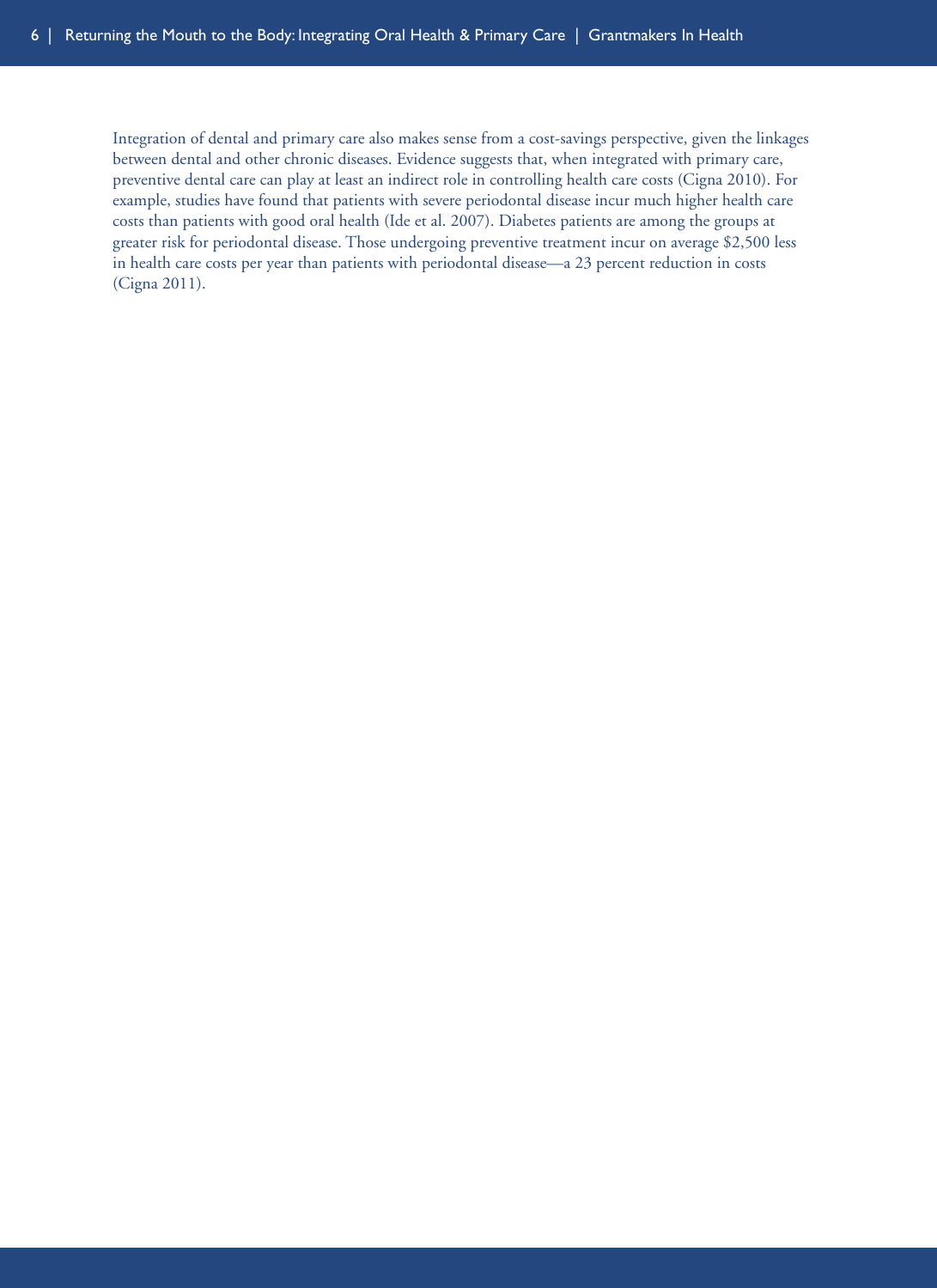# **practical challenges and considerations**

While integration of oral health and primary care clearly makes sense from a theoretical perspective, there are numerous practical challenges to implementation on even a small scale. These challenges range from the systemic separation of primary care and dental practices to widespread access barriers.

*Care to maintain oral health is not dental care per se. Oral health care is a subset of primary care. After all, the mouth is part of the body.*

<span id="page-13-0"></span>*– William Maas*

#### **TRADITIONAL SEPARATION OF SERVICES**

Despite common historical roots beginning in the early development of surgery in 19th century, dental and medical services have traditionally been delivered separately via differentiated delivery systems. Where medicine branched from a surgical approach to include nonsurgical approaches to patient care, dentistry remained entirely focused on surgery until the 1950s. Even with the advent of other treatments and approaches, dentistry remains primarily surgical- and procedure-based (Maas 2012).

Dental services are largely provided through private, independent practices with little or no ties to any medical practice or system. The typical practice consists of one or two dentists with a dental hygienist, dental assistant, and an office manager. Except in certain public health and community health center settings, dentists rarely interact with non-dental health professionals such as primary care physicians.

As demonstrated in Figure 1, typically there is little to no communication between the dental and medical care practitioner silos. In this example, the flow of information about the diagnosis and treatment of

#### **FIGURE 1. FLOW OF INFORMATION IN PATIENT CARE FOR PROVIDERS**



Source: Powell and Din 2008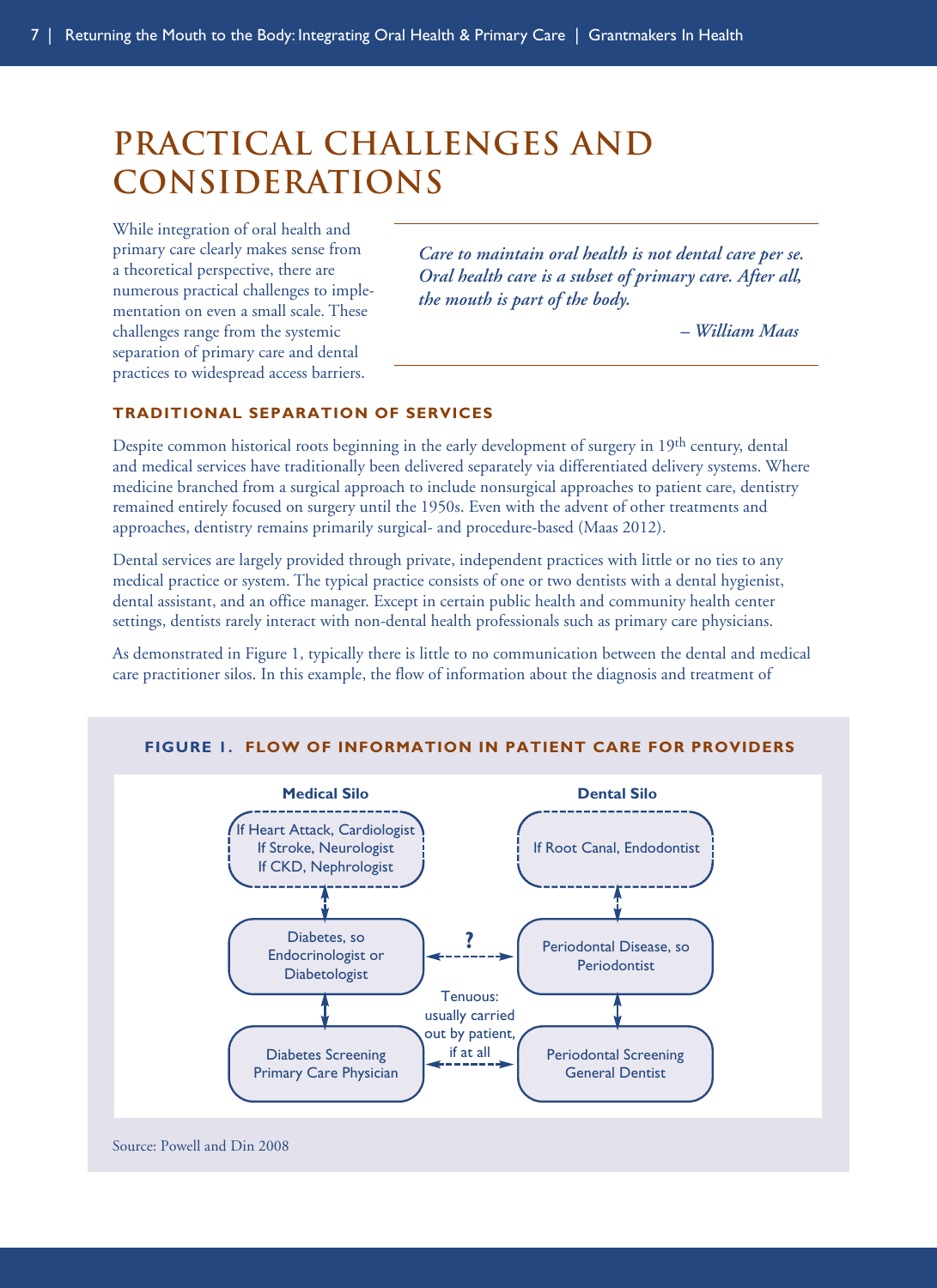<span id="page-14-0"></span>diabetes is heavily reliant upon the patient acting as the conduit, which is not only a serious burden on the patient, but also an unreliable means communicating critical health information. Unfortunately, this scenario is more the norm than the exception despite a growing recognition of the value and importance of integrated (or at least coordinated) care systems.

This history notwithstanding, there are signs that changes in medical and dental practice are making both fields more conducive to an integrated approach. With the rise of accountable care organizations (ACOs), medical homes, and other group practice models, primary care physicians are gravitating toward alignment with larger practice systems and organizations, and dentistry may be following a similar trend (Medical Group Management Association 2010). According to the American Dental Association, large dental practices have grown in number by 25 percent over the past two years, while solo practices have decreased from 76 percent of all dental practices in 2006 to 69 percent in 2010 (Fox 2012a). With the rising costs of dental school and establishing and maintaining a solo practice, new dentists appear to be more open to working in a group practice or for a larger system or organization.

#### **PROVIDER TRAINING AND SKILLS**

Despite the high prevalence of oral health disease and its far-reaching impacts, medical and dental practitioners effectively treat the mouth as a separate entity from the rest of the body. Physicians and other medical personnel receive little or no training in oral health procedures or practices (Krol 2004; Ferullo et al. 2011). Meanwhile, dentists and other dental personnel conversely have little or no training working together let alone in interfacing with the medical community or in operating in a multidisciplinary team (Okwuje et al. 2009). This is largely a result of the longstanding traditional separation of the dental and medical fields, and has implications for how little physicians and dentists and their respective clinical care teams know about how to communicate and support their patients' oral health.

Promising developments with nurses and other non-physician providers suggest that this situation is changing. For example, there are instances where primary care providers have been trained and enlisted to provide oral health services. This is typical in school-based programs, such as one managed by Hamilton Health Center in Harrisburg, Pennsylvania, that uses nurses and other personnel to provide oral health assessments and fluoride varnish treatments (Pekruhn and Strozer 2010).

#### **INSURANCE AND FINANCING**

A critical challenge facing any attempt to integrate oral health and primary care is the current financing system for dental care. A significant number of children and adults simply do not have the means to pay for dental services because they lack dental insurance coverage, either public or private. Furthermore, barring some exceptions, medical insurance does not typically reimburse providers for dental services. Without basic financial support to pay providers for services, meaningful integration of care becomes moot.

Despite the overwhelming evidence reflected in the disease burden and unmet need, lack of access to proper dental care continues to be a pervasive issue. According to the *2008 National Health Interview Survey*, 45 million Americans (about 25 percent) under the age of 65 with private medical insurance had no dental coverage; low-income and less-educated people were even less likely to have dental insurance coverage (Bloom and Cohen 2010). Other studies place the number of total Americans without dental insurance at around 100 million, about twice the number (50.7 million) who currently lack medical insurance (The Henry J. Kaiser Family Foundation 2009).

Rapidly increasing dental care expenditures are also a threat to service access, given that affordability of care is a significant barrier to accessing care (California HealthCare Foundation 2008). The Centers for Medicare and Medicaid Services projects that U.S. national dental expenditures will triple by 2020 to \$167.9 billion (see Figure 2) (Glassman 2011). In 2008 out-of-pocket dental expenditures accounted for \$30.7 billion or over 22 percent of all out-of-pocket health expenditures, making dental expenditures second only to those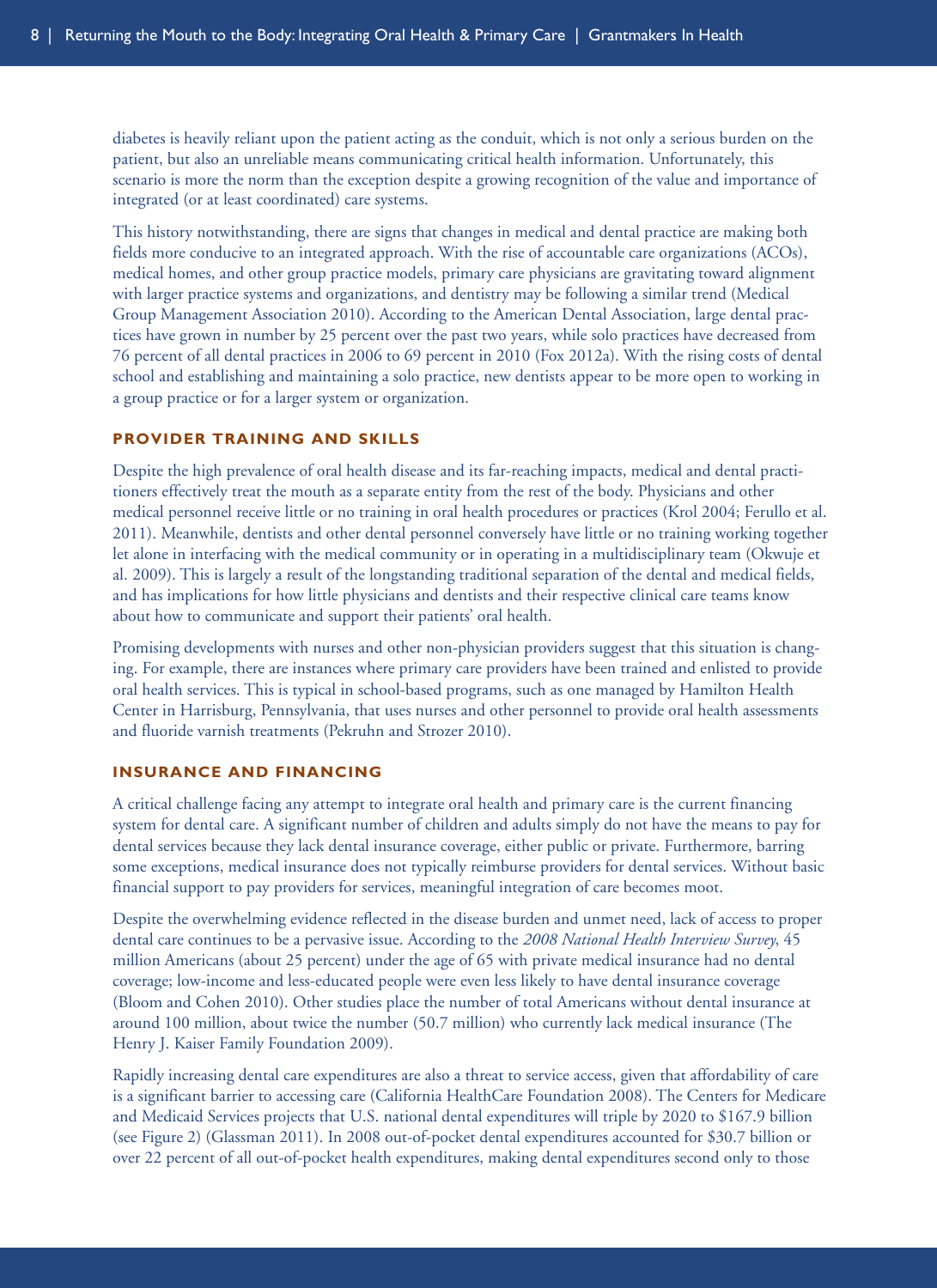

#### **FIGURE 2. U.S. NATIONAL DENTAL EXPENDITURES 2000-2020**

for prescription drugs (Glassman 2011; U.S. Bureau of Labor and Statistics 2012). While these costs most dramatically affect the uninsured and underinsured, they might increasingly affect those with comprehensive dental insurance as well.

Historically, federal and state governments have not provided comprehensive dental benefits through public insurance. While children enrolled in Medicaid have received dental benefits under the Early Periodic Screening, Diagnosis, and Treatment (EPSDT) requirements, the same has not been true of Children's Health Insurance Program (CHIP) enrollees. In the past, some jurisdictions, like the state of Washington, provided coverage for children enrolled in CHIP, but many states either provided no benefits or provided limited or capped benefits not equal to EPSDT requirements (Hess et al. 2011). A number of states have also attempted to increase preventive dental services for children by reimbursing primary care providers for services. For example, more than 40 states reimburse non-dental providers for fluoride varnish application through Medicaid, although many states impose restrictions on when these clinicians can apply varnish and be reimbursed (Pew Center on the States 2011b; Martin et al. 2012).

With the passage of the Patient Protection and Affordable Care Act (ACA) in 2010 and the Children's Health Insurance Program Reauthorization Act (CHIPRA) in 2009, pediatric dental benefits are now required offerings as part of the essential benefits package in both state health insurance exchanges and state CHIP benefits respectively. By 2014 these regulations will result in dental coverage for an estimated 5.3 million additional children through Medicaid and CHIP, a significant increase although still short of universal coverage (Pew Center on the States 2011a). State health insurance exchanges that offer stand-alone dental plans will be required to offer child-only plans, which could potentially further increase coverage for children whose families cannot afford family plans. Under ideal conditions, up to 27 million uninsured children might receive dental insurance coverage through the exchanges (Leary 2012).

Unfortunately, comprehensive adult dental benefits are not specifically addressed in either piece of legislation and, excepting federally required emergency service coverage, will likely remain an optional benefit for state Medicaid programs. Only a handful of states, such as Michigan, provide comprehensive dental coverage for adults, and it is often one of the first benefits to be targeted in state budget cuts. The same holds true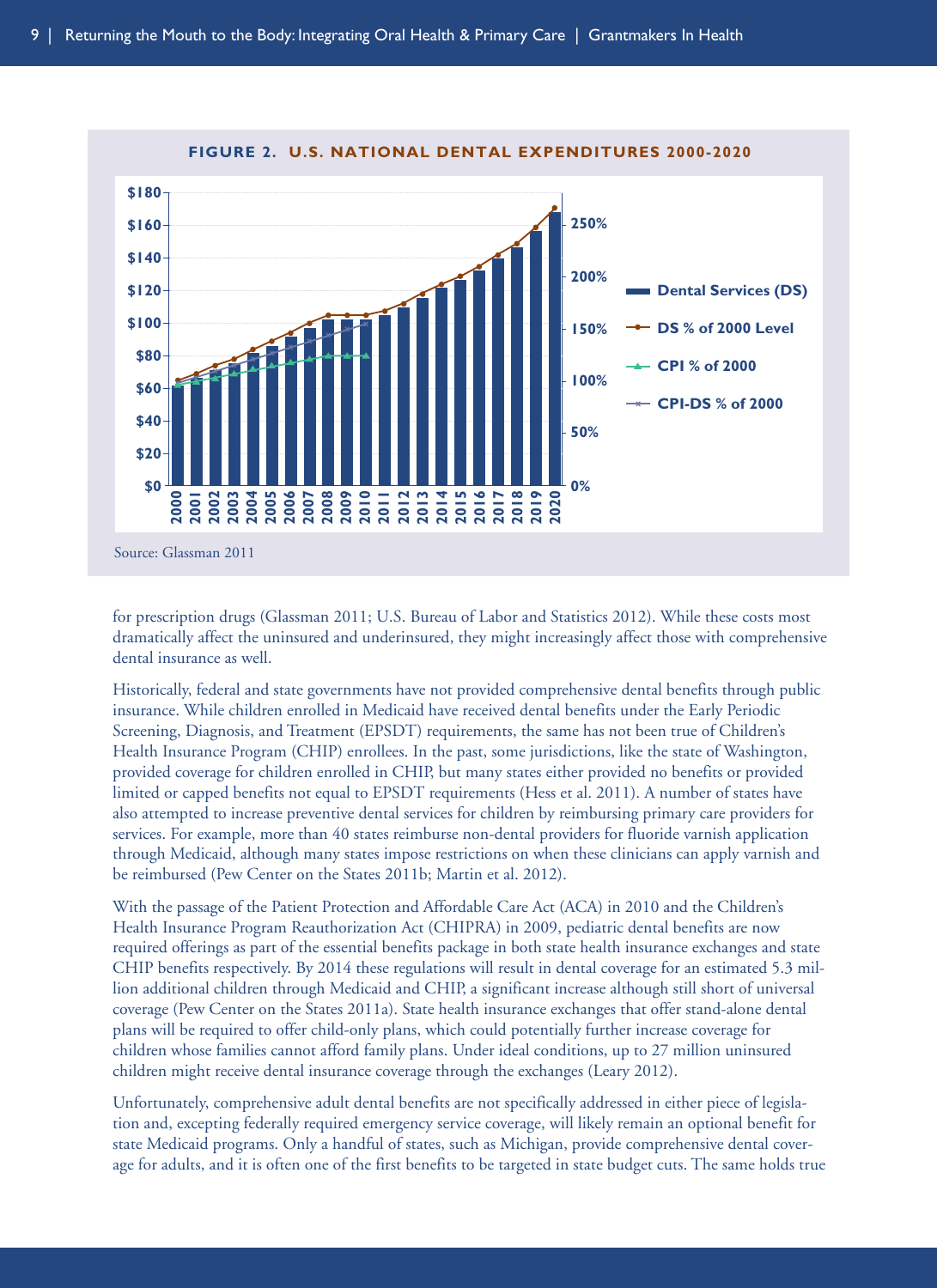<span id="page-16-0"></span>in principle for state health insurance exchanges, where states may or may not choose to offer affordable comprehensive medical plans that include dental benefits or traditional stand-alone dental insurance options. Likewise, for older and disabled adults enrolled in Medicare, there is no comprehensive dental benefit provided; in fact, coverage for routine services and preventive care is denied via statutory exclusion. Even adults who are employed and receive medical benefits often find themselves without dental coverage. In 2010 only 47 percent of firms offering medical benefits offered or contributed to a separate dental plan (The Henry J. Kaiser Family Foundation 2010).

Adults' inability to obtain dental services affects their children. Studies have consistently found that if parents do not access dental care for themselves, their children are far less likely to obtain dental services (Isong et al. 2010). Thus, despite advances made in the ACA and CHIPRA, without similar efforts to cover the rest of the family, there may be only modest increases in actual child access to dental services.

A significant issue with regard to current coverage is the separation of dental and medical insurance. Where medical insurance typically provides coverage and payment for acute, unpredictable, and expensive hospital services, dental insurance provides prepayment for predictable events, such as cleanings, and requires high copayments for all other discretionary and rehabilitation services. The result is two very different approaches to paying for the treatment and prevention of disease that further reinforce the popular perception of oral health being a personal responsibility and dental care being "discretionary" or "elective" (Maas 2012).

The divide between the two insurance realms reinforces larger obstacles to integrating dental and medical care. The current system requires dental and medical billing to be done separately in discrete and different formats and systems, which in turn:

- creates barriers to formal relationships and coordination of services between medical and dental providers,
- impedes performance assessments by separating related procedures into two claims silos,
- creates separate sets of claims and diagnostic codes and terminologies,
- feeds a general perception of dental care as an "optional" service, and
- impedes medical professionals from performing basic dental services.

The impediment of performance assessments is of particular concern given the current interest in using such assessments as part of outcomes-based cost-reduction strategies. Ultimately, the current payment structure simply is not flexible enough and adds too many administrative barriers to the integration of oral health and primary care.

Payment reforms that move away from fee-for-service and procedures-based reimbursement toward pay-forperformance or outcomes-based payment would greatly reduce the payment barriers to integrating oral health and primary care. The case for integration becomes very strong when the payment system supports disease prevention and a patient-centered approach: oral health can simply become part of the standard of care. However, while this trend is increasingly supported by state and federal policies, particularly with ACOs under the ACA, and is being experimented with by some providers and insurance entities, it will take time for reforms to supersede and replace the current system (Families USA 2012).

#### **PROVIDER ACCESS**

Integration of oral health and primary care in many cases requires access to dental providers. Even in cases where primary care providers provide preventive oral health services (discussed in the next chapter on mod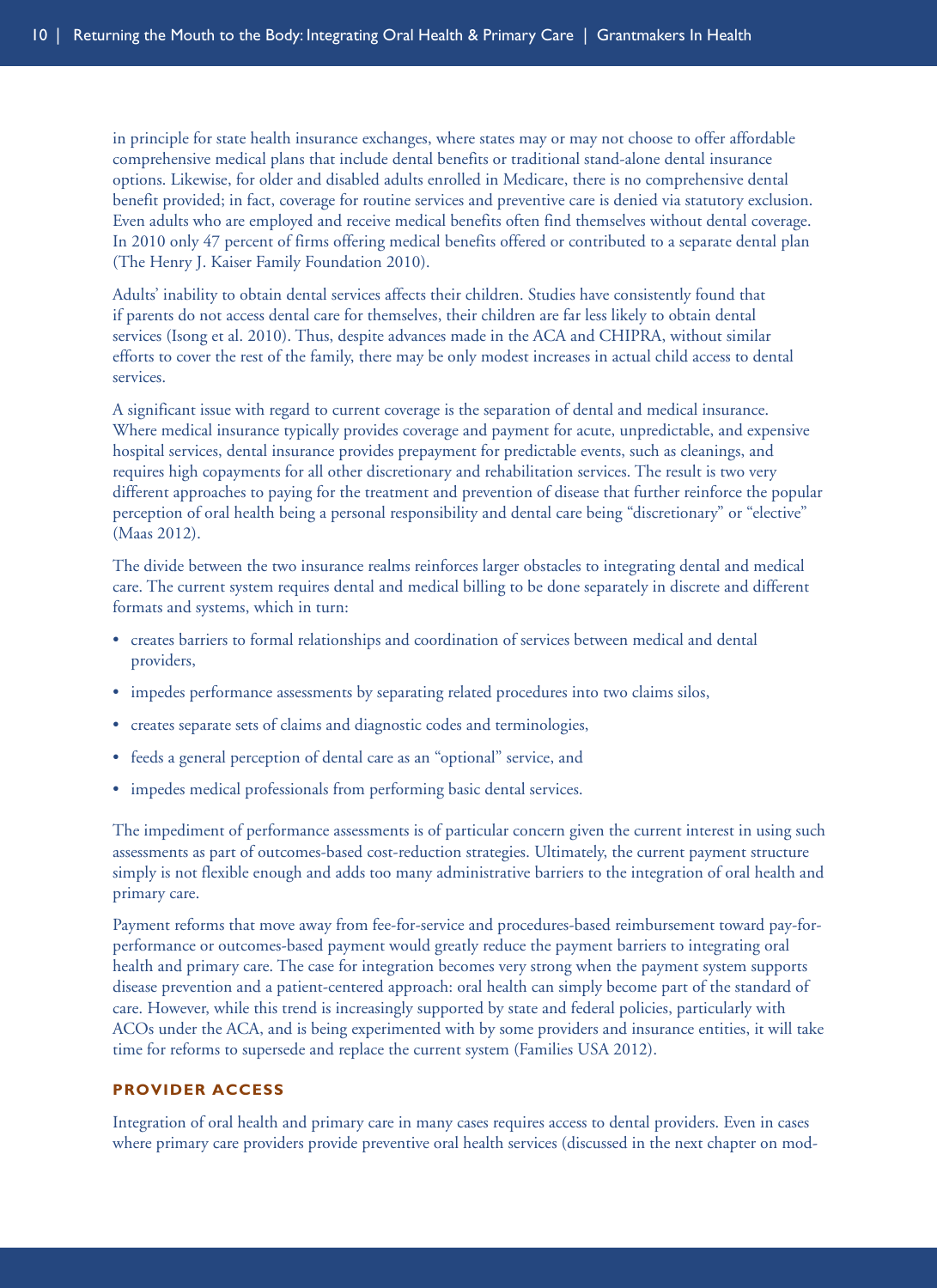els), there are clearly services and expertise that require dental professionals.

Unfortunately there are many places that lack dental providers or lack providers willing to treat the underinsured, uninsured, and patients covered by public dental insurance. Despite recent policy successes to expand dental coverage for children through the ACA and CHIPRA, these efforts may fall short as a result. Research has shown that only 44 percent (12.9 million out of 29 million) of Medicaid-enrolled children receive dental care, and inability to access a dental provider is cited as a major contributing factor (Pew Center on the States 2011a). In all, about 20 percent of practicing dentists provide care to Medicaid beneficiaries, with fewer still who devote significant portions of their practices to treating these patients (HRSA 2012a).

Dentists' unwillingness to treat publicly insured and uninsured patients has been attributed to a number of factors. In many cases, state reimbursement rates are below what is considered "fair market" value. Coupled with large dental student indebtedness, this creates a disincentive to establish dental practices in low-income, rural, and geographically remote areas. Others have cited large administrative barriers, claiming that participation in Medicaid results in more paperwork and other related billing issues (Thomas 2009). The pervasive

#### <span id="page-17-0"></span>**DENTAL HEALTH PROVIDER SHORTAGE AREAS**

As of May 2012 there are 4,552 dental health provider shortage areas (DHPSAs) that contain about 49.7 million people. In order to provide an acceptable provider-topopulation ratio in these areas, it would take 9,846 dental practitioners. Unfortunately, DHPSAs are typically less densely populated rural areas or low-income urban centers, locales that, for financial and other reasons, do not traditionally attract providers.

Source: HRSA 2012b

underrepresentation of ethnic minorities and women in dentistry is also a factor because the race and gender of patients have been shown to play a role in determining both who dentists will treat and patient experiences with those providers (Edelstein 2006). Many dentists are often not well prepared to treat groups that are represented in the Medicaid population, including ethnic minorities, seniors, young children, and lower-income patients.

Current state dental practice laws are an additional, and significant, barrier to provider access. In the majority of states, these laws are very prescriptive about who can provide various oral health services. In most cases, these laws limit or disallow non-dentists from administering any oral health-related treatments. As a result, primary care physicians and other non-dentist providers have been legally barred from providing dental treatment to patients, regardless of circumstance (Behrens and Lear 2011).

#### **PUBLIC AWARENESS**

There is a pressing need for greater public education about oral health care and dental disease. A recent national survey conducted by the American Dental Association found such significant gaps in consumer knowledge that it gave the nation a "D" grade (Fox 2012b). Knowledge gaps are especially prevalent among populations that could benefit most from integrated oral health and primary care. For example, a recent national survey of Hispanics found that 30 percent believe cavities will go away on their own through regular tooth brushing (Hispanic Dental Association et al. 2011). The survey also found many knowledge gaps among Hispanic parents even though 82 percent considered themselves to be an excellent or a good source of information for their children about oral health habits.

If the public, especially those communities most at-risk and underserved, does not realize the necessity and benefits of accessing dental services and preventive care, integration into primary care will face an uphill battle and will lack broad support from the community. Paradoxically, integration of oral health into primary care could be a solution to the problem of misinformation and low awareness about oral health issues.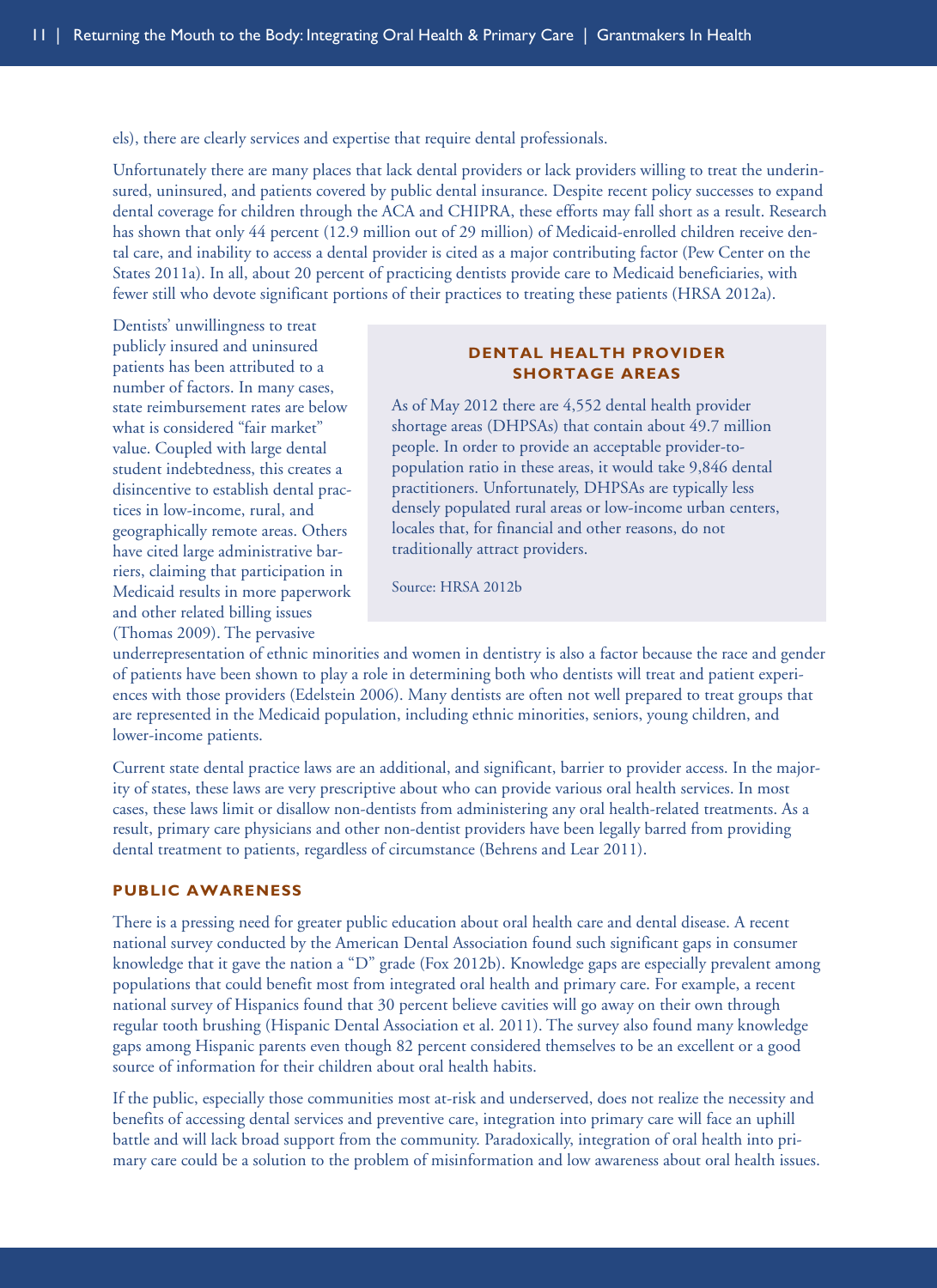#### <span id="page-18-0"></span>**LIMITED RESEARCH BASE**

Perhaps one of the greatest challenges to integrating services is the lack of a strong evidence base on the subject. While there have been some state and local efforts to facilitate integration, there is insufficient documentation of best practices and strategies. Likewise, there have been few large-scale, evaluated efforts to fully integrate oral health into primary care. Projects in Colorado (sponsored by the Colorado Delta Dental Foundation), Washington (sponsored by the Washington Dental Service Foundation), and Michigan (through grants awarded by the Department of Community Health) that looked at the feasibility of co-located dental and primary care services have perhaps been the most notable attempts to date (see the section on practice models for more information about colocation) (National Maternal and Child Oral Health Policy Center 2011b). Some extrapolation from research on integrating behavioral health into primary care has yielded a starting point for researchers and practitioners, but focused research into oral health integration remains a critical gap.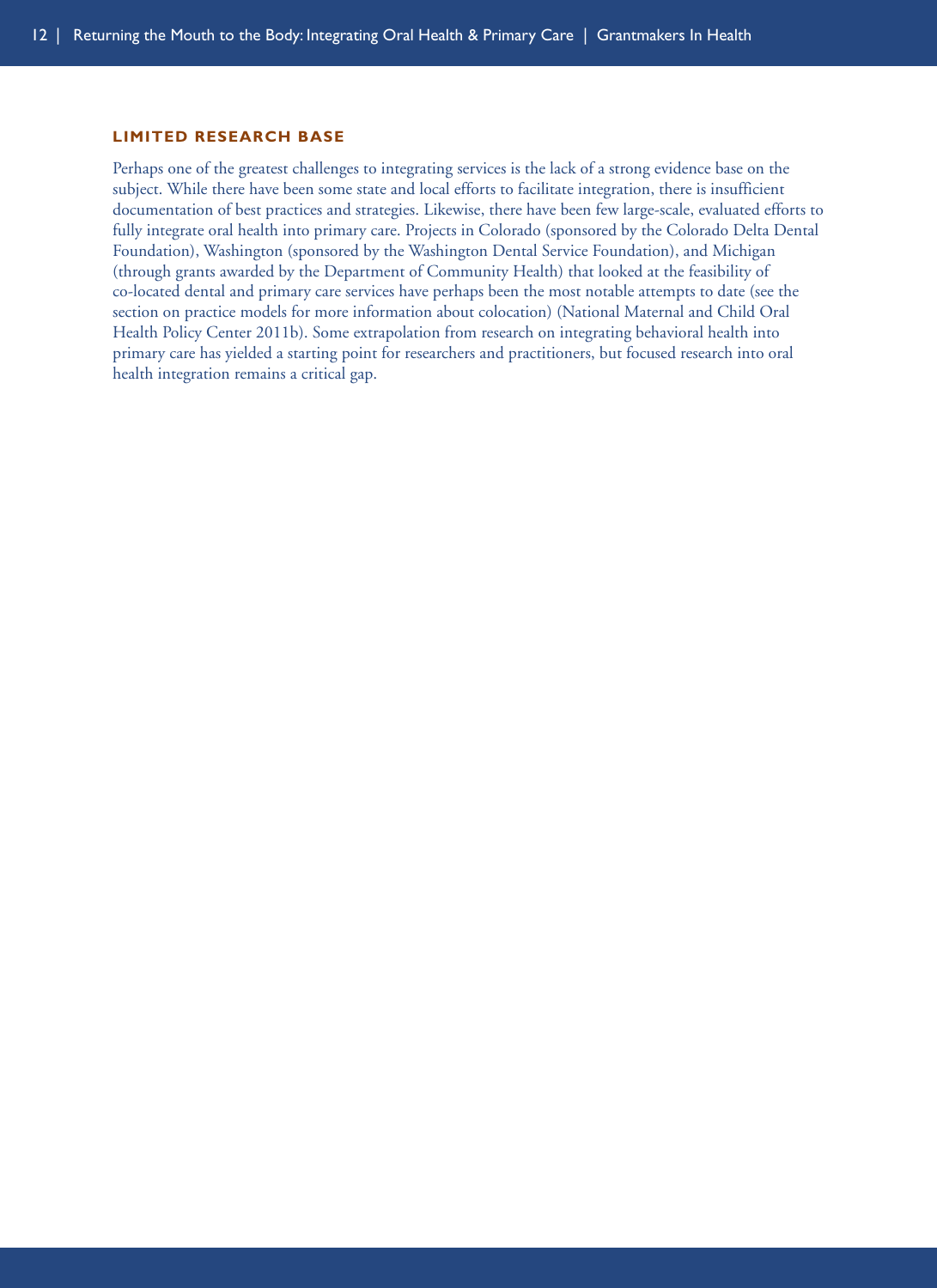# **Practice Models for Integrating Delivery and Financing Systems**

Models for directly integrating or coordinating oral health and primary care range in scope and intensity (see Figure 3) (Munger 2012; National Maternal and Child Oral Health Policy Center 2011b). No one approach will fit every community given the range of resources and infrastructure. As in public health and behavioral health, it is possible for integration of oral health and primary care to occur along a continuum (see Figure 4). Each model has pros and cons that need to be assessed when considering the best approach in a given state or community.

| <b>Model</b>                        | <b>Level of Integration</b> |
|-------------------------------------|-----------------------------|
| Full Integration                    | High                        |
| Colocation                          | Moderate                    |
| Primary Care Provider Service Focus | Moderate                    |
| Cooperation and Collaboration       | Low                         |

#### <span id="page-19-0"></span>**FIGURE 3. OVERVIEW OF PRACTICE MODELS**

One end of the continuum attempts to merge dental providers into the primary care setting, the goal being, more or less, to make oral health like any other medical service specialty provided within a primary care setting. The archetype for this approach is a model that fully integrates dental and primary care practice (also known as "colocation, operationally integrated"). The model uses a team approach in which dentists and other specialized oral health professionals provide a wide array of preventive and restorative treatments alongside primary care providers and other health professionals. It allows for full sharing of information between providers, as well as a systematic structure for regular consultation of providers to treat and maintain the health of patients. At present, this model is rarely seen outside certain clinics at children's hospitals and other specialty clinics and, at least in theory, in a small number of health maintenance organization and ACO settings. The approach requires a significant investment to develop the appropriate facilities, provider training, and infrastructure. An example of an effort to implement this model is the Oral Health Disparities Pilot sponsored by the Health Resources and Services Administration. In this pilot, four centers experimented with and investigated the components and characteristics of full integration, resulting in preliminary guidelines for medical practices wishing to integrate oral health and primary care (HRSA 2008).

A step removed from a full merger is the colocation model (also known as "colocation, operationally separate"). It is similar to full integration, but changes in the physical arrangement of practice are less dramatic. While providers are located in the same physical space, there is no health team that formally coordinates patient care. Instead providers operate independently of one another but can openly share information and more easily refer and follow up with patients because of provider proximity. An advantage of this approach is that provider practice models are essentially left intact, which can lower provider resistance and apprehension. Essentially, dental and primary care providers enter a partnership that can act as a direct stepping stone to a fully integrated model. Several federally qualified health centers (FQHCs) and some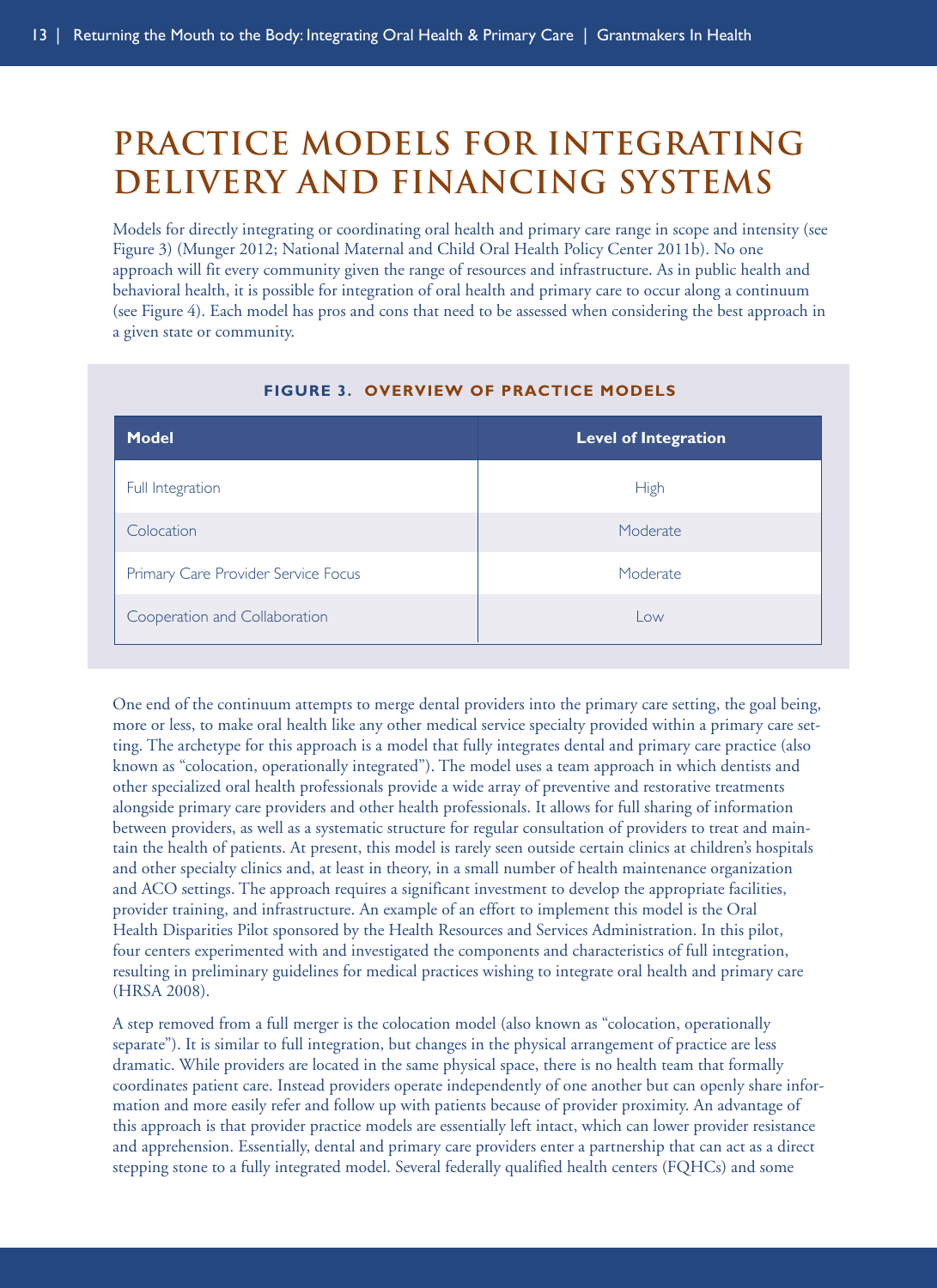

school-based health centers (SBHCs) have implemented this model. Support from foundations and the states is the typical avenue for funding this approach, while insurance reimbursement and other financial arrangements between the colocated providers can help sustain the arrangement. An example of this model is the Colorado Dental Hygienist Co-location Project. Supported by the Colorado Delta Dental Foundation, the project colocates dental hygienists in primary care settings (Traver and Kislak 2011).

In some cases, particularly where geography and dental provider availability are an issue, colocation can be achieved virtually. In these instances, dentists remotely consult and assist in the treatment of patients in primary care and community health settings, using various Web and Net technologies. Typically the dentist will work with a dental hygienist with more advanced training (or a similar provider depending on state practice laws) who may or may not be part of a primary care or community health practice. Usually the dentist will assist in developing treatment plans, and in some cases, using webcam technologies, will supervise more advanced procedures. Like the physical colocation model, philanthropy and states are key funders. Insurance reimbursement and contractual arrangements between the dentist and primary care provider would also be necessary to sustain this approach.

A third approach within the continuum focuses on instilling oral health concepts and practices within primary care practices. The goal is to incorporate oral health as part of a patient-centered, preventive approach to primary care that is more or less independent of dentistry. Primary care health professionals provide preventive oral health services independent of dental providers. Dental providers continue to provide advanced dental services independent of primary care practices. While there may or may not be capacity for consultation with, and referral to, a dental health professional, this approach focuses primarily on integrating oral health as part of the disease management standard of care within a primary care or community health practice. Services typically include screening, risk assessment, anticipatory guidance or health education, and application of fluoride varnish. This model is especially attractive in areas where the capacity of the oral health service system is limited for various reasons. It is usually reliant on primary care health professionals being able to bill for oral health services in some capacity (such as directly for individual procedures or as part of a bundled set of services). Group Health is an example of this model approach [\(see "Group Health"](#page-30-0)  $box, page 24$ ).

At the opposite end of the continuum from a fully integrative model is an approach that provides infrastructure for cooperation and collaboration between primary and dental care. Typically, this model provides a system for active follow-up and referral between primary care and dentistry. It is, more or less, a formal system of checks and tracking of patients between providers. Often times, this model is used when primary care facilities contract with dentists. The most common examples of this are found in FQHCs and SBHCs. Funding for this strategy can range from grantmaker support and public grants to insurance incentives. While it is the least integrative approach, this collaborative model can be a first step to integration for many communities.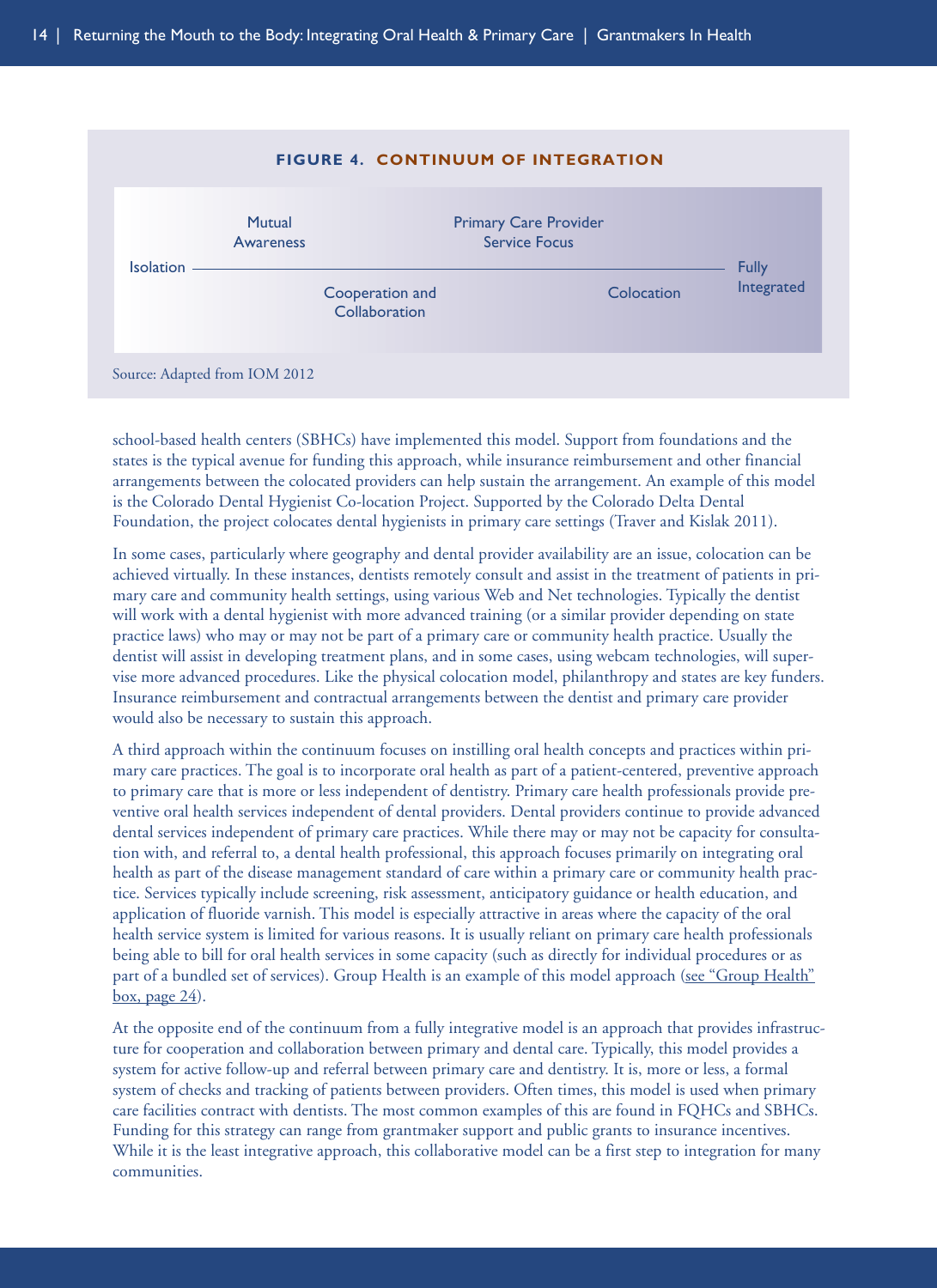Each of the practice models can be augmented using additional strategies, ranging from incentives to various infrastructure changes. For example, joint financial arrangements are a coordinated approach where oral health and primary care providers enter an agreement involving shared financial risk and opportunity. Providers may or may not be colocated, but the financial arrangement creates a system of shared concern about patient treatment and outcomes. Such an approach can provide incentives for mutual referrals and treatment agreements. For example, financial incentives may be given for primary care providers who provide dental screenings and dentists who provide basic medical screenings. An ACO would be an

example where this type of arrangement could be implemented. State public insurance regulations and private insurance incentives are the method for funding and sustaining this approach.

*There are some bright spots all around the country of examples of programs that are doing some really phenomenal work and yielding some phenomenal outcomes.*

Integration can also be assisted through the use of health information technology, overcoming basic communications infrastructure issues by using digital

*– Issue Dialogue Participant*

records and coordinated or linked information networks. Ideally this strategy will create a shared electronic health record for patients that is accessible to both oral health and primary care providers. If properly executed and maintained, this approach would easily facilitate the transmission of pertinent information regarding patient treatment and health status among otherwise independent providers. The strategy requires significant investment by providers, which could be offset by government and foundation grants and other financial incentives.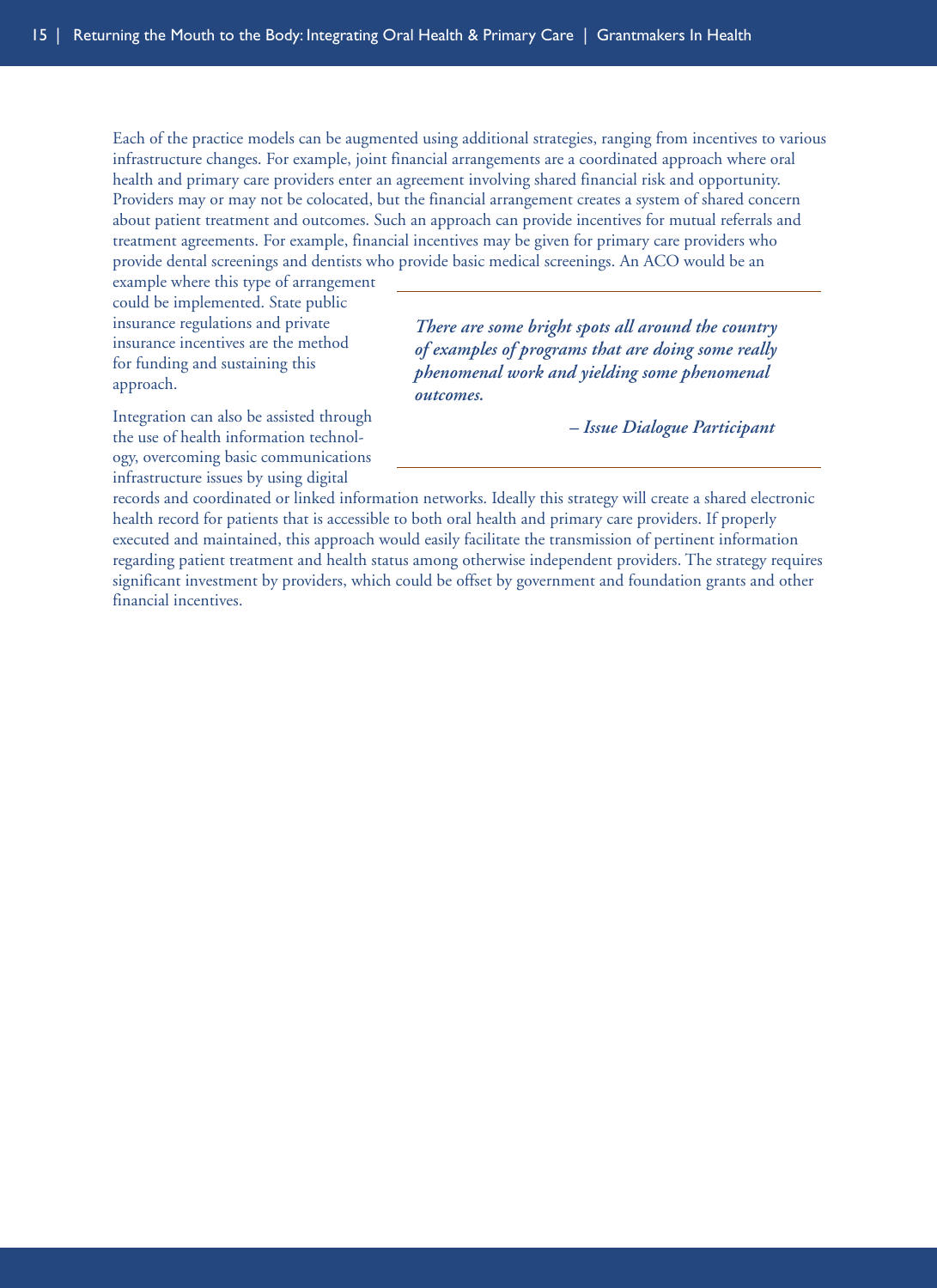# <span id="page-22-0"></span>**Areas for Grantmaker Investment**

Despite myriad challenges to integrate oral health and primary care, there are some promising approaches to addressing the problem (see Figure 5). Many were discussed at the Issue Dialogue, some of which have been considered by, and have support from, oral health and medical practitioners and experts (U.S. National Oral Health Alliance 2011). Promising approaches for addressing these challenges are being implemented at state and local levels, many with philanthropic support. Some of the approaches in each area are supported by empirical evidence, while others are untested and have been identified by health funders as logical next steps worth exploring. More evaluation and assessment of all integration efforts will give the field a better sense of what works best in different communities and care settings.

| <b>Investment Area</b>                 | <b>Investment</b>                                                                                                                     | <b>Rationale</b>                                                                                                                                                                                                                                   |
|----------------------------------------|---------------------------------------------------------------------------------------------------------------------------------------|----------------------------------------------------------------------------------------------------------------------------------------------------------------------------------------------------------------------------------------------------|
| Implementation<br>of Models            | Implement the colocation model                                                                                                        | Minimal change to existing popular<br>practice models, stepping stone to full<br>integration                                                                                                                                                       |
|                                        | Focus implementation on school-based<br>health centers and nursing homes                                                              | Target at-risk populations, locations<br>where team approach to care is common                                                                                                                                                                     |
|                                        | Add oral health integration into patient-<br>centered medical home and other<br>quality/patient-outcomes improvement<br>initiatives   | Builds on pre-existing work where grant-<br>makers have already invested, logical<br>case for oral health integration to<br>improve outcomes/quality                                                                                               |
|                                        | Integrated electronic health record<br>systems                                                                                        | Tangible investment, potentially affect<br>multiple providers, support integration<br>efforts regardless of model approach                                                                                                                         |
| <b>Workforce</b><br><b>Development</b> | Joint dental and medical courses                                                                                                      | Create early opportunities for<br>interprofessional interaction                                                                                                                                                                                    |
|                                        | Joint residencies and practicums                                                                                                      | Create opportunities for interprofes-<br>sional interaction in a clinical setting, help<br>create new generation of practitioners<br>trained to work as a team                                                                                     |
|                                        | Oral health education for primary care<br>professionals and students (implement<br>programs using curriculum like Smiles<br>for Life) | Educate current and next generation of<br>primary care professionals on impor-<br>tance of oral health and their role,<br>increase their willingness to integrate<br>oral health in their own practices                                            |
|                                        | Team-based training for dental<br>professionals and students (develop<br>and evaluate curriculum, implement<br>programs)              | Educate new and current generation of<br>dental professionals to work in team-<br>based settings, increase willingness and<br>odds that dental care will be part of<br>medical team and similar integrative<br>approaches to patient-centered care |
|                                        | Oral health leadership development for<br>dental and primary care professionals                                                       | Develop advocates for change and<br>integration, bridge gaps between<br>professions, create cadre of trainers                                                                                                                                      |

#### **FIGURE 5. POTENTIAL GRANTMAKER INVESTMENTS OR ACTIONS**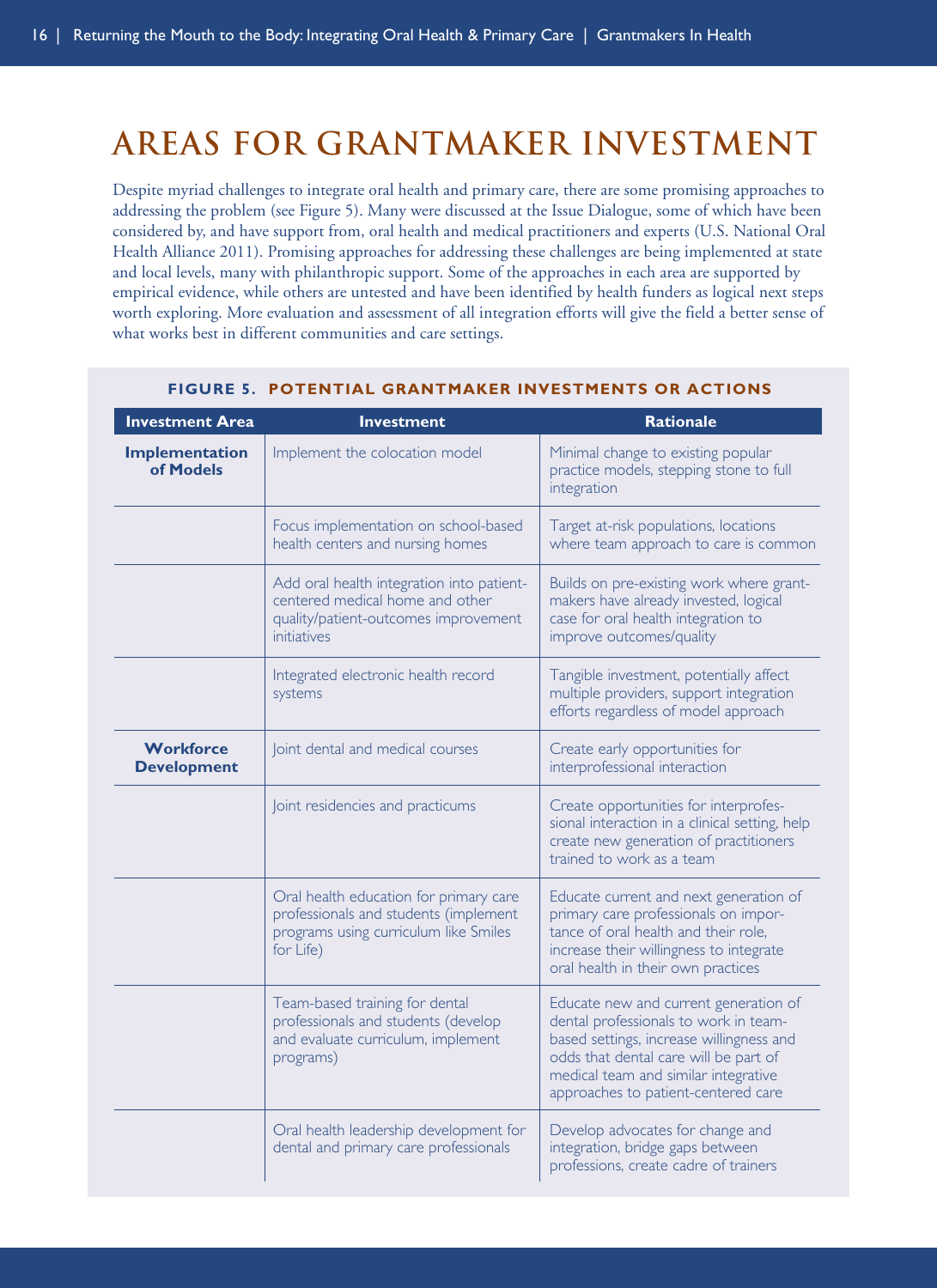| <b>Investment Area</b>                                                                           | <b>Investment</b>                                                                                                                                          | <b>Rationale</b>                                                                                                                                                                                                                                                                                                            |
|--------------------------------------------------------------------------------------------------|------------------------------------------------------------------------------------------------------------------------------------------------------------|-----------------------------------------------------------------------------------------------------------------------------------------------------------------------------------------------------------------------------------------------------------------------------------------------------------------------------|
| <b>Stakeholder</b><br><b>Education</b>                                                           | Public education campaigns                                                                                                                                 | Raise awareness of importance of oral<br>health as part of overall health out-<br>comes; raise community demand for<br>services, including in primary care setting;<br>integration of oral health service in<br>primary care setting increases opportuni-<br>ties for raising patient awareness of<br>import of oral health |
|                                                                                                  | Primary care education                                                                                                                                     | Raise awareness in primary care of<br>importance of oral health to the overall<br>health of patients, increase demand/<br>support for training opportunities                                                                                                                                                                |
|                                                                                                  | Policymaker education                                                                                                                                      | Generate support for oral health, such<br>as incorporating oral health into primary<br>care policies and programs                                                                                                                                                                                                           |
|                                                                                                  | Community mobilization                                                                                                                                     | Help increase policymaker support for<br>programs and policies, increase provider<br>buy-in for integrating services                                                                                                                                                                                                        |
| <b>Integration as</b><br>Part of<br><b>Increasing</b><br><b>Dental Provider</b><br><b>Access</b> | Integrate alternative or existing dental<br>providers into primary care settings                                                                           | Increase dental access and integration<br>with primary care in dental health<br>provider shortage areas and other<br>low-access communities                                                                                                                                                                                 |
|                                                                                                  | Convene stakeholders, include<br>integration as an option to increasing<br>access within the alternative provider<br>debate                                | Additional, potentially less-threatening<br>option to increase access for alternative<br>provider opponents; potential stepping<br>stone toward buy-in for alternative<br>providers                                                                                                                                         |
| <b>Reform</b><br><b>Financing of</b><br><b>Oral Health</b>                                       | Work with stakeholders to reimburse<br>and remove administrative barriers for<br>wide range of oral health services<br>provided by primary care clinicians | Remove significant barriers to integrating<br>oral health and primary care                                                                                                                                                                                                                                                  |
|                                                                                                  | Assist providers by reimbursing for<br>services in demonstration and pilot<br>projects                                                                     | Remove significant obstacle to imple-<br>menting models, allow project to focus<br>on other critical components to develop<br>and sustain program                                                                                                                                                                           |
|                                                                                                  | Research and support alternative dental<br>business models that integrate oral<br>health and primary care                                                  | Finding profitable alternatives will boost<br>dental professional buy-in to integration,<br>potential to increase access for under-<br>served populations                                                                                                                                                                   |
| <b>Research and</b><br><b>Pilot Projects</b>                                                     | Pilot projects with solid evaluation and<br>data collection plans                                                                                          | Build evidence base for integration,<br>develop best practices for implementing<br>various models                                                                                                                                                                                                                           |
|                                                                                                  | Chronic disease management focus<br>(heart disease, diabetes, and pre- and<br>perinatal)                                                                   | Strong evidence and support due to<br>cofactors make this a "low-hanging fruit"<br>opportunity                                                                                                                                                                                                                              |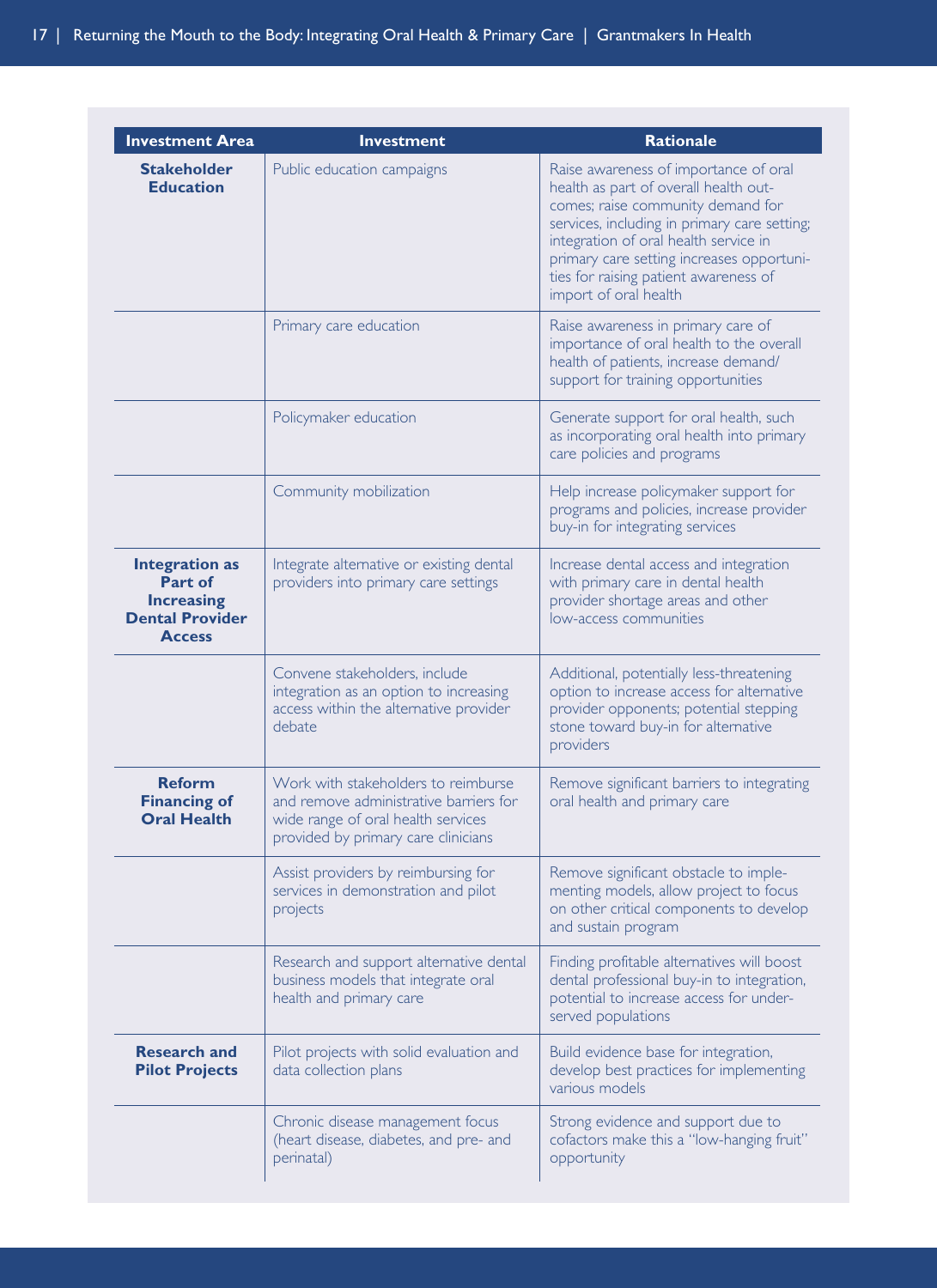<span id="page-24-0"></span>

| <b>Investment Area</b>                                                                               | <b>Investment</b>                                                                                                 | <b>Rationale</b>                                                                                                                                            |
|------------------------------------------------------------------------------------------------------|-------------------------------------------------------------------------------------------------------------------|-------------------------------------------------------------------------------------------------------------------------------------------------------------|
| <b>Setting an</b><br><b>Example:</b><br><b>Integrating Oral</b><br><b>Health and</b><br>Philanthropy | Recruit dentists and other oral health<br>experts to grantmaker boards or<br>advisory committees                  | Have an expert and a champion to draw<br>upon                                                                                                               |
|                                                                                                      | Integrate oral health into broader work                                                                           | Facilitate integration of oral health<br>through example and prioritization,<br>raise awareness among grantees and<br>community of oral health's importance |
|                                                                                                      | Bring dentists and oral health advocates<br>into other work, such as chronic disease<br>management and prevention | Facilitate integration of oral health<br>through example and prioritization, raise<br>awareness among grantees and<br>community of oral health's importance |
|                                                                                                      | Share success stories and other<br>data regarding integration within<br>philanthropic community                   | Build philanthropy's case for various<br>approaches and models to integrate<br>oral health and primary care, encourage<br>other grantmakers to invest       |
|                                                                                                      | Coordinate with other integrative<br>efforts (such as behavioral health and<br>public health)                     | Coordinate efforts, ensure oral health is<br>not continued to be omitted from the<br>primary care service discussion,<br>piggyback onto other initiatives   |

#### **IMPLEMENTATION OF THE MODELS**

The most obvious area where grantmakers can invest is in supporting the development and implementation of an integrated model. Because there is no gold standard or one-size-fits-all approach to integrating oral health and primary care, community and provider surveys can provide the basis for identifying the most promising approach. Many grantmakers have indicated an interest in exploring the colocation model, which they see as a good first step toward full integration because primary care and dental practices would remain operationally separate. This model allows dentists to keep a more traditional practice while interacting more closely with primary care practitioners.

There are a number of populations and locales where implementing an integrative model would be relatively easy and potentially effective. For example, SBHCs provide access to children, one of the most at-risk populations for dental disease. SBHCs, like FQHCs, are conducive to team-based approaches and already have experience integrating oral health and dental services into their mission. In one instance, the Highmark Foundation supported the start-up costs for colocating dental providers in SBHCs until insurance payments could sustain the program (Pekruhn and Strozer 2010). Nursing homes are another setting to consider for reaching the high-risk population of older adults. For example, the John Muir/Mt. Diablo Community Health Fund in California supports La Clínica de La Raza in Contra Costa County to place dentists at nursing home and senior center sites through formal partnerships to deliver high-quality oral health care and education.

The National Committee for Quality Assurance's patient-centered medical home movement is another opportunity for philanthropic support of integration. Foundations can approach providers, especially those who already participate and receive funding, and support the integration of oral health and primary care as part of new quality improvement initiatives. Given oral health's links to larger patient outcomes, integration of care is a natural fit for this and similar quality improvement efforts.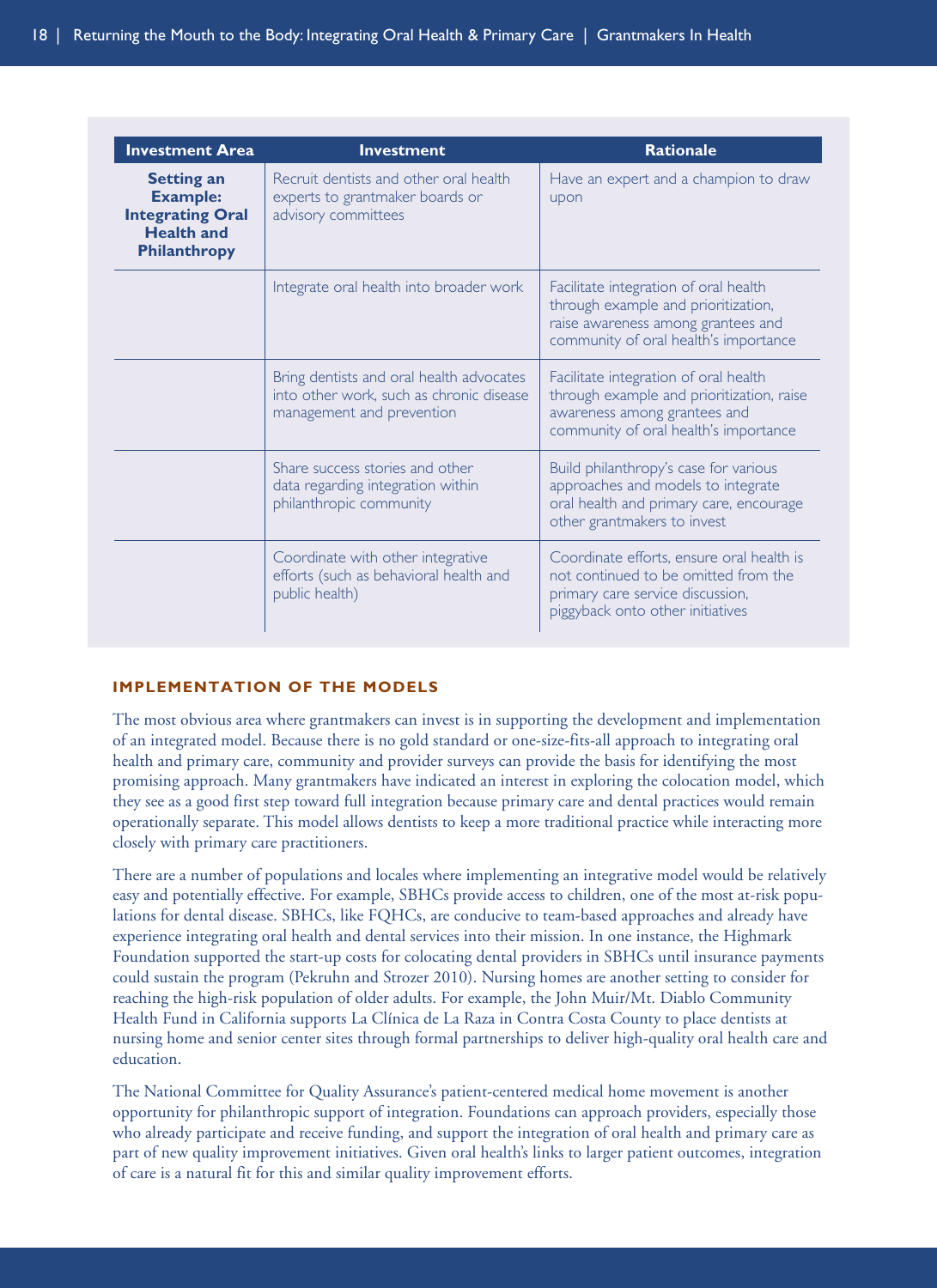Investment in developing integrated electronic health record (EHR) systems is another area for grantmakers to consider. The Marshfield Clinic (see text box) has demonstrated that an integrated EHR that includes patient dental data along with other pertinent health information can have a significant impact on integrating and coordinating care, especially for chronic diseases. It is also a step in the right direction if these systems can be adopted by multiple providers regardless of practice model.

#### **WORKFORCE DEVELOPMENT**

A major issue affecting the imple-

#### <span id="page-25-0"></span>**NATIONAL INTERPROFESSIONAL INITIATIVE ON ORAL HEALTH**

At the national level, grantmakers have invested in developing both oral health leadership and primary care training in oral health through the National Interprofessional Initiative on Oral Health (NIIOH). Established in 2009, the NIIOH has engaged and developed leaders from a number of primary care professions to demonstrate how oral health can be included in the education and training experience of their professions. The NIIOH has also facilitated work across the primary care and dental professions, which includes interprofessional agreement on common tools, such as competencies, and support for the development of the Smiles for Life curriculum.

Source: NIIOH 2012

mentation of most integration models is the current state of the workforce. Generally in oral health there is a lack of provider capacity, training, and experience in operating in cross-disciplinary or integrated settings (Krol 2004; Ferullo et al. 2011). Likewise, primary care providers are generally untrained in oral health procedures and practices (Okwuje et al. 2009). Given this situation, there is a significant need to develop the primary care and dental workforces by providing future and existing providers with the skills needed in order for integration to succeed.

A handful of dental and medical schools have started to collaborate to create opportunities for dental and medical students to work together. At the basic level, schools have started to consider making changes to their curriculum. Some medical schools have begun to develop courses in oral health for medical students or even partnered with dental schools to allow their students to take courses with dental students. For example, the University of Connecticut Medical and Dental Schools have their students participate in biomedical science courses together (University of Connecticut 2012). At Harvard, dental medicine and medical students are together for their first two years of preclinical science (Harvard School of Dental Medicine 2012). Likewise, some dental schools, such as the University of Washington, have offered coursework in oral health to medical students (Mouradian et al. 2005). While these joint coursework efforts may not affect the actual practice of new providers, they are a valuable first step that increases mutual awareness of the other's field. Ultimately, these courses can act as a stepping stone to new training opportunities.

More advanced efforts that provide students with integrative work experience have focused on developing cross-disciplinary or joint residencies and other training practicums or "collaboratoriums." In most cases, dental and medical students/residents participate together in a structured health team. These programs do not need to be limited to medical and dental students and can include dental hygienists, physician assistants, nurses, and other health practitioners. The residency or training practicum may use a cross rotation model where students of various types (for example, pediatricians, pediatric dentists, internists, family practitioners) rotate together as a team to various sites. Generally, these training opportunities take place in FQHCs and other community health settings. They can range from a truly integrated model to a colocated model approach. For example, the Michigan Department of Community Health seeded grants that resulted in the University of Michigan Dental School rotating students into community health centers (ASTDD 2010). Another example is a medical-dental center in Rhode Island that exposes dental residents to increased communication and coordination with its medical staff and regularly has the residents interact and coordinate care with their medical colleagues (Traver and Kislak 2011). The goal in each case is to help make new providers be more receptive and prepared to working together.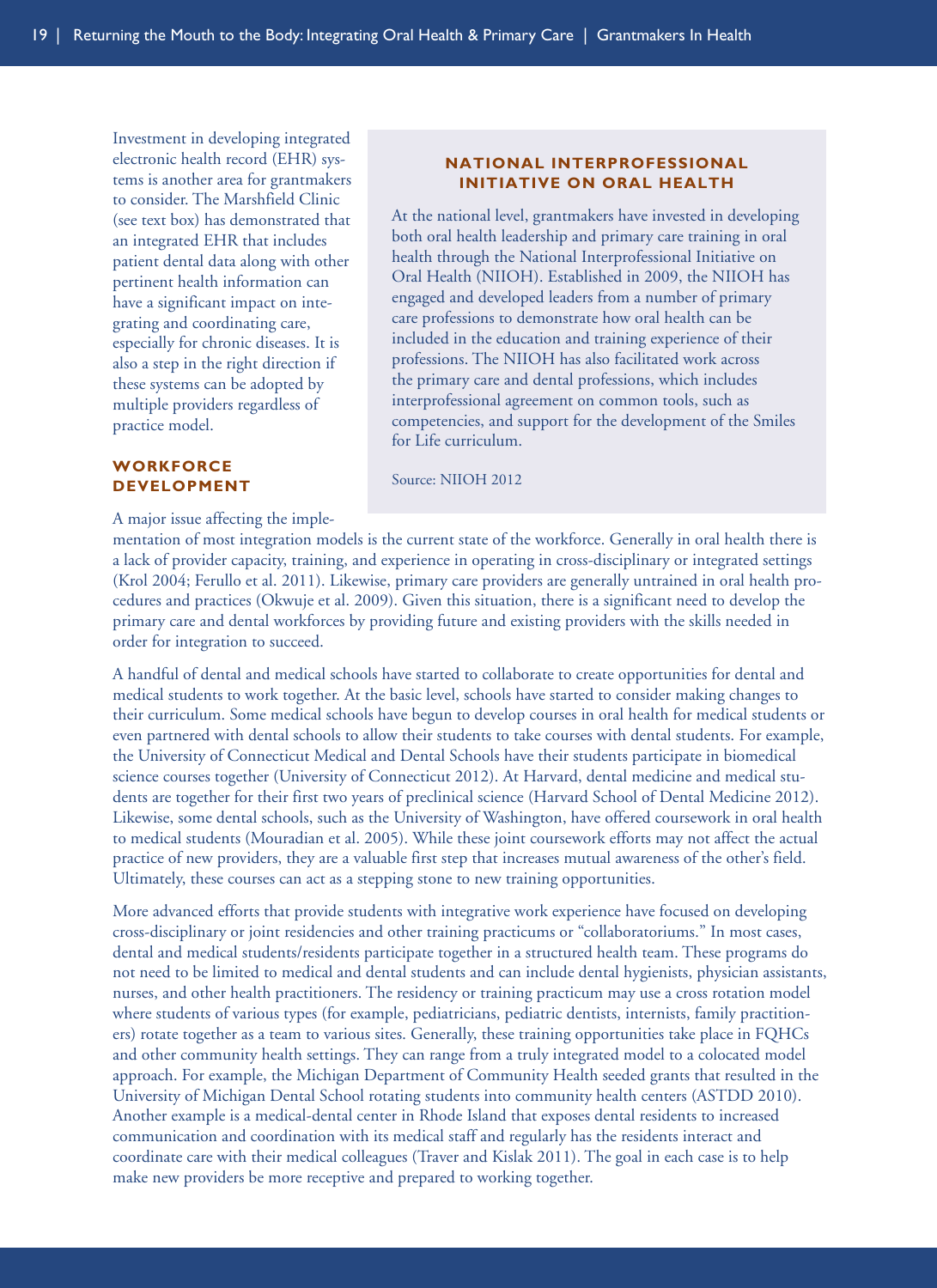There has been some effort to train primary care and other medical professionals in oral health practices and procedures. Most commonly this has centered on preventive care and treatment, including screening, risk assessment, anticipatory guidance or health education, and application of fluoride varnish. The most effective and widely used training tool has been Smiles for Life, a comprehensive and evidence-based oral health curriculum for both students and practicing primary care clinicians (Douglass et al. 2010). Some training programs for medical professionals have also incorporated oral health into their curricula. For example, the Physician Assistant Program at the University of Colorado-Denver provides oral exam workshops, has dental students teach fluoride varnish and oral health screening, and includes a third year observational experience at the Children's Hospital Denver dental clinic. Historically, continuing education opportunities in working with primary care and providing primary care services have been limited for dentists and other oral health practitioners. That is changing: a recent example is a new continuing education course series aimed at

#### **MARSHFIELD CLINIC MARSHFIELD, WISCONSIN**

Marshfield Clinic is one of the largest private, nonprofit, multispecialty group practices and federally qualified health center programs in the United States. It has 54 locations throughout northern, central, and western Wisconsin that include eight dental clinics (nine by the end of 2012), employing 44 dentists. Marshfield's 35-year-old electronic health record (EHR) system is one of the oldest and most robust in the country.

Marshfield approaches dentistry as one of the 86 medical specialties it provides to address patient needs, rejecting the traditional professional divide that removes the mouth from the body. Marshfield also considers the integration of oral health into its primary care mission to be a pragmatic strategy for improving outcomes and reducing costs. The overall approach has been to increase oral health access, make it interprofessional, include oral health procedures and metrics in overall medical quality metrics, integrate care, and justify reimbursement for oral health services. To this end, Marshfield elected to focus on providing care for the 5 percent of the population who are medically compromised and account for about 50 percent of the care.

Marshfield's dental centers are beginning to incorporate oral health in chronic disease quality metrics used as part of a physician group practice demonstration project with the Centers for Medicare and Medicaid Services (CMS) (for example, incorporating quality metrics for periodontal exams for diabetes patients), and have integrated dental care into the EHR system. Funded in part by Delta Dental of Wisconsin, EHR integration not only provides a comprehensive dental patient record, but also clinical decision support tools for cross-disciplinary care management. These tools will have a dramatic diagnostic impact. For example, Marshfield estimates that, on average, four undiagnosed adult diabetic patients and 38 pre-diabetic patients pass through a typical dental practice annually.

The results suggest a net savings per patient encounter to Medicaid and an increase in access to oral health services. Based on third-party payer data and costs, Marshfield estimates that the country would save around \$4.2 billion if adult diabetics were provided oral health care, which further justifies the argument for the integration of care in their view.

Based on CMS-416 report data from 2008, where Wisconsin ranked 46 out of 48 states reporting access for children (24.6 percent), the counties where Marshfield operates have among the best dental utilization rates in the country (41.7, 48.4, and 56.9 percent). Marshfield has also seen a rolling average of a 3 percent reduction in the cost per patient per visit as a result of providing oral health care and meeting patient oral health needs.

Source: Kilsdonk 2012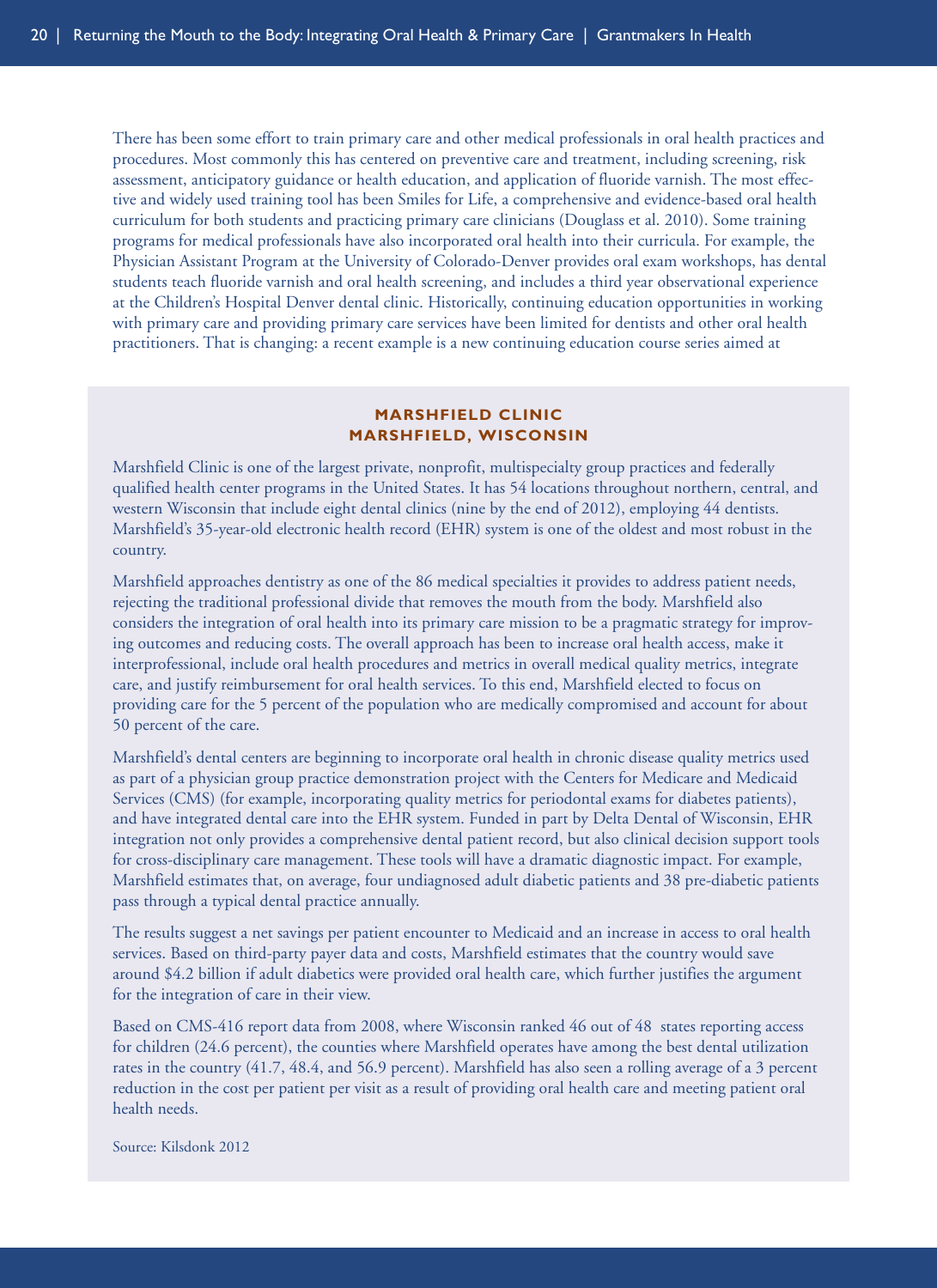increasing collaboration between physicians and dentists to screen patients at risk of heart disease, diabetes, and stroke (Kincade 2012).

There is a significant opportunity for health philanthropy to engage medical and dental professional associations and training institutions in implementing revised and enhanced training curricula. The Smiles for Life curriculum is an easy and proven method for training

*The [dental] profession is changing… is there any way for philanthropy to help steer… or contribute to that change in a way that gets us to the kind of health system that we really want: an integrated system?*

<span id="page-27-0"></span>*– Kim Moore*

primary clinicians of all types and levels of experience. The Washington Dental Service Foundation has used it since 2003 to conduct primary care medical provider trainings, and has trained nearly one-third of all practicing physicians in the state. Foundations can also consider supporting the development, evaluation, and implementation of curricula to train dental practitioners, especially dental school faculty, and students to work in team-based and group practice settings, or consider grants to support the development and implementation of interdisciplinary education programs that include oral health.

A limiting factor to implementing new curricula and training opportunities at universities is program accreditation standards and boards. If these standards do not allow, or do not require, programs to provide cross-disciplinary training opportunities and curricula, silos between primary care and dental training programs are likely to persist. Foundations can work with schools and accreditation boards to remove these barriers, and even provide programs with an incentive to pursue interprofessional education.

Leadership development is another important element of training. There is evidence that medical-dental providers feel strong leadership from professional associations and states, including mandates, can support increased integration of oral health and primary care (Traver and Kislak 2011). Programs like Oral Health Champions, which has been tested in Kansas, can create a cadre of provider leaders to be vocal and credible advocates for policy change that supports system improvement, including within their own professional associations. Participants in Oral Health Champions come from various fields beyond dentistry, and issue divides have been bridged through the sharing of a common, intensive experience.

#### **STAKEHOLDER EDUCATION**

The public often views dental care as secondary and generally has a poor understanding of oral health, so raising public awareness of the importance of oral health to overall health is critical. Not only can such efforts help improve prevention efforts, but they can also serve as a catalyst for generating community support for an integrated approach. Primary care clinicians who treat and engage patients on oral health matters support the broader message about the importance of oral health and its links to general health.

A recent example of an oral health education campaign that used primary care clinicians to educate the public was the Empowering School Nurses to Change Oral Health Perceptions national campaign, launched in 2011. A partnership between the National Association of School Nurses and the American Dental Association, with support from the DentaQuest Foundation, the campaign educated school nurses and provided them with resources to educate students and families about the importance of oral health. The campaign also connected school nurses with dentists in their communities to coordinate referrals and other oral health promotional efforts.

Educating primary care providers and related stakeholders, such as insurers, is equally important because health practitioners are not always aware of the importance of oral health in improving the overall health of their patients and community. Likewise, building support within administrative and clinical leadership can be critical to the success of integrative approaches (Traver and Kislak 2011). Not only would a campaign that, at least in part, targeted primary care clinicians raise awareness and buy-in for integrating oral health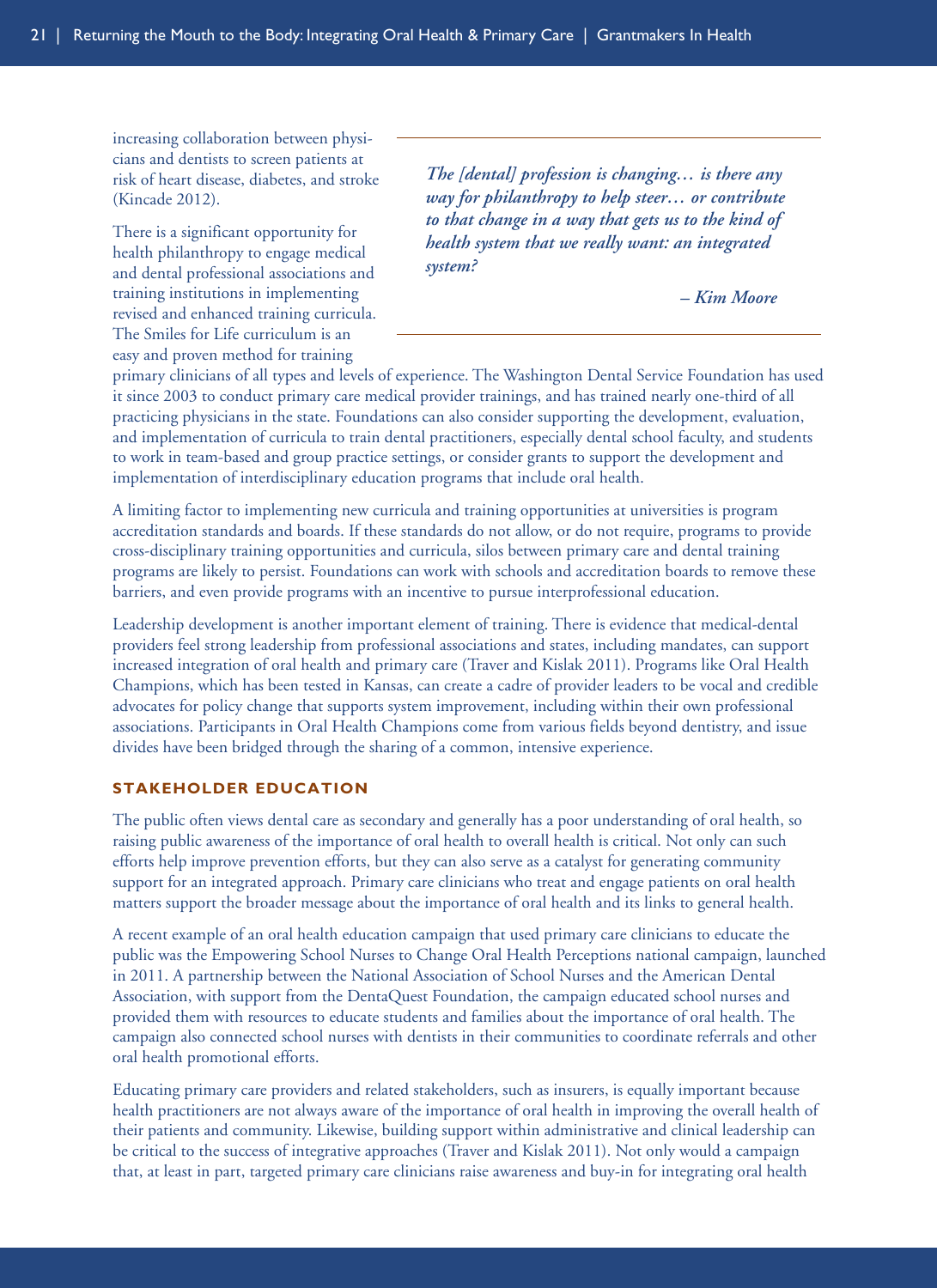and primary care, but it also could generate demand and support for primary care training opportunities in oral health services. A current example of a campaign that includes primary care providers as an audience is the Maryland Dental Action Coalition's Healthy Teeth, Healthy Kids oral health literacy campaign. Launched in 2012, the campaign uses traditional and social media primarily to target pregnant women, parents, and caregivers, but it includes a secondary focus on educating health care providers to include oral health in their treatment of young children. The coalition is in part supported by Kaiser Permanente and the DentaQuest Foundation.

The policy community is another important stakeholder. Foundations can play an important role in calling policymakers' attention to oral health issues and services, acting as a source of information on the importance of oral health and its connection to overall health, including potential health care cost savings. Funders can also work with

*The leverage of even a small foundation is you can get people to the table and have uncomfortable conversations because you're a neutral convener.*

<span id="page-28-0"></span>*– Issue Dialogue Participant*

policymakers to ensure that oral health is included when health care delivery and financing systems are being redesigned or reformed in the states. For example, they can work with policymakers to include oral health in Medicaid managed care requests for proposals and in medical home legislation.

As part of any policymaker and provider education effort, philanthropy can also be a critical player in mobilizing communities to engage with policymakers once they have identified oral health as a problem. The communities most at risk and most in need of oral health services are those least likely to be heard. Foundations can play a critical role in making their concerns heard and ensuring that their voices are valued.

#### **INTEGRATION AS PART OF INCREASING DENTAL PROVIDER ACCESS**

The debate over how best to increase access to oral health and dental services provides a strategic window of opportunity for the subject of integrating oral health and primary care. While a number of different strategies, such as creating new and expanding existing dental schools, have been discussed, a central issue in the debate concerns the extent to which alternative dental providers, or midlevel dental providers, can or should be used to expand access to care. This new class of dental provider, with a skill set between that of the traditional dentist and the dental hygienist, is commonplace in over 40 other countries. Proponents suggest that they would compensate for the serious shortage of dental providers in a number of geographically isolated and low-income areas. Opponents raise concerns, among other things, about patient safety and quality of care (NDA 2010). This is similar to reactions seen over the years by medical professionals to the introduction of midlevel health care providers and definitions of their scope of practice. While more research is needed, there is evidence suggesting that alternative providers are safe, effective, and can increase dental practice profitability and productivity (Wetterhall et al. 2010; Nash et al. 2012; Pew Center on the States 2010).

The debate about alternative dental providers provides an opportunity for serious discussion about integrating care because of the potential role these providers can play in integrating oral health and primary care, especially in communities where there are few dentists. Alternative dental providers' training and typical scope of practice, such as those of the dental health aide therapist in Alaska and the advanced dental therapist in Minnesota, allow them to practice in satellite clinics that can be attached to or integrated with FQHCs and other primary care systems.

Some medical-dental providers suggest that alternative providers could be used to triage dental problems like medical nurses triage medical problems, coordinate care and on-call schedules between medical and dental providers, and assess the severity of patient dental conditions (Traver and Kislak 2011). An example is Kansas' use of extended care permit dental hygienists as part of a dental "hub and spoke" system. Initiated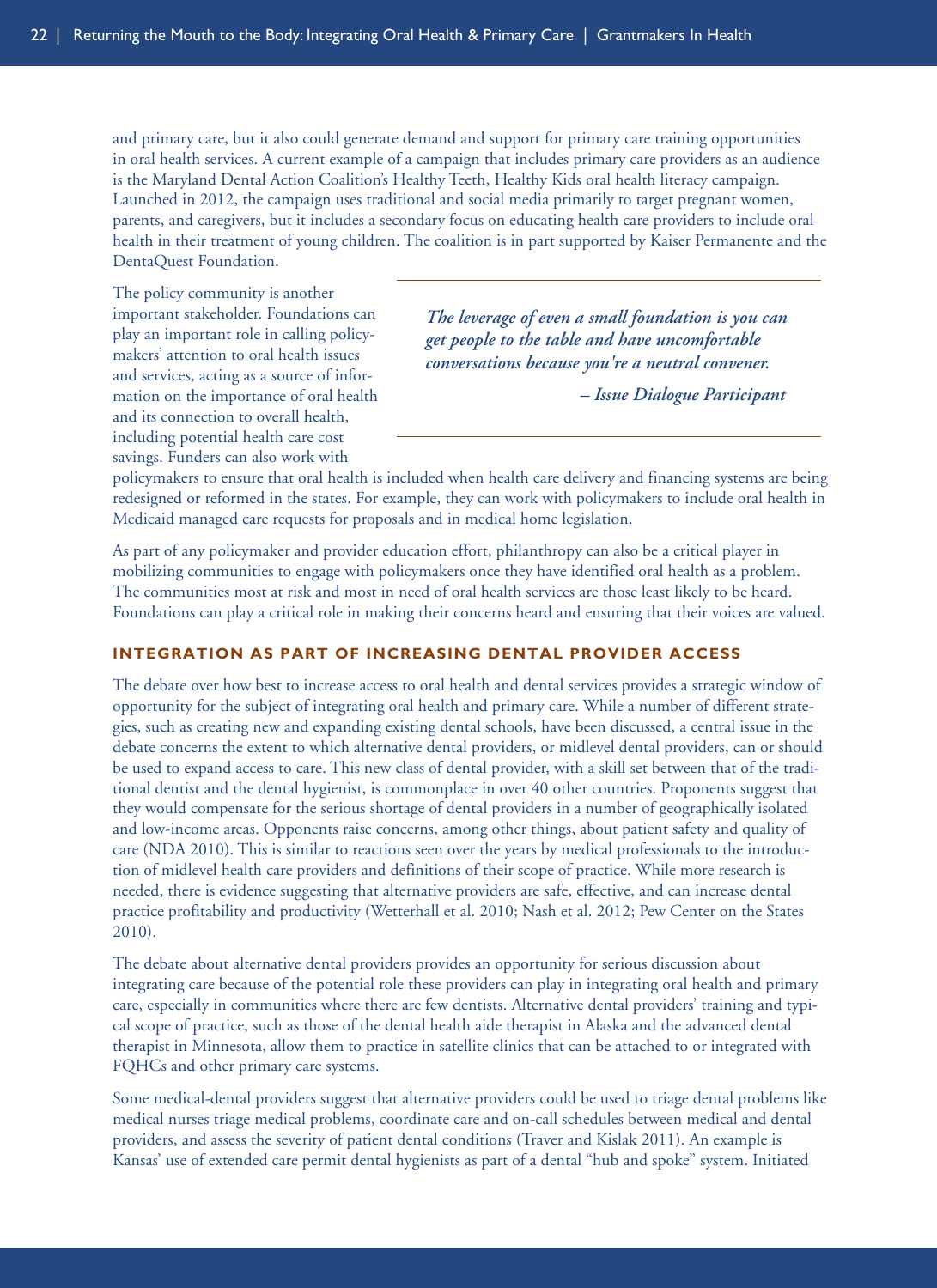through a public-private partnership that included support from the Delta Dental Foundation of Kansas, the Jones Foundation, the Kansas Health Foundation, REACH Healthcare Foundation, the Sunflower Foundation, and the United Methodist Health Ministry Fund, these hygienists deliver preventive dental services in a number

*Patient-centered medical homes and reducing health care costs [are] a huge opportunity to integrate oral health strategies into chronic disease management.*

<span id="page-29-0"></span>*– Issue Dialogue Participant*

of settings, including primary care practices and clinics (Sharpe 2012).

Foundations are particularly well suited to play a role in the access or alternative dental provider debate. Given the sensitive nature of the issue, grantmakers' ability to convene pertinent stakeholders is invaluable. Often viewed as a neutral party, grantmakers have an opportunity to act as a mediator between oral health advocates and organized dentistry. At the very least, exploring multiple approaches to increase access to dental and preventive oral health care can help steer the conversation in a more constructive direction.

#### **REFORM FINANCING OF ORAL HEALTH**

The primary financial barrier in integrating oral health and primary care is provider reimbursement for services from public and private insurance plans. Primary care providers would need to be reimbursed for any oral health services provided to their patients, and dentists would need to be reimbursed for providing primary care. Attention must also be given to removing administrative barriers within the billing infrastructure, such as adopting procedural and diagnostic codes for oral health services provided within primary care settings. Without reform, financial constraints will hinder or limit integration, even when there is provider buy-in.

Philanthropy can play an important role in fostering solutions to this problem. Grantmakers can work with policymakers, dental and primary care providers, and insurance providers to reimburse for these services. This could include exploring bundled payment options that include oral health services as part of the standard of patient care or expanding the scope of service reimbursement to more providers. The Pew Children's Dental Health Campaign, for example, has worked with states to expand Medicaid and CHIP reimbursement for preventive oral health services to primary care clinicians. The Washington Dental Service Foundation, as a leader in a large broad-based coalition effort, worked with state policymakers in 2007 to pass legislation to reimburse primary care clinicians for providing oral screenings and oral health education, in addition to fluoride varnish applications, to children enrolled in Medicaid (Riter et al. 2008).

Particular attention should be given to preventive services, which traditionally have not been reimbursed or reimbursed well. Opportunities exist to support providers who are experimenting with and adopting ACO models that focus on population health outcomes. Given that an integrated model of care can play a significant role in disease prevention for both dental and other chronic diseases, a focus for funders could be on ensuring that providers have incentives to provide preventive services.

*One of the things that foundations can do is to actually do studies of what it is that you think might work.*

*– Issue Dialogue Participant*

Foundations can also consider exploring new business models for the provision of dental care that depart from the solo practitioner model. With the rise of ACOs and the greater focus on medical team models, dentistry risks being left behind and remaining an outlier. In order to convince the profession to adopt practice models that integrate more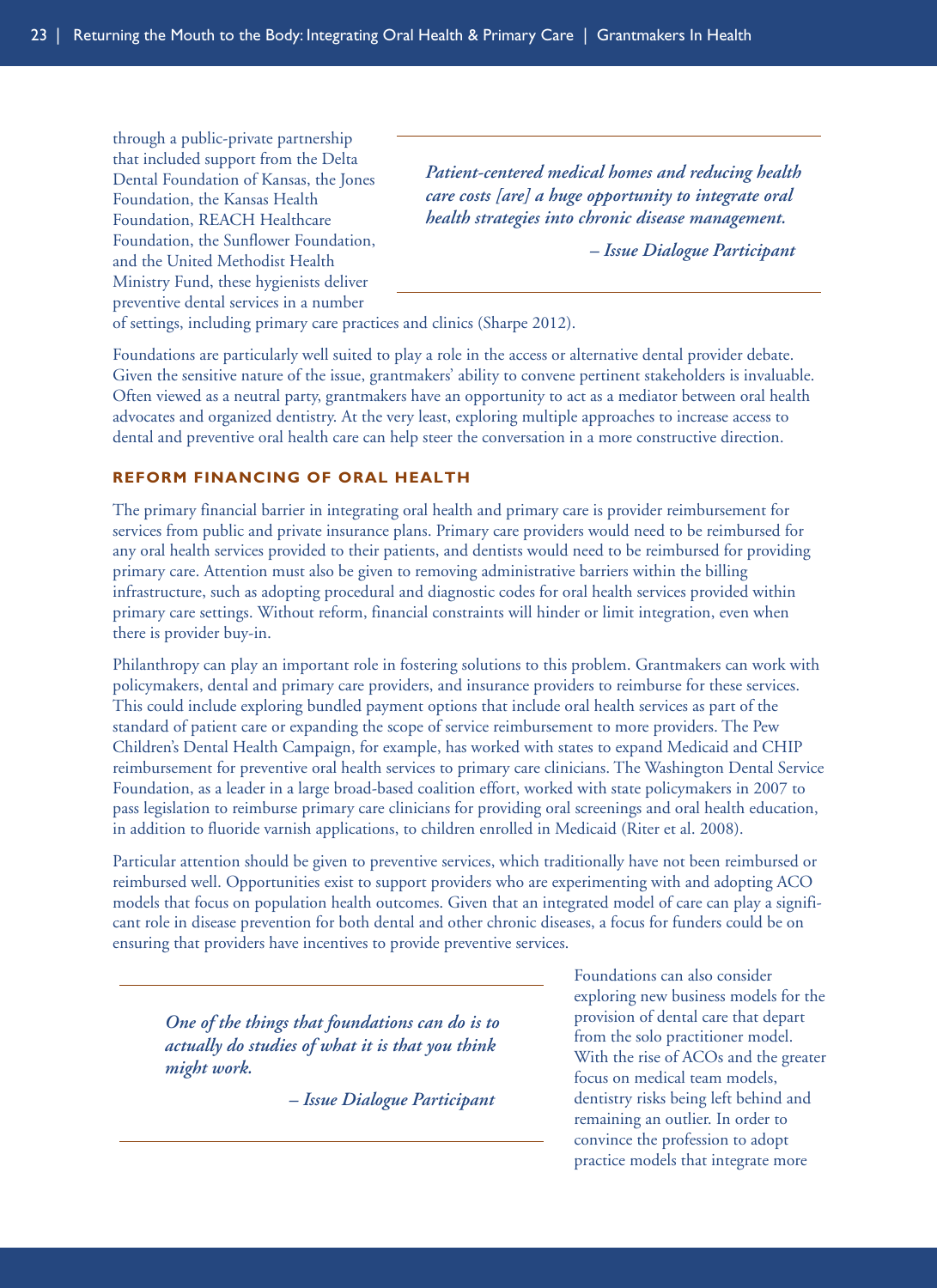with primary care, funders could consider funding studies related to these models. Ideally, foundations should also engage with dentists in these efforts to alleviate any of their potential concerns and draw upon their expertise and experience.

#### **RESEARCH AND PILOT PROJECTS**

Many grantmakers are interested in supporting pilot and demonstration projects with solid evaluation plans. Not only is more evidence needed to validate different approaches to integrating oral health and primary care, but there is also a need to determine how best to implement different models. Pilot projects, like the Group Health pilot supported by the Washington Dental Service Foundation (see below), and other

#### <span id="page-30-0"></span>**GROUP HEALTH SEATTLE, WASHINGTON**

Group Health is a large integrated health care system in the state of Washington that combines a delivery system, including a contracted network, with insurance coverage. As part of their quality of care efforts, the Group Health Primary Care Division and the Group Health Foundation partnered with Washington Dental Service (WDS), a commercial dental benefits company, and the Washington Dental Service Foundation (WDSF) to provide oral health preventive services in routine well child care visits. This included oral screening, fluoride varnish treatments, anticipatory guidance and oral health information, and referrals to dentists when needed. The overall goals were to evaluate return on investment, create seamless business processes, establish patient and provider acceptance and satisfaction, and demonstrate the role of primary care in caries prevention.

A three-year pilot project was initiated with six clinics. The clinics incorporated oral health services for all children ages six months to three years who received care at Group Health clinics. The pilot developed a clinical workflow for primary care practitioners that defined the protocols, established the roles of each member of the clinical team, and built electronic tools to integrate care into the existing electronic health record (EHR) system. The pilot also created new business processes to accommodate oral health services, which necessitated capturing dental insurance information, billing any patient cost shares at the point of service, determining how to handle uninsured patients, and creating a means to code and document patient status and services provided in the EHR.

Throughout the pilot, WDS covered the cost of providing services to their policy holders, the state Medicaid Dental Program paid for oral services delivered to their enrollees, while WDSF provided funds to cover the uninsured and patients who had nonparticipating dental insurance. This allowed Group Health to focus on establishing clinical workflow. Group Health now offers a flat fee for uninsured patients. WDSF also provided training for providers and staff along with funds for planning and implementation.

The results of the pilot have been positive. In addition to creating clinical workflows and a successful business model that allows providers to bill dental plans on a per-patient basis, survey data found that parents and primary care medical staff are supportive and satisfied with the effort. Parents especially have been extremely satisfied with the services and information provided, and staff report they have an important role in oral health promotion. Providers' confidence levels improved significantly during the course of the pilot.

More importantly, two-thirds of the children who received oral health services at the pilot clinics had not yet seen a dentist, despite the American Academy of Pediatric Dentistry's recommendation of seeing a dentist by the age of one. Furthermore, the solid outcomes of the pilot phase convinced Group Health to roll out oral health preventive services to the entire network of 25 clinics.

Source: Grossman 2012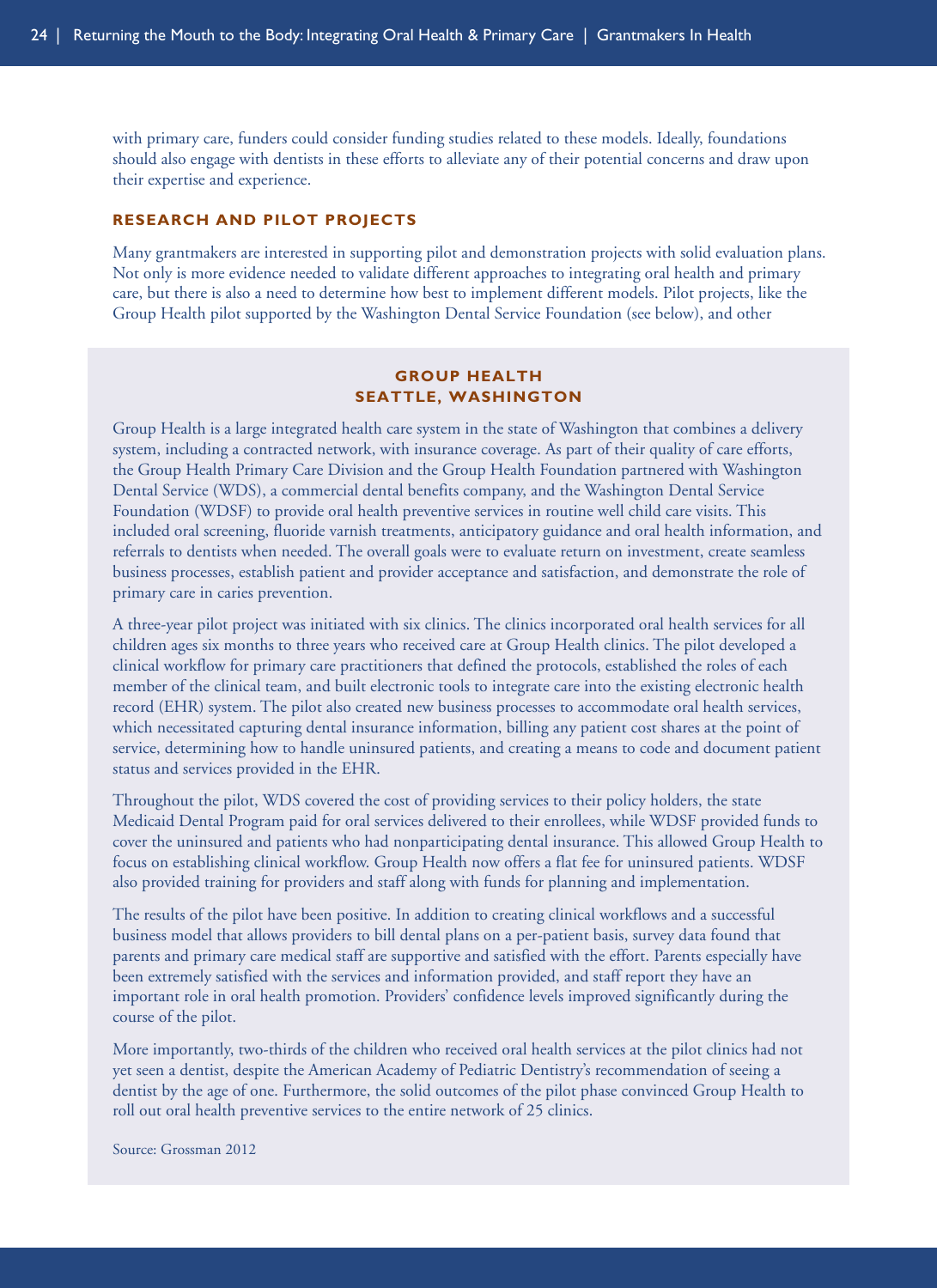demonstration projects can be a critical investment toward establishing an evidence base.

There is some evidence of success from pilot projects using a chronic disease case management approach focused on cofactors like diabetes, atherosclerotic vascular disease, and the link between the oral health of mothers and the health of infants. Several medical-dental centers in Rhode Island, for example, have reported success coordinating dental and medical care for pregnant women and patients with diabetes (Traver and Kislak 2011).

Another area of promising research is investigations into clinical interventions commonly used in other fields, such as behavioral health, that can effectively integrate oral health and primary care. For example, although there is interest in using "warm handoffs" between primary care clinicians and dental providers to promote oral health integration, there is little or no hard data on their effectiveness. In fact, there are many gaps in the research base for handoffs in general (Friesen et al. 2008).

#### **SETTING AN EXAMPLE: INTEGRATING ORAL HEALTH AND PHILANTHROPY**

Many grantmakers feel that the field of health philanthropy has an opportunity to lead by example by integrating oral health into its own work. For example, a request for proposals for a project to address community health disparities could include language giving priority to projects that incorporate oral health. Similarly, funders could consider making it a priority to add dentists or others with oral health expertise to their boards or advisory committees to act as a resource and champion for oral health within the organization.

Foundations can also share successes and failures from their integration efforts with one another. While this should be a consideration with any program, limited data and research in this area make shared knowledge particularly important.

*[Philanthropy is] in a position to know and see a lot… in the formative stage, and are in a position to ask the question, "So where's oral health in this?" and expect an answer.*

<span id="page-31-0"></span>*– Issue Dialogue Participant*

Nationally and locally, foundations can consider working to include oral

health in other discussions and grantmaking related to integration of health services. Other fields have also been working to integrate with primary care, although not in concert with oral health funders. For example, in a recent Institute of Medicine report on integrating public health and primary care, behavioral health was part of the discussion but oral health was omitted (IOM 2012; Wallace 2012). Bringing everyone to the table in current and future high-level discussions of care integration could be a role of funders.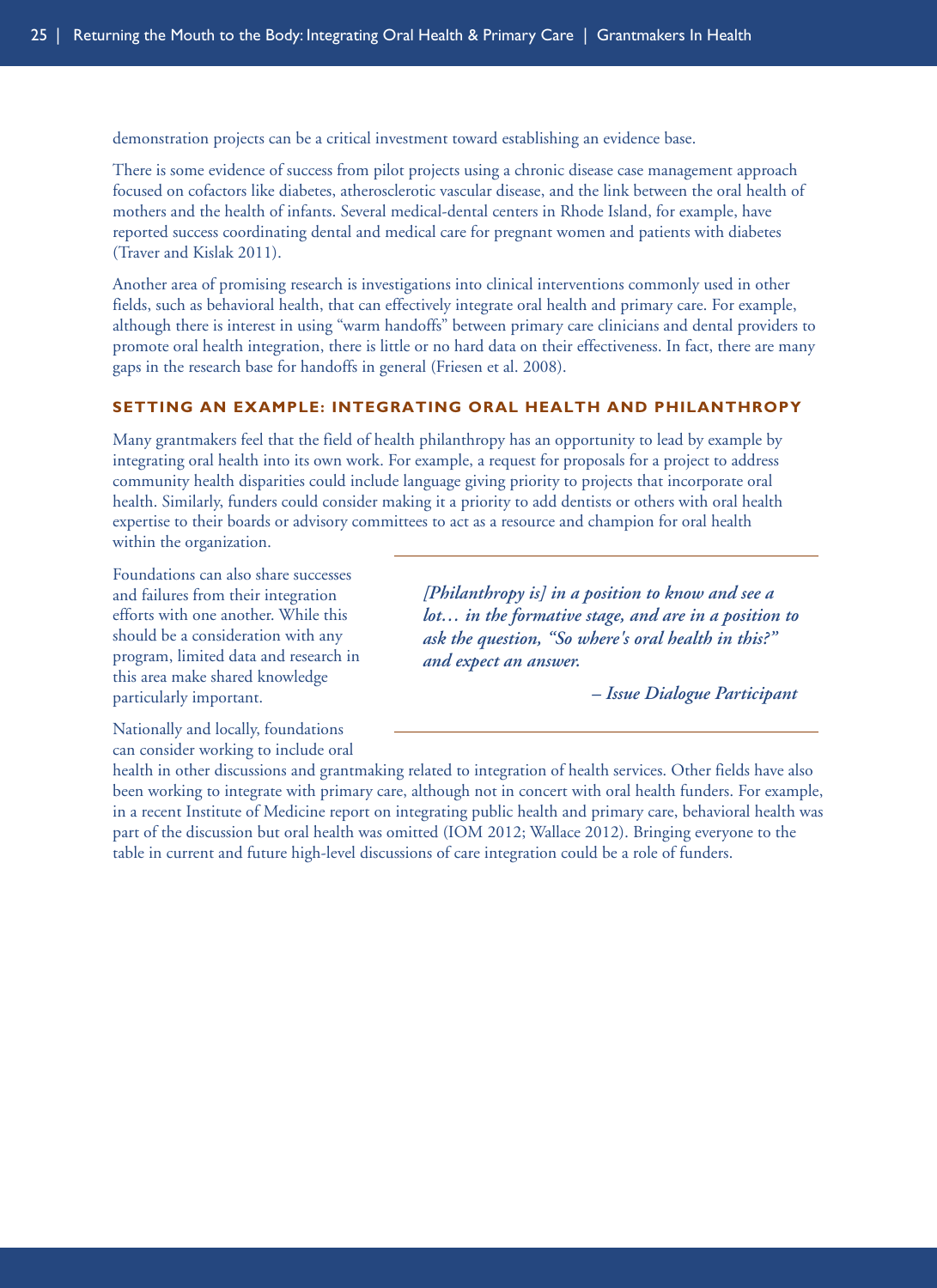# <span id="page-32-0"></span>**conclusion**

Integrating oral health and primary care can potentially solve a number of issues that contribute to the oral health crisis. By incorporating oral health into the primary care system's standard of patient care, the oral health needs of those communities and populations most in need can be addressed. But there is a great deal of work to be done. More research into the effectiveness of and processes for achieving oral health integration is needed, if widespread acceptance and adoption is to occur. There is also much to be done to educate providers, policymakers, and the public about potential benefits.

Philanthropy can make a significant contribution by taking on any number of roles: convener, researcher, educator, benefactor, and advocate. There is no gold standard approach to integration: each model has its own benefits and limitations that will require thoughtful assessment by all stakeholders. Grantmakers can play a leadership role in this effort and be powerful agents in reversing a century-and-a-half-long schism between the mouth and the body.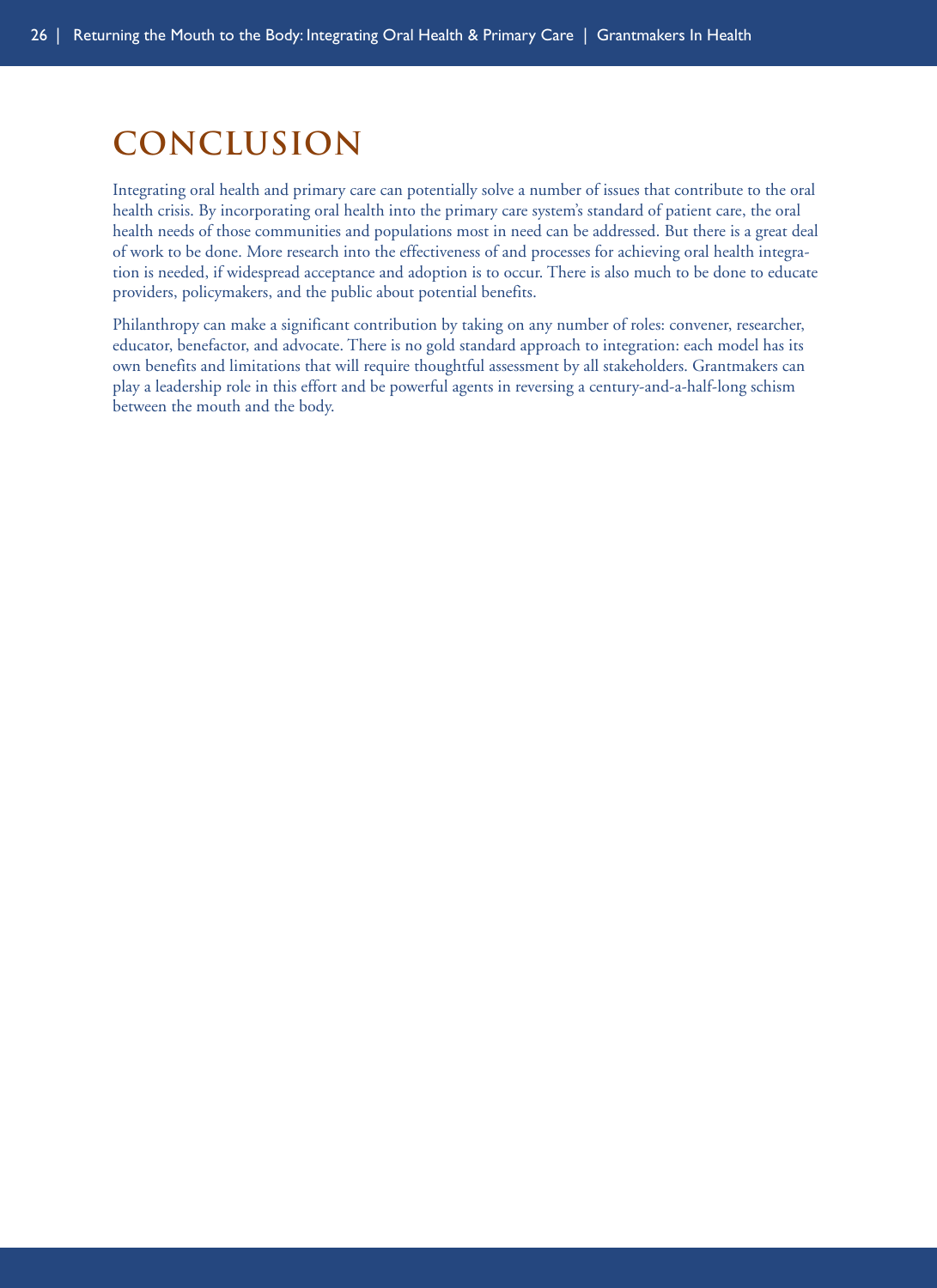## <span id="page-33-0"></span>**References**

Association of State and Territorial Dental Directors (ASTDD), *Best Practice Approach: Oral Health of Children, Adolescents and Adults with Special Health Care Needs*, <http://www.astdd.org/special-healthcare-needs/>, May 2011.

Association of State and Territorial Dental Directors (ASTDD), *Dental Public Health Activities and Practices, Practice #52002: University of Michigan Dental School's Partnership with Community Health Centers*, <http://www.astdd.org/bestpractices/pdf/DES25002MIdentalschool.pdf>, June 2010.

Behrens, Donna, and Julia Graham Lear, "Strengthening Children's Oral Health: Views from the Field," *Health Affairs* (30)11:2208-2213, November 2011.

Bloom, Barbara, and Robin A. Cohen, "Dental Insurance for Persons Under Age 65 Years with Private Insurance: United States, 2008," *National Center for Health Statistics Data Brief 40*, <http://www.cdc.gov/nchs/data/databriefs/db40.pdf>, June 2010.

Bloom, Barbara, Robin A. Cohen, and G. Freeman, National Center for Health Statistics, "Summary Health Statistics for U.S. Children: National Health Interview Survey, 2010," *Vital Health Stat* 10(250): 7, December 2011.

California HealthCare Foundation, *Drilling Down: Access, Affordability, and Consumer Perceptions in Adult Dental Health,* <http://www.chcf.org/publications/2008/11/drilling-down-access-affordability-andconsumer-perceptions-in-adult-dental-health>, November 2008.

Centers for Disease Control and Prevention (CDC), Division of Oral Health, "Oral Health for Adults," <http://www.cdc.gov/OralHealth/publications/factsheets/adult.htm>, 2006b.

Centers for Disease Control and Prevention (CDC), Division of Oral Health, "Oral Health for Older Americans," <http://www.cdc.gov/OralHealth/publications/factsheets/adult\_older.htm>, 2006a.

Centers for Disease Control and Prevention (CDC), Division of Oral Health, "Oral Health: Preventing Cavities, Gum Disease, Tooth Loss, and Oral Cancers at a Glance 2011," <http://www.cdc.gov/chronic disease/resources/publications/aag/pdf/2011/Oral-Health-AAG-PDF-508.pdf>, 2011.

Centers for Disease Control and Prevention (CDC), National Center for Health Statistics, "Oral and Dental Health," <http://www.cdc.gov/nchs/fastats/dental.htm>, 2010.

Centers for Disease Control and Prevention (CDC), National Center for Health Statistics, "Selected Oral Health Indicators in the United States, 2005-2008," <http://www.cdc.gov/nchs/data/databriefs/db96.htm>, 2012.

Cigna, *Improved Health and Lower Medical Costs: Why Good Dental Care Is Important, A White Paper*, <http://www.cigna.com/assets/docs/life-wall library/Whygooddentalcareisimportant\_whitepaper.pdf>, 2010.

Cigna, *Medscape Publishes Cigna Study Supporting Association between Treated Gum Disease and Reduced Medical Costs in Individuals with Diabetes*, <http://newsroom.cigna.com/NewsReleases/medscapepublishes-cigna-study-supporting-association-between-treated-gum-disease-and-reduced-medical-costs-inindividuals-with-diabetes.htm>, November 1, 2011.

Collins, Chris, Denise Lewis Hewson, Richard Munger, and Torlen Wade, *Evolving Models of Behavioral Health Integration in Primary Care* (New York, NY: 2010).

Douglass A.B., R. Maier, M. Deutchman, J. M. Douglass, et al., *Smiles for Life: A National Oral Health Curriculum*, *3rd Edition*, <http://www.smilesforlifeoralhealth.com>2010.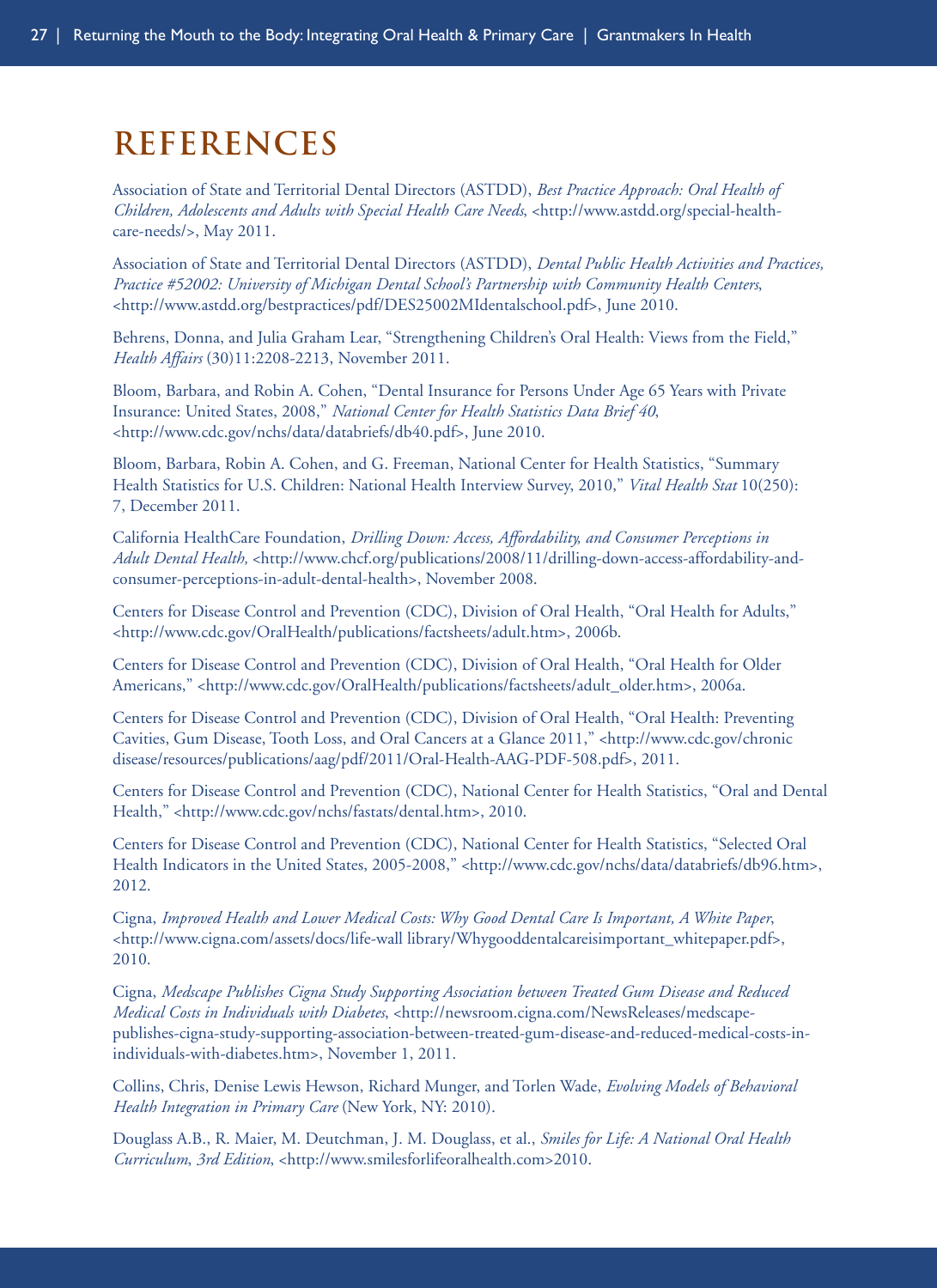Edelstein, Burton L., *The Role of Title VII, Section 747 in Preparing Primary Care Practitioners to Care for the Underserved and Other High-Risk Groups and Vulnerable Populations, Appendix E* (Washington, DC: November 2006).

Families USA, *A Closer Look at ACOs: What Advocates Need to Know About Accountable Care Organizations* (Washington, DC: January 2012).

Ferullo, Ashley, Hugh Silk, and Judith Savageau, "Teaching Oral Health in U.S. Medical Schools: Results of a National Survey," *Academic Medicine* (86)2:226-230, February 2011.

Fox, Karen, "ADA Explores Growth of Large Group Practices," <http://www.ada.org/news/6947.aspx>, April 7, 2012a.

Fox, Karen, "Consumers Score a 'D' for Knowledge of Oral Health," <http://www.ada.org/news/ 7181.aspx>, June 18, 2012b.

Friesen, Mary Ann, Susan V. White, and Jacqueline F. Byers, "Handoffs: Implications for Nurses," in *Patient Safety and Quality: An Evidence-Based Handbook for Nurses*, ed. R.G. Hughes (Rockville, MD: Agency for Healthcare Research and Quality, 2008).

Glassman, Paul, *Oral Health Quality Improvement in the Era of Accountability*, <http://www.wkff.org/ knowledge-center/resources/2012/01/Pacific-Center-for-Special-Care-Report.aspx>, 2011.

Grossman, David, Group Health, "Oral Health Integration in Well Child Care: A Collaboration of Group Health Cooperative, Washington Dental Service and WDS Foundation," presentation at the Grantmakers In Health Issue Dialogue *Returning the Mouth to the Body: Integrating Oral Health and Primary Care*, Washington, DC, April 17, 2012.

Harvard School of Dental Medicine, "DMD Program," <http://hsdm.harvard.edu/index.php/ academics/dmd/>, accessed February 21, 2012.

Health Resources and Services Administration (HRSA), *Oral Health Disparities Collaborative Implementation Manual*, <http://www.nnoha.org/goopages/pages\_downloadgallery/download.php?filename=20606.pdf &orig\_name=oral\_health\_implementation\_manual.pdf&cdpath=/oral\_health\_implementation\_ manual.pdf>, February 2008.

Health Resources and Services Administration (HRSA), "Oral Health Workforce," <http://hrsa.gov/ publichealth/clinical/oralhealth/workforce.html>, accessed June 26, 2012a.

Health Resources and Services Administration (HRSA), "Shortage Designation: Health Professional Shortage Areas & Medically Underserved Areas/Populations," <http://bhpr.hrsa.gov/shortage/>, accessed June 26, 2012b.

Hess, Catherine, Kathleen Farrell, Sarah deLone, Laura Grossmann, et al., *Charting CHIP IV: A Report on State Children's Health Insurance Programs Prior to Major Federal Policy Changes in 2009 and 2010*, <http://www.nashp.org/sites/default/files/charting.chip.IV.chi.programs.pdf>, January 2011.

Hispanic Dental Association, Crest, and Oral-B, "Hispanics Open Up About Oral Health Care," <http://www.hdassoc.org/site/files/351/8138/384619/580267/FINAL\_-\_English\_-\_HDA\_Survey\_ MiniReport.pdf >, November 2011.

Ide, Reiko, Tsutomu Hoshuyama, and Ken Takahashi, "The Effect of Periodontal Disease on Medical and Dental Costs in a Middle-Aged Japanese Population: A Longitudinal Worksite Study," *Journal of Periodontology* (78)11:2120-2126, November 2007.

Institute of Medicine (IOM), *Advancing Oral Health in America* (Washington, DC: 2011).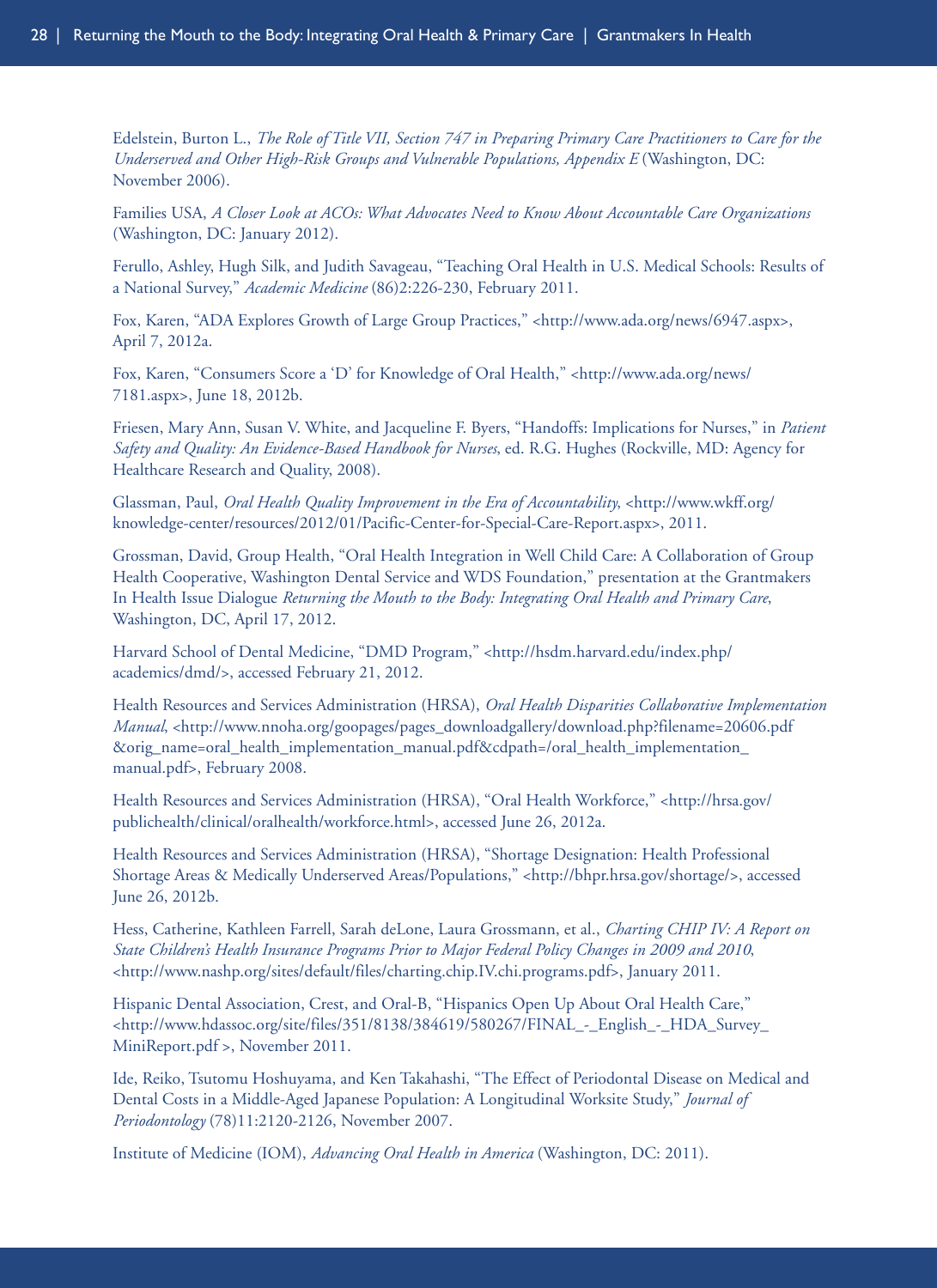Institute of Medicine (IOM), *Integrating Public Health and Primary Care: Exploring Integration to Improve Population Health* (Washington, DC: 2012).

Institute of Medicine (IOM) and National Research Council (NRC), *Improving Access to Oral Health Care for Vulnerable and Underserved Populations* (Washington, DC: 2011).

Isong, Inyang A., Katherine E. Zuckerman, Sowmya R. Rao, et al., "Association Between Parents' and Children's Use of Oral Health Services," *Pediatrics* (125)3:502-508, March 2010.

The Henry J. Kaiser Family Foundation, *Employer Health Benefits, 2010 Annual Survey* (Menlo Park, CA: 2010).

The Henry J. Kaiser Family Foundation, *Oral Histories: Report from a Dental Fair for Uninsured Adults*, <http://kff.org/uninsured/upload/7930.pdf>, September 2009.

Kilsdonk, G. Joseph, Marshfield Clinic, "Improving Healthcare Quality and Reducing Cost through Oral Health Access and Medical-Dental Integration: A Case Study for Policy Considerations," presentation at the Grantmakers In Health Issue Dialogue *Returning the Mouth to the Body: Integrating Oral Health and Primary Care*, Washington, DC, April 17, 2012.

Kincade, Kathy, "New CE Venture Encourages Dentist, Physician Collaboration," *Dr. Bicuspid*, <http://www.drbicuspid.com/index.aspx?sec=sup&sub=pmt&pag=dis&ItemID=310899&wf=33>, June 29, 2012.

Krol, David M., "Educating Pediatricians on Children's Oral Health: Past, Present, and Future," *Pediatrics* 113(5):e487-492, May 2004.

Leary, Dennis, DentaQuest, webinar presentation to America's Health Insurance Plans 2012 *Is Your Health Plan "Reform Ready" for Dental?*, April 24, 2012.

Leiendecker, T.M., G.C. Martin, et al., *2008 DOD Recruit Oral Health Survey: A Report on Clinical Findings and Treatment Needed* (Bethesda, MD: 2008).

Lockhart, Peter B., Ann F. Bolger, et al., "Periodontal Disease and Atherosclerotic Vascular Disease: Does the Evidence Support an Independent Association? A Scientific Statement from the American Heart Association," *Circulation*, <http://circ.ahajournals.org/content/early/2012/04/18/CIR.0b013e31825719f3>, April 2012.

Maas, William, Public Health Consultant, "Returning the Mouth to the Body: The Case for Integration," presentation at the Grantmakers In Health Issue Dialogue *Returning the Mouth to the Body: Integrating Oral Health and Primary Care*, Washington, DC, April 17, 2012.

Martin, Amy Brock, Jessica Bellinger, Jeff Attala, Jordan Mitchell, et al., *State Policy Levers for Addressing Preventive Dental Care Disparities for Rural Children: Medicaid Reimbursement to Non-Dental Clinicians for Fluoride Varnish and Dental Hygiene Supervision in Primary Care Safety Net Settings* <http://rhr.sph.sc.edu/report/State%20Policy%20Levers%20and%20Dental%20Care%20Disparities.pdf>, March 2012.

McPherson, M., P. Arrange, H. Fox, C. Louver, et al., "A New Definition of Children with Special Health Care Needs," *Pediatrics* 102(1):137-140, 1998.

Mealey, Brian L., and L.F. Rose, "Diabetes Mellitus and Inflammatory Periodontal Diseases: Current Opinion in Endocrinology," *Diabetes and Obesity* 15:135-141, April 2008.

Medical Group Management Association, *Physician Placement Starting Salary Survey: 2010 Report Based on 2009 Data*, <http://www.mgma.com/press/default.aspx?id=33777>, June 2010.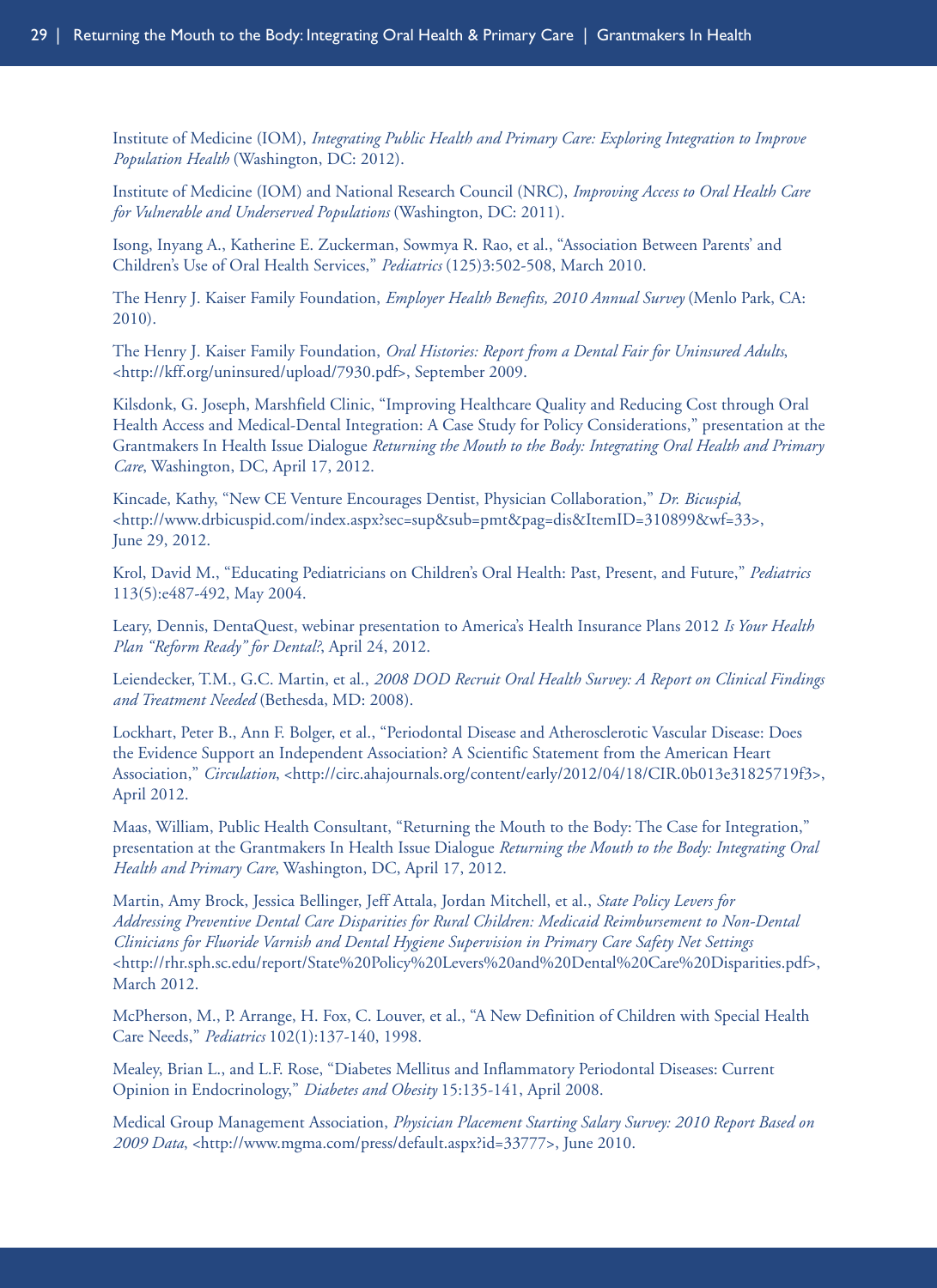Moore, Kim, United Methodist Health Ministry Fund, remarks at the Grantmakers In Health Issue Dialogue *Returning the Mouth to the Body: Integrating Oral Health and Primary Care*, Washington, DC, April 17, 2012.

Moravian, W.E., A. Reeves, S. Kim, R. Evans, et al., "An Oral Health Curriculum for Medical Students at the University of Washington," *Academic Medicine* 80(5):434-442, May 2005.

Munger, Richard L., Buncombe County Human Services Support Team, "Evolving Oral Health Models: Lesson Learned from Behavioral Health," presentation at the Grantmakers In Health Issue Dialogue *Returning the Mouth to the Body: Integrating Oral Health and Primary Care*, Washington, DC, April 17, 2012.

Nash, David A., Jay W. Friedman, Kavita R. Mathu-Muju, et al., *A Review of the Global Literature on Dental Therapists: In the Context of the Movement to Add Dental Therapists to the Oral Health Workforce in the United States*, <http://www.wkkf.org/~/media/97A0E38A926443BF81491C09DCA6A7EA/Nash Dental Therapist Literature Review.pdf>, April 2012.

National Dental Association (NDA), "The National Dental Association Comments on Access to Care and Mid-Level Providers for Underserved Communities," *DentistryIQ*, <http://www.dentistryiq.com/index/ display/article-display/0456395037/articles/dentisryiq/hygiene-department/2010/11/NDA\_position\_ paper\_on\_mid-level\_providers.html>, November 22, 2010.

National Institutes of Health (NIH), National Institute for Dental and Craniofacial Research, and the Centers for Disease Control and Prevention, "Data Resource Center," <http://www.nidcr.nih.gov/ DataStatistics/>, accessed January 20, 2012.

National Interprofessional Initiative on Oral Health, "Homepage," <http://www.niioh.org>, accessed May 4, 2012.

National Maternal and Child Oral Health Policy Center, *Opportunities in Health Care Reform: Addressing the Oral Health of Children with Special Health Care Needs*, <http://www.nmcohpc.net/2011/ opportunities-health-care-reform-addressing-oral-health-children-special-health-care>, August 2011a.

National Maternal and Child Oral Health Policy Center, *TrendNotes: Children's Oral Health in the Health Home*, <http://www.nmcohpc.net/2011/trendnotes-may-2011>, May 2011b.

Okwuje, Ifie, Eugene Anderson, and Richard Valachovic, "Annual ADEA Survey of Dental School Seniors: 2008 Graduating Class," *Journal of Dental Education* (73)8:1009-1032, August 2009.

Patton, Lauren L., "The Complexity of the Periodontal Disease – Atherosclerotic Vascular Disease Relationship and Opportunities for Interprofessional Collaboration," <http://my.americanheart.org/ professional/General/The-Complexity-of-the-Periodontal-Disease\_UCM\_439052\_Article.jsp>, April 18, 2012.

Pekruhn, Colin E., and Jan Strozer, *Oral Health Opportunities in School-Based Health Centers*, <http://www.cdhp.org/resource/oral\_health\_opportunities\_school\_based\_health\_centers>, October 2010.

Pew Center on the States, *A Costly Dental Destination: Hospital Care Means States Pay Dearly* (Washington, DC: February 2012).

Pew Center on the States, *It Takes a Team: How New Dental Providers Can Benefit Patients and Practices* (Washington, DC: December 2010).

Pew Center on the States, *Reimbursing Physicians for Fluoride Varnish*, <http://www.pewstates.org/research/ analysis/reimbursing-physicians-for-fluoride-varnish-85899377335>, August 2011b.

Pew Center on the States, *The State of Children's Dental Health: Making Coverage Matter* (Washington, DC: May 2011a).